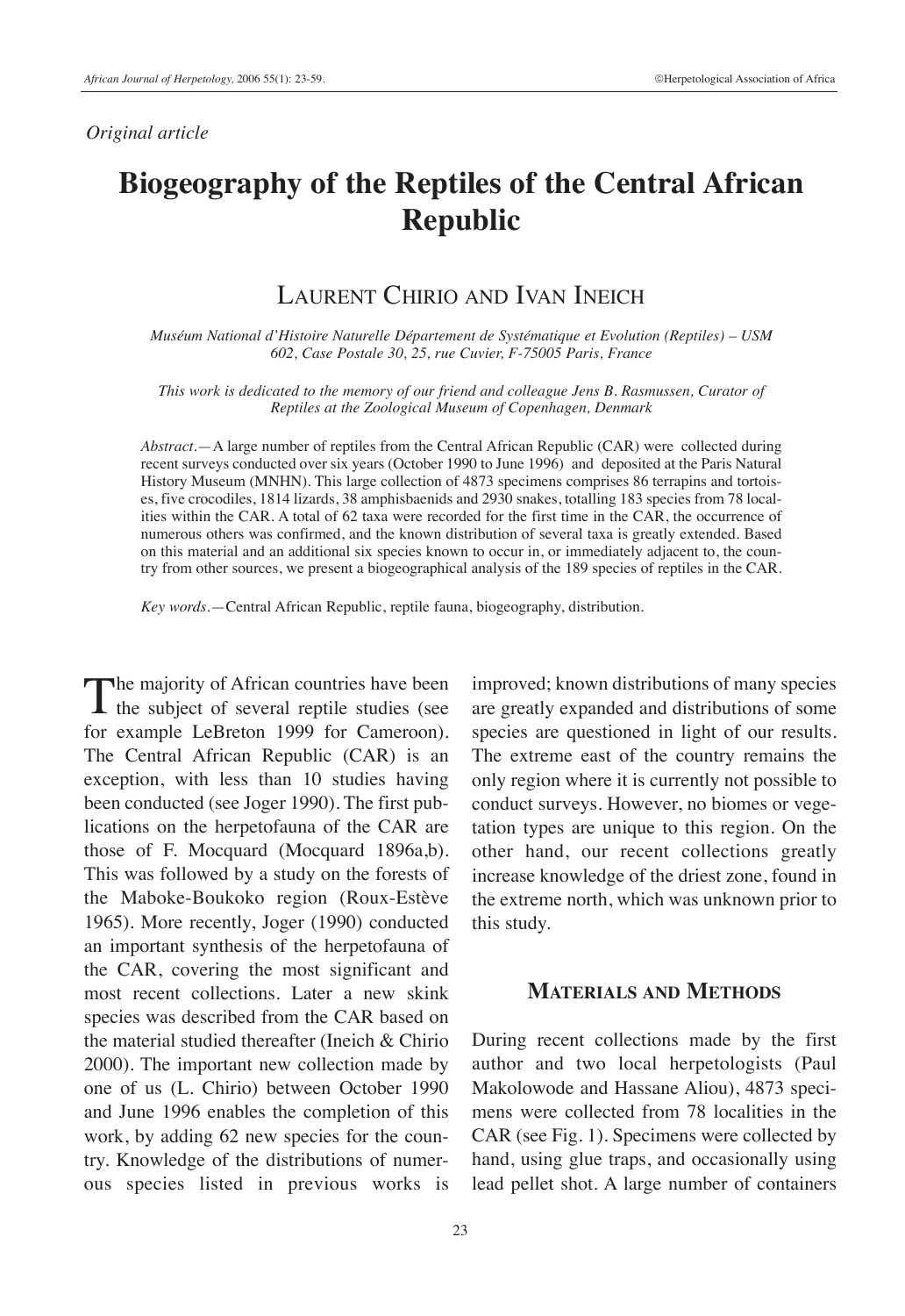

Figure 1 : Map of the Central African Republic showing sampling localities (I - Sudano-Saharan steppes; II - southern-Sudanese savannas; III - Congo-Guinean mesic savannas; and IV: Congo-Guinean forests).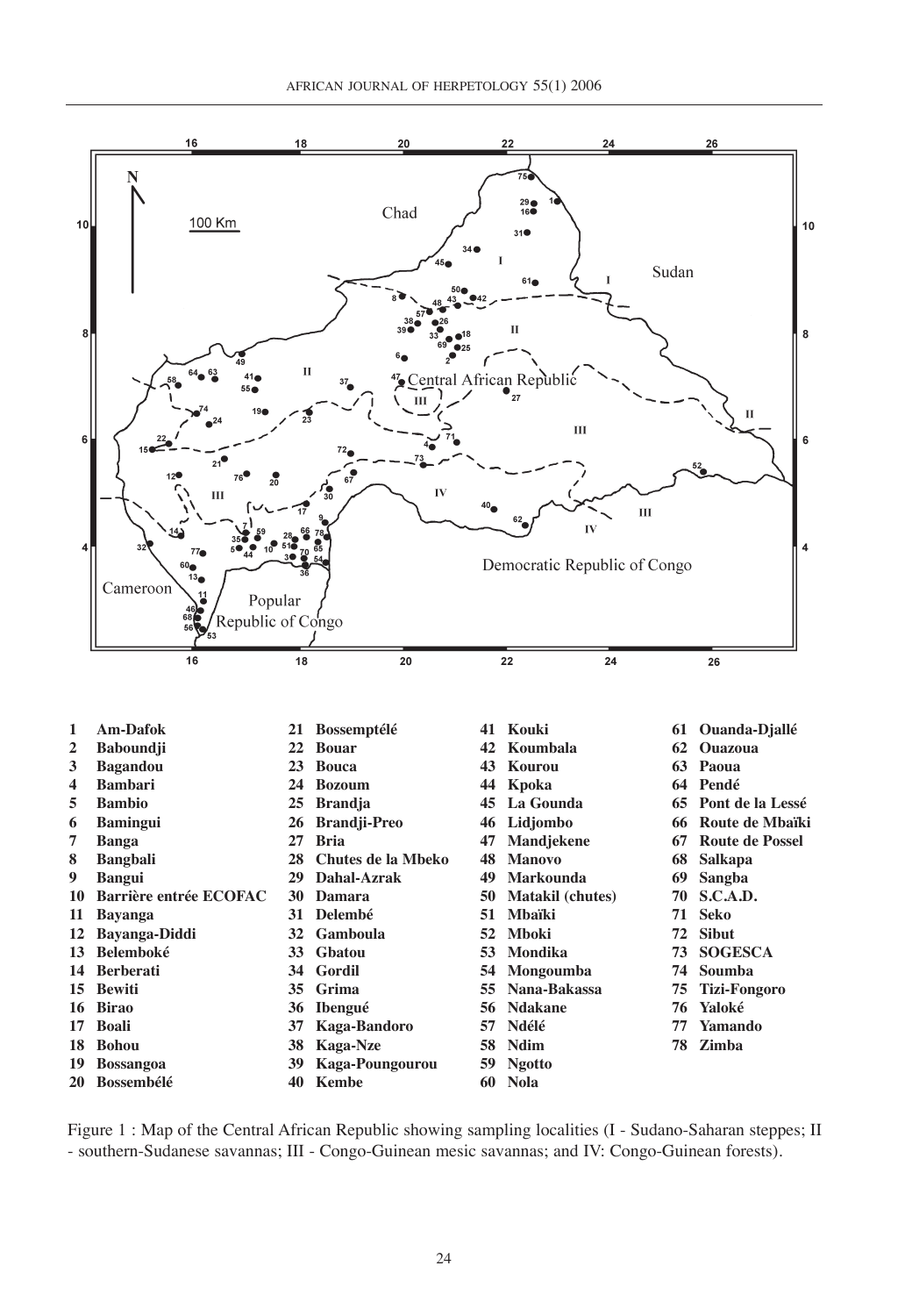of diluted formalin were also deposited in villages and retrieved after variable amounts of time. We also benefited from the assistance of Jose Lobao Tello (JLT, see Appendix 1) who was stationed permanently in the north of the country and who collected within the boundaries of the PDRN (Projet de Développement de la Région Nord/Northern Region Development Project) at Sangba. Two well-represented localities in our collection correspond to areas owned by SCAD (Central African Forestry Company; 45 km south of Mbaiki) and SOGESCA (Central African Sugar Company; 50 km south of Bambari).

Parts of the collections that form the core of this study were possible thanks to regular financing from two local projects, the PDRN (see above) and ECOFAC (Protection and Management of Forest Ecosystems of Central Africa). The on-site collections as well as their transfer to the MNHN were privately co-ordinated and financed by the first author.

Though no field guide on the CAR reptiles exists, identification of our specimens were made through the use of numerous books and revision papers dealing with neighbour countries or genera and species groups. Comparison with MNHN specimens from other countries were made when necessary. It is not possible here to list in details all the consulted bibliography.

The Central African Republic has four bioclimatic regions that extend from the north to the south of the country and cover a considerable range of latitudes (Boulvert 1986).

- In the extreme south of the country are two zones of Congo-Guinean forests that form part of the major forest block of Central Africa: one west of Bangui at the Cameroonian border and the other at the centre in the region of Bangassou. Precipitation varies between 1500 and 2000 mm with mean annual temperatures of approximately 25°C.

- To the north of these forest formations is a zone of Congo-Guinean mesic savanna woodland that extends north in the centre of the country around the  $22<sup>nd</sup>$  parallel. Rainfall generally does not exceed 1500 mm per year. Note that in the region of Bouar, the most eastern mountains of the Adamaoua Range induce a mildly cooler (mean temperatures 22°C) and wetter climate.

- Further north is a zone that is a continuation of the southern-Sudanese savannas, with higher mean temperatures (28°C), and rainfall decreasing with decreasing latitude from 1500 to 900 mm per year.

- In the far north of the country, savanna and xerophytic steppes of the Sudano-Saharan type occur, where the climate is more arid and rainfall is less than 900 mm per year (mean temperatures 29°C).

## **RESULTS**

Appendix 1 lists 4873 reptile specimens collected at 78 localities in the CAR. These specimens are referable to 183 taxa (species and subspecies), not including *Pelusios* sp. whose taxonomic status remains uncertain, and two apparent hybrids of *Kinixys belliana belliana* x *Kinixys belliana nogueyi* which remain of uncertain status. Taxa recorded from countries located near the CAR borders were also included in Appendix 1, as were taxa recorded only by other authors and whose occurrence in CAR is here considered as doubtful (not in bold in Appendix 1). We can add six species known from the CAR (or immediately adjacent) with certainty, but which were not collected during this study (in bold in Appendix 1): *Cycloderma aubryi, Letheobia wittei, Typhlops decorosus, Mehelya crossi, Philothamnus irregularis* and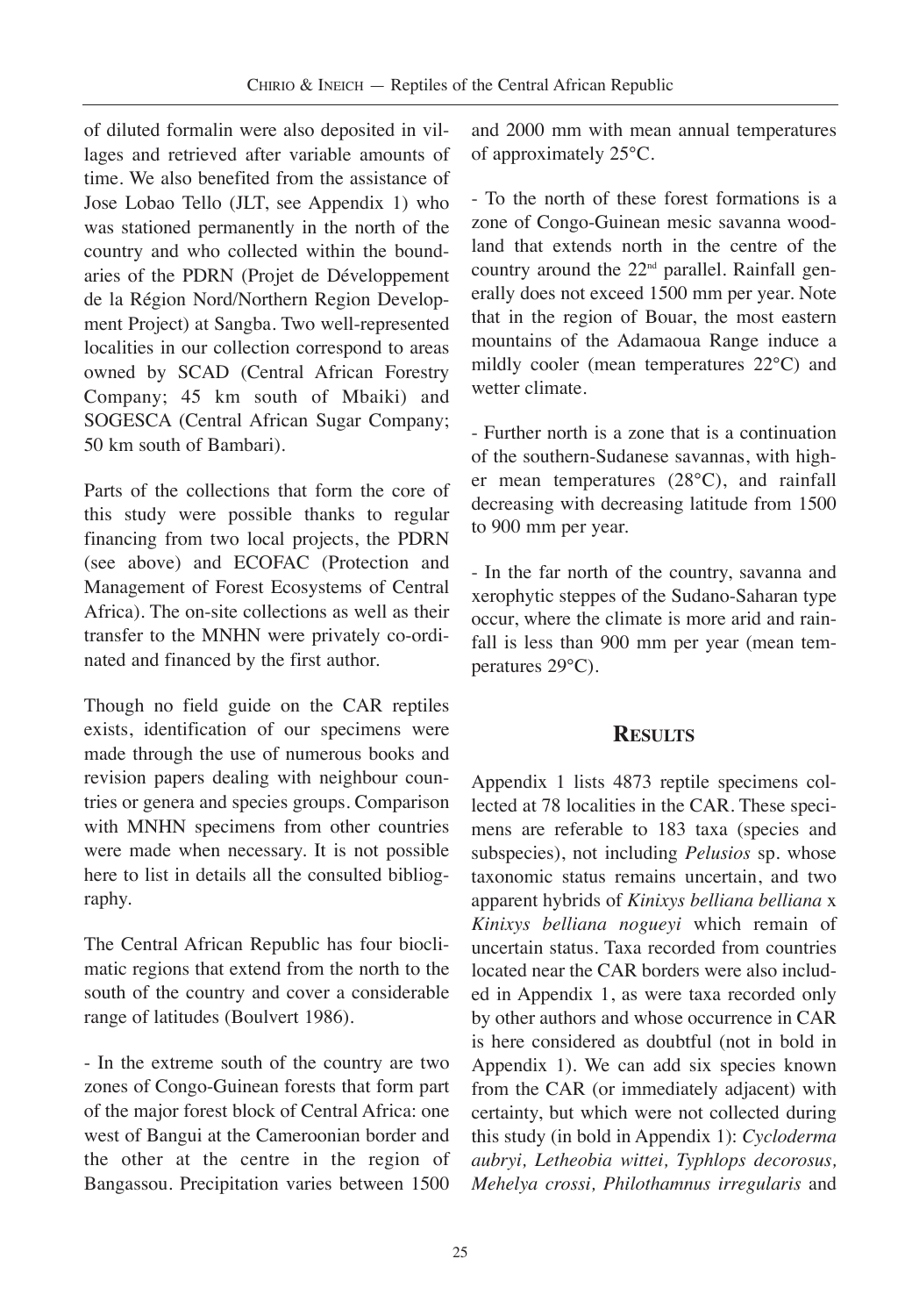

Bioclim atic regions

Figure 2: Number of reptile species in each of the four bioclimatic regions of Central African Republic.



Figure 3: Biogeographic affinity groups of Central African Republic reptile species. Number of species per affinity group is indicated on the diagram.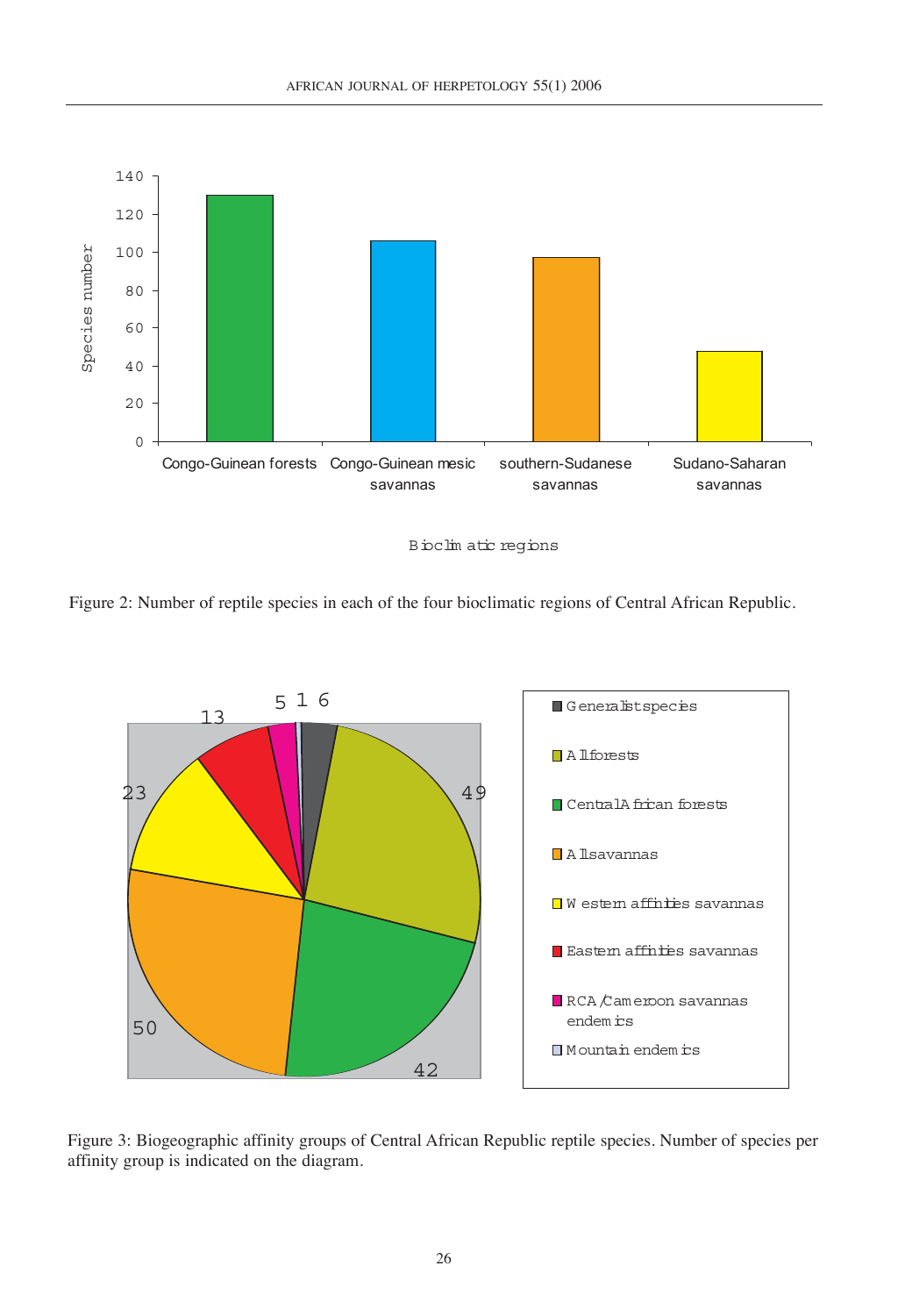*Atractaspis reticulata* (Joger 1990). A total of 189 reptile taxa are thus known for the CAR. This list includes 62 species recorded in the CAR for the first time (see Appendix 2). These are indicated by an asterisk in Appendix 1.

Figure 2 shows the reptile diversity (number of species) in each of the four biomes (bioclimatic regions) shown in Fig. 1.

Despite differences resulting from unequal periods of time spent in each of the four biomes, Figure 2 clearly shows maximum diversity in the Congo-Guinean forests (69% of the species), which progressively diminishes in Congo-Guinean savannas (56% of species), southern-Sudanese savannas (51% of species), to a minimum in Sudano-Saharan savannas (25% of species), some species being encountered in several biomes. This reduction of biodiversity along a south-north axis differs to patterns observed for birds, for which the biodiversity in forests and savannas is comparable (Marc Languy, Birdlife Cameroon, pers. comm*.*).

*Biogeographic Analysis*.—The broad distributions of the 189 reptile species found in the CAR, indicate that four major groups are distinguishable - six generalist species are found as commonly in forest as savanna, there are 91 forest species; 91 savanna species; and one species restricted to submontane biotopes.

A more detailed examination of the distributions of each of the major assemblages reveals that 49 species (27%) are found equally in western African forests and the major central African forest block; 42 species (23%) are associated exclusively with the major central African forest block; 50 species (27%) are found ubiquitously in savannas, broadly from Senegal to Ethiopia; there are 23 savanna species (13%) with western affinities which do not extend east of the CAR; there are 13 savanna species (7%) with eastern affinities which

do not extend past Cameroon in the west (of which four do not extend past the CAR in the west); there are five savanna species (2.5%) with limited distributions (endemic to the Cameroon savanna block); and a single species (0.5%) is endemic to the Cameroonian mountains, extending very marginally into the CAR at the eastern extremity of the Adamaoua Range.

Together with the six generalist species, we can thus distinguish a total of eight major groups of reptiles (Table 1). Figure 3 shows that the forest herpetofauna has strong affinities with that of other countries in the major central African forest block - 46% of forest species from the CAR is endemic to the major central African forest block (Uetz *et al.* 2002). The savanna herpetofauna has strong affinities with west Africa - 19 species with western affinities are found in the CAR at the eastern limit of their distribution, whereas only four species with eastern affinities are found in the CAR at the western limits of their distributions. They are: *Lycophidion capense*, *L. depressirostre* and *Naja subfulva,* in mesic savannas, and *Echis pyramidum* in Saharan savannas. The latter species is an interesting case as it has a disjunct distribution similar to the pattern shown by *Echis ocellatus*. Whereas *E. pyramidum* is widespread in eastern Africa, from Kenya to Egypt, through Sudan and Ethiopia, *E. ocellatus* is found in western Africa from Senegal to the region of Paoua in the west of the CAR. The distributions of these two species are thus separated by the large lowland floodplain of Bahr Azoum in the south of Chad that offers no xeric rocky or sandy habitat, which is typically preferred by *Echis*. In fact, this floodplain could have enabled the dispersal of thermophilic riparian species of eastern affinity (*Crotaphopeltis degeni, Causus resimus*) into the CAR and northern Cameroon.

*Insights from isolated populations*.—In addition to the broad distribution of species in the four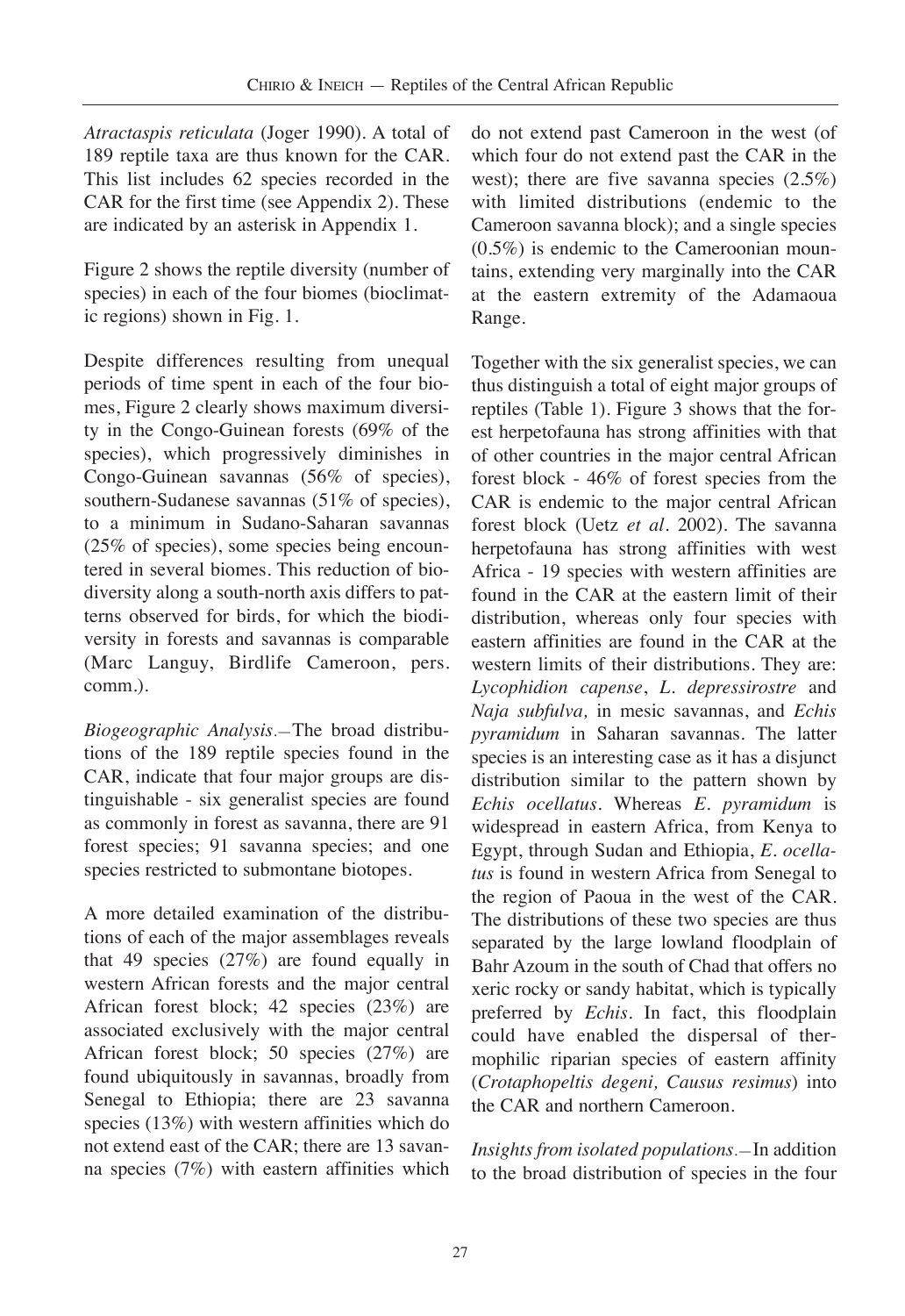| <b>BIOGEOGRAPHIC GROUP</b>         | <b>SPECIES</b>                                                                                                                                   |  |  |  |
|------------------------------------|--------------------------------------------------------------------------------------------------------------------------------------------------|--|--|--|
| <b>Generalist species</b>          | Trionyx triunguis, Crocodylus niloticus, Hemidactylus brooki, Agama                                                                              |  |  |  |
| (6)                                | agama, Ramphotyphlops braminus, Python sebae                                                                                                     |  |  |  |
|                                    |                                                                                                                                                  |  |  |  |
|                                    | Pelusios gabonensis, Kinixys erosa, Kinixys homeana, Crocodylus cat-                                                                             |  |  |  |
|                                    | aphractus, Osteolaemus tetraspis, Hemidactylus fasciatus, Hemidactylus                                                                           |  |  |  |
|                                    | mabouia, Chamaeleo cristatus, Holaspis guentheri, Lygosoma fernandi,                                                                             |  |  |  |
|                                    | Trachylepis affinis, Trachylepis maculilabris, Trachylepis polytropis,                                                                           |  |  |  |
|                                    | Varanus ornatus, Leptotyphlops sundewalli, Calabaria reinhardti, Boiga                                                                           |  |  |  |
| <b>Western and central African</b> | blandingii, Boiga puverulenta, Bothrophthalmus lineatus, Chamaelycus<br>fasciatus, Dasypeltis fasciata, Dipsadoboa unicolor, Dipsadoboa viridis, |  |  |  |
| forest species                     |                                                                                                                                                  |  |  |  |
|                                    | Dipsadoboa weileri, Grayia smythii, Hapsidophrys lineatus,                                                                                       |  |  |  |
| (49)                               | Hapsidophrys smaragdina, Hormonotus modestus, Lamprophis olivaceus,                                                                              |  |  |  |
|                                    | Lycophidion irroratum, Lycophidion laterale, Mehelya poensis, Mehelya                                                                            |  |  |  |
|                                    | stenophthalmus, Natriciteres fuliginoides, Natriciteres variegata,                                                                               |  |  |  |
|                                    | Philothamnus carinatus, Philothamnus heterodermus, Philothamnus                                                                                  |  |  |  |
|                                    | nitidus, Rhamnophis aethiopissa, Thelotornis kirtlandii, Dendroaspis                                                                             |  |  |  |
|                                    | jamesoni, Naja melanoleuca, Pseudohaje goldii, Atheris squamigera,                                                                               |  |  |  |
|                                    | Bitis nasicornis, Causus lichtensteini, Aparallactus modestus, Atractaspis                                                                       |  |  |  |
|                                    | corpulenta, Polemon gabonensis                                                                                                                   |  |  |  |
|                                    | Pelusios chapini, Cycloderma aubryi, Hemidactylus longicephalus,                                                                                 |  |  |  |
|                                    | Hemidactylus richardsoni, Lygodactylus depressus, Chamaeleo oweni,                                                                               |  |  |  |
|                                    | Rhampholeon spectrum, Adolfus africanus, Poromera fordii, Feylinia cur-                                                                          |  |  |  |
|                                    | rori, Feylinia elegans, Feylinia grandisquamis, Feylinia macrolepis,                                                                             |  |  |  |
|                                    | Lacertaspis reichenowi, Melanoseps occidentalis, Panaspis breviceps,                                                                             |  |  |  |
|                                    | Central African forest species Trachylepis sp.1, Trachylepis sp.2, Letheobia debilis, Letheobia decorosa,                                        |  |  |  |
| (42)                               | Letheobia rufescens, Letheobia wittei, Rhinotyphlops angolensis,                                                                                 |  |  |  |
|                                    | Rhinotyphlops congestus, Rhinotyphlops steinhausi, Dipsadoboa duches-                                                                            |  |  |  |
|                                    | nei, Grayia caesar, Grayia ornata, Hydraethiops melanogaster, Mehelya                                                                            |  |  |  |
|                                    | savorgnani, Rhamnophis batesi, Thrasops flavigularis, Thrasops jacksonii,                                                                        |  |  |  |
|                                    | Boulengerina annulata, Paranaja multifasciata, Atheris broadleyi, Bitis                                                                          |  |  |  |
|                                    | gabonica, Atractaspis boulengeri, Atractaspis reticulata, Polemon collaris,                                                                      |  |  |  |
|                                    | Polemon notatus, Polemon robustus                                                                                                                |  |  |  |
|                                    | Pelomedusa subrufa, Pelusios adansonii, Geochelone sulcata                                                                                       |  |  |  |
|                                    | Lygodactylus gutturalis, Tarentola annularis, Agama doriae, Agama gra-                                                                           |  |  |  |
|                                    | cilimembris, Agama paragama, Chamaeleo africanus, Chamaeleo gracilis,                                                                            |  |  |  |
|                                    | Chamaeleo senegalensis, Acanthodactylus guineensis, Heliobolus nitidus,                                                                          |  |  |  |
|                                    | Latastia longicaudata, Gerrhosaurus major, Trachylepis quinquetaeniata,                                                                          |  |  |  |
|                                    | Varanus exanthematicus, Varanus niloticus, Rhinotyphlops lineolatus,                                                                             |  |  |  |
|                                    | Python regius, Crotaphopeltis hotamboeia, Dasypeltis scabra, Dispholidus                                                                         |  |  |  |
| <b>African Savanna species</b>     | typus, Dromophis lineatus, Grayia tholloni, Hemirhagerrhis nototaenia,                                                                           |  |  |  |
| (50)                               | Lamprophis fuliginosus, Mehelya capensis, Meizodon regularis,                                                                                    |  |  |  |
|                                    | Natriciteres olivacea, Philothamnus heterolepidotus, Philothamnus irregu-                                                                        |  |  |  |
|                                    | laris, Philothamnus semivariegatus, Prosymna ambigua, Prosymna                                                                                   |  |  |  |
|                                    | greigerti, Psammophis phillipsi, Psammophis sibilans, Psammophis suda-                                                                           |  |  |  |
|                                    | nensis, Scaphiophis albopunctatus, Dendroaspis polylepis, Elapsoidea                                                                             |  |  |  |
|                                    | semiannulata, Naja haje, Naja nigricollis, Bitis arietans, Causus macula-                                                                        |  |  |  |
|                                    | tus, Amblyodipsas unicolor, Aparallactus lunulatus, Atractaspis aterrima,                                                                        |  |  |  |
|                                    | Atractaspis irregularis, Atractaspis watsoni                                                                                                     |  |  |  |
|                                    |                                                                                                                                                  |  |  |  |

## Table 1. Biogeographic affinities of the 189 reptile species from the Central African Republic.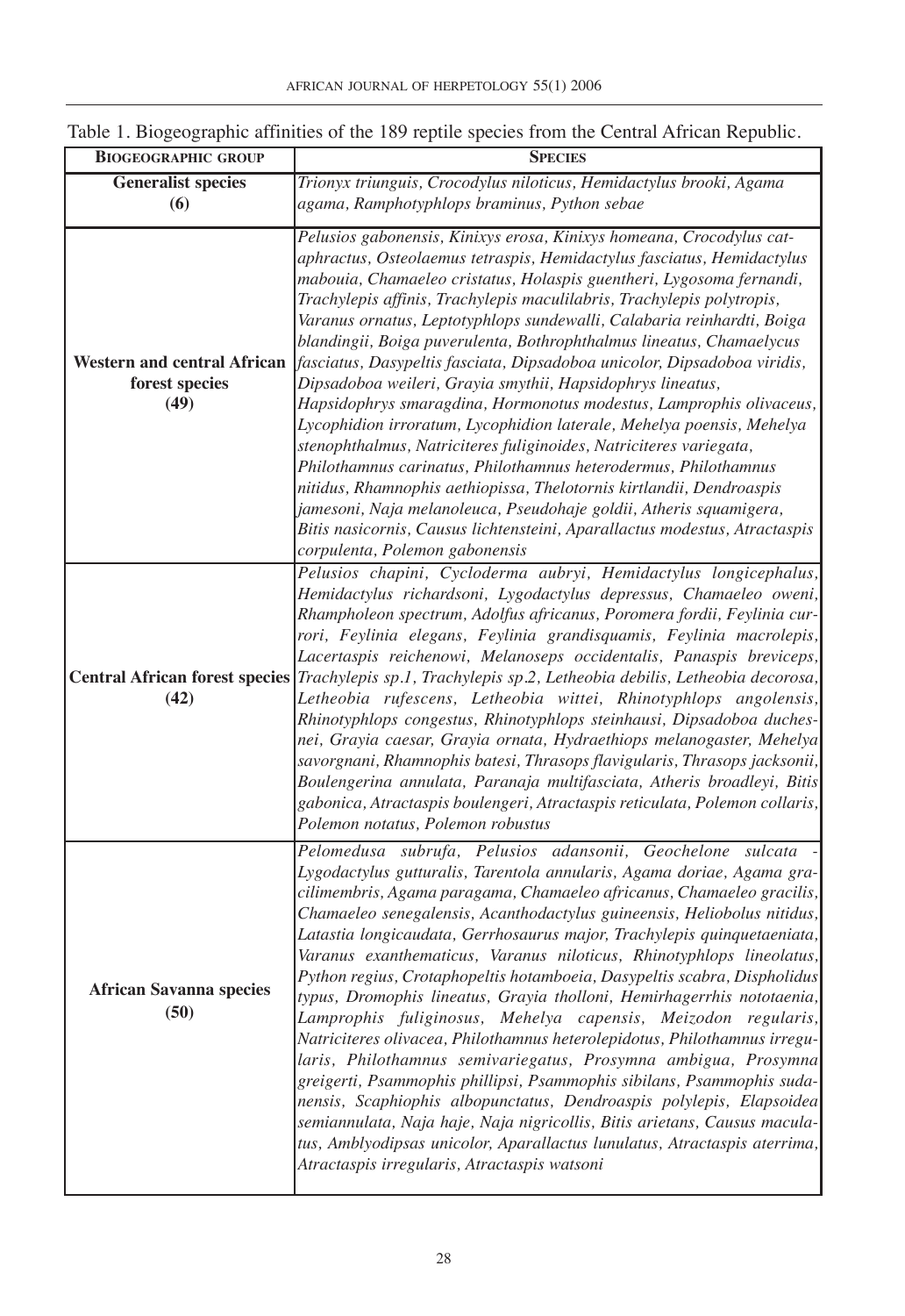| <b>Species from Savannas with</b><br>western affinities<br>(23) | Pelusios castaneus, Cyclanorbis senegalensis, Tarentola ephippiata,<br>Panaspis togoensis, Trachylepis buettneri, Trachylepis perroteti -<br>Cynisca leucura, Rhinotyphlops punctatus, Leptotyphlops adleri,<br>Leptotyphlops narirostris, Eryx muelleri, Crotaphopeltis hippocrepis,<br>Gonionotophis grantii, Lamprophis lineatus, Lamprophis sp.,<br>Lycophidion semicinctum, Mehelya crossi, Meizodon coronatus -<br>Prosymna collaris, Psammophis elegans, Rhamphiophis oxyrhynchus,<br>Telescopus variegatus, Echis ocellatus |
|-----------------------------------------------------------------|-------------------------------------------------------------------------------------------------------------------------------------------------------------------------------------------------------------------------------------------------------------------------------------------------------------------------------------------------------------------------------------------------------------------------------------------------------------------------------------------------------------------------------------|
| <b>Species from Savannas with</b><br>eastern affinities<br>(13) | Kinixys belliana, Lygosoma afrum -Crotaphopeltis degeni, Lycophidion<br>capense, Lycophidion depressirostre, Philothamnus angolensis,<br>Philothamnus bequaerti, Philothamnus hughesi, Telescopus obtusus,<br>Elapsoidea laticincta, Naja subfulva, Causus resimus, Echis pyra-<br>midum                                                                                                                                                                                                                                            |
| Species endemic to the                                          | Trachylepis pendeanus, Letheobia sp.1, Rhinotyphlops<br>sp.,                                                                                                                                                                                                                                                                                                                                                                                                                                                                        |
| <b>CAR/Cameroon savannas</b>                                    | Leptotyphlops sp., Dromophis praeornatus gribinguiensis                                                                                                                                                                                                                                                                                                                                                                                                                                                                             |
| (5)                                                             |                                                                                                                                                                                                                                                                                                                                                                                                                                                                                                                                     |
| <b>Sub-montane species</b>                                      | Causus sp.                                                                                                                                                                                                                                                                                                                                                                                                                                                                                                                          |
| (1)                                                             |                                                                                                                                                                                                                                                                                                                                                                                                                                                                                                                                     |
|                                                                 |                                                                                                                                                                                                                                                                                                                                                                                                                                                                                                                                     |

major vegetation zones of the country, we observe within them important local variations of two principal types. Firstly, there are populations of some forest species that extend well into the savanna zones within the CAR. This general extension of the mesic zone, which is associated with an assemblage of forest species, extends towards the north in the centre of the country, from about 22°N (Fig. 1) all the way to Baboundji, Brandji-Preo or Sangba, a region where one also finds a small population of bongos (*Tragelaphus euryceros*), typical forest antelopes. Further north one finds several small isolated populations of forest reptiles in the southern-Sudanese savannas. There is thus an important population of *Trachylepis affinis* at Koumbala, and another around the Matakil Falls, at the southern limit of the Saharan-Sudanese savannas. These strictly riparian populations are entirely isolated from the nearest conspecific populations.

The presence of these small isolated populations of forest species in savanna zones is consistent with the findings of palynological studies (Maley 1985). In the relatively recent past (25000–15000 years ago), the extent of forested regions was much greater in the north. These isolated populations can thus be considered as relatively ancient relics of past forest expanses in the north. However, the recent population reduction of herds of large herbivores, most notably savanna elephant *Loxodonta africana*, actually resulted in dynamic expansion of forest, with its suite of pioneer species such as *Naja melanoleuca* and *Trachylepis maculilabris*.

Conversely, nested within the forested zones are pockets of two types of savanna that differ in both edaphic characters and reptile fauna. On calciferous substrates, as in the savanna pockets in the south of Bangui, the formation of closed calciferous depressions induces local subsidence that create newly-formed small pockets of savanna in which reptiles are of distinctly forest origin (e.g., forest pioneer species such as *Trachylepis maculilabris*). In contrast, on sandstone sandy substrates such as in the biologically significant savannas of Belemboké to the south of Nola, a mixed reptile fauna occurs, comprising both forest pioneer species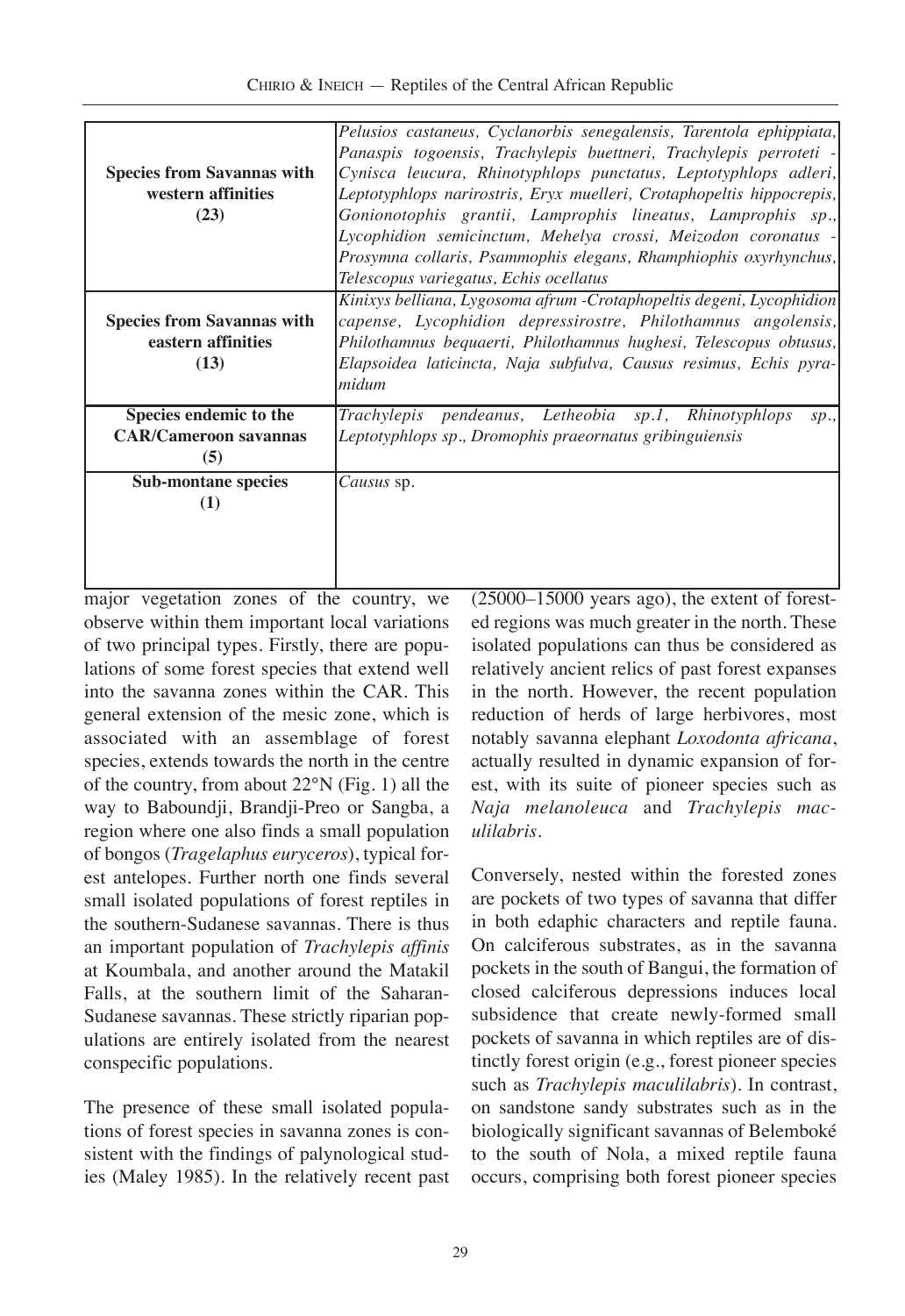and strictly savanna species such as *Agama gracilimembris, A. paragama, Chameleo senegalensis, Crotaphopeltis hotamboeia, Atractaspis irregularis, Causus maculatus* and *Naja nigricollis*. The savanna species almost certainly represent relictual populations, being entirely isolated from the nearest conspecific populations by a significant forest barrier.

The presence of these isolated populations of savanna-affiliated reptiles in pockets of savanna of edaphic origin within forest zones is consistent with evidence of a more recent period during the Pleistocene (9000-8000 years ago) in which climatic conditions were drier. This period was characterised by a significant reduction of forest cover, with only a small number of refugia remaining (Mayr & O'Hara 1986). These small populations of savanna-affiliated reptiles have only persisted in the driest areas of the forested zones where, despite high rainfall, savanna vegetation has been maintained by excellent drainage of run-off as a result of sandy sub-soils (secondary formations of Carnot Sandstones).

These isolated populations of reptiles are evidence of the significant climatic fluctuations in central Africa during the latter part of the Quaternary (Maley 1985; Mayr & O'Hara 1986). From this perspective, reptiles, which are generally habitat specific and have poor dispersal abilities, may be more reliable indicators of past climatic change than mammals or birds.

## **CONCLUSIONS**

Africa is certainly the least known continent in terms of its reptile fauna. Certain regions are entirely devoid of synthetic studies or field guides. This is the case for western and central Africa, for which there is, for example, no synthesis of our knowledge of lizards. The availability of such works has become a necessity

for, *inter alia*, conservation planning and will without doubt contribute to improving our knowledge of these poorly known species. A comprehensive field guide to the reptiles of eastern Africa was published only recently (Spawls *et al.* 2002). Snakes attract more research and are indisputably better studied than lizards, hence there exists a field guide to the snakes of central and western Africa (Chippaux 1999) with an older guide to the snakes of western Africa recently republished after revision (Villiers & Condamin 2005) and a third one in preparation restricted to Saharan and Sudano-Sahelian western Africa (J.F. Trape & Y. Mané in prep.). Lizards are less known than snakes and thus despite their collection being more easy: e.g., in our sample we have a mean of 37.79 specimens of lizard species (48 species for 1814 specimens) but only 24.41 specimens per snake species (120 species for 2930 specimens). Some countries are better surveyed than others owing in part to their general appeal, but also to the availability of infrastructure, accessibility and acceptable levels of security. This is the case for Cameroon, for which Matthew LeBreton has produced an excellent inventory (LeBreton 1999) and for which a detailed atlas of the distribution of reptiles is in press (Chirio & LeBreton in press).

Mapping distributions of reptile assemblages found throughout the continent is one of the current priorities for the understanding of African herpetology. This would constitute an excellent tool to aid in identifying gaps in taxonomic knowledge. It will also allow for the identification of inconsistencies in the distributions of numerous species which, by all available evidence, corresponds to complexes of cryptic species that are distinctly geographically separated (notably *Agama, Trachylepis, Dasypeltis, Lamprophis*, *Causus, Echis, Naja*).

As a result of this work the CAR and Cameroon has the best known herpetofauna of all French speaking sub-Saharan African coun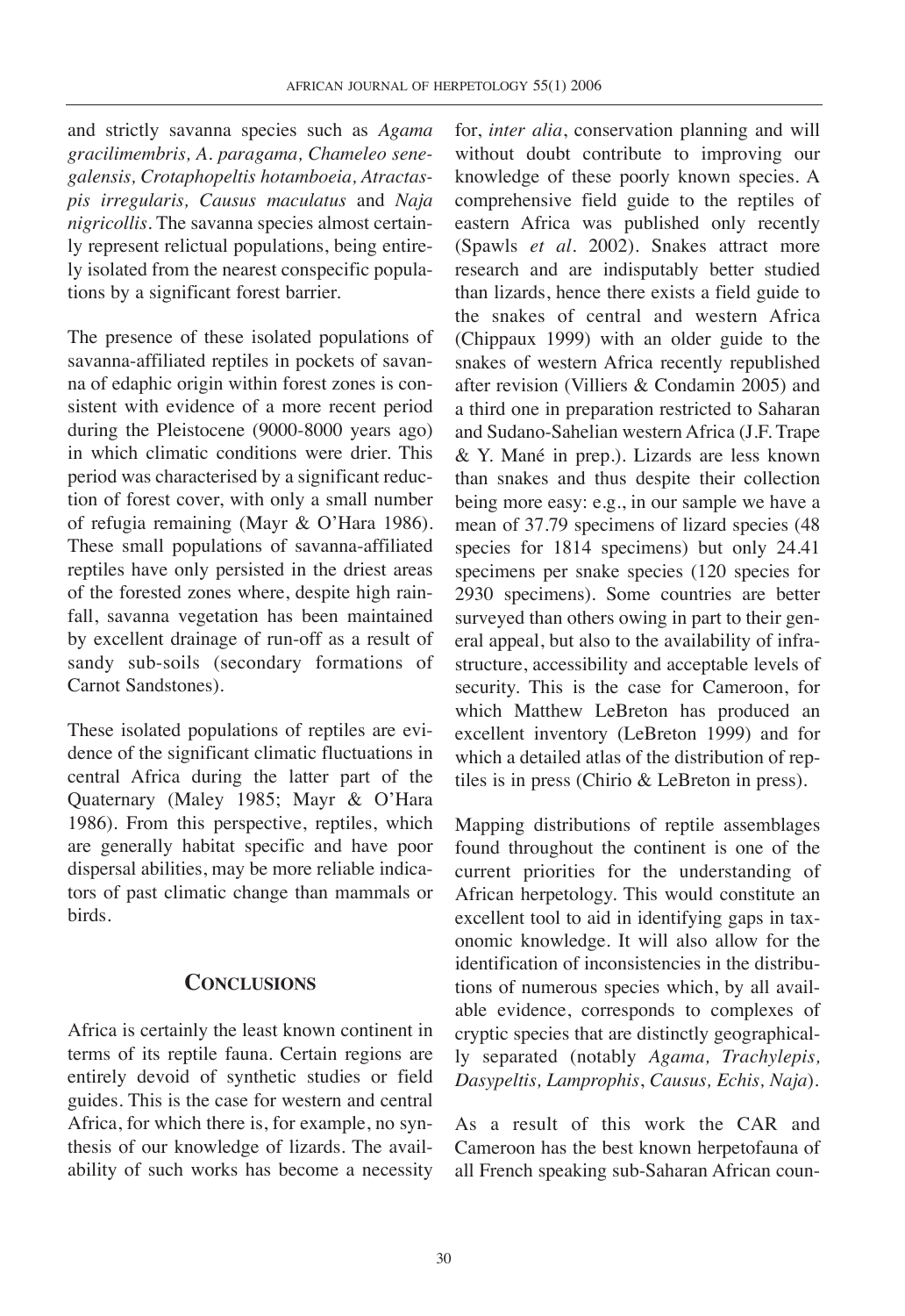tries. In other countries, only certain reptile groups are well known, most often snakes. This is the case for Burkina Faso, Ivory Coast and Ghana. In the present study 20 of 48  $(42 \%)$ lizard species recorded had not been previously recorded in the country and some are new to science. Only 35 of 120 (28 %) snake species recorded in this study had not been previously recorded in the CAR. Many studies are limited to a single, restricted geographic region of a country (see for example Ineich 2003). In addition, a considerable amount of information exists, but is dispersed in thousands of publications, or is in the form of collections preserved in museums throughout the world that remain largely under-exploited due to the lack of funding and support allocated to this kind of research (Lawson & Klemens 2001). The time is now right to collate this information, interpret it, and then conduct additional field work to fill in the gaps and verify problematic records. The current study is a step in this direction.

#### **ACKNOWLEDGEMENTS**

The authors would like to thank José Lobao Tello for the collection of reptiles he made within the area covered by the PDRN project (Projet de Développement de la Région Nord) and Roger Bour, Barry Hughes, Jens B. Rasmussen, and Van Wallach for their help in identifying certain specimens. Two local herpetologists, Paul Makolowode and Hassane Aliou, contributed greatly to the collection and we are deeply grateful to them. We also thank Véronique Laborde who made the processing of this important material and its integration into the MNHN collections possible. The original manuscript was translated from French into English by Devi Staurt-Fox. This work also greatly benefited from the remarks of D. Broadley, M.F. Bates, and G. Alexander.

#### **LITERATURE CITED**

- BARBER, K.B., S.A. BUCHANAN & P.F. GALBREATH. 1979. An ecological survey of the Saint-Floris National Park, Central African Empire. Bangui.[not seen].
- [BAUER, A.M. 2003. On the identity of](https://www.researchgate.net/publication/254240323_On_the_identity_of_Lacerta_punctata_Linnaeus_1758_the_type_species_of_the_genus_Euprepis_Wagler_1830_and_the_generic_assignment_of_Afro-Malagasy_skinks?el=1_x_8&enrichId=rgreq-8b6296acaf6d49d2a09f3bd77ff7e9b9-XXX&enrichSource=Y292ZXJQYWdlOzIzMzM0NTA1ODtBUzoxMDE1NDc5MjA4NTUwNTVAMTQwMTIyMjMyMDAzMA==) *Lacerta punctata* [Linnaeus 1758; the type species of the genus](https://www.researchgate.net/publication/254240323_On_the_identity_of_Lacerta_punctata_Linnaeus_1758_the_type_species_of_the_genus_Euprepis_Wagler_1830_and_the_generic_assignment_of_Afro-Malagasy_skinks?el=1_x_8&enrichId=rgreq-8b6296acaf6d49d2a09f3bd77ff7e9b9-XXX&enrichSource=Y292ZXJQYWdlOzIzMzM0NTA1ODtBUzoxMDE1NDc5MjA4NTUwNTVAMTQwMTIyMjMyMDAzMA==) *Euprepis* [Wagler 1830; and the generic assignment of Afro-](https://www.researchgate.net/publication/254240323_On_the_identity_of_Lacerta_punctata_Linnaeus_1758_the_type_species_of_the_genus_Euprepis_Wagler_1830_and_the_generic_assignment_of_Afro-Malagasy_skinks?el=1_x_8&enrichId=rgreq-8b6296acaf6d49d2a09f3bd77ff7e9b9-XXX&enrichSource=Y292ZXJQYWdlOzIzMzM0NTA1ODtBUzoxMDE1NDc5MjA4NTUwNTVAMTQwMTIyMjMyMDAzMA==)[Malagasy skinks. Afr. J. Herpetol. 52: 1-7.](https://www.researchgate.net/publication/254240323_On_the_identity_of_Lacerta_punctata_Linnaeus_1758_the_type_species_of_the_genus_Euprepis_Wagler_1830_and_the_generic_assignment_of_Afro-Malagasy_skinks?el=1_x_8&enrichId=rgreq-8b6296acaf6d49d2a09f3bd77ff7e9b9-XXX&enrichSource=Y292ZXJQYWdlOzIzMzM0NTA1ODtBUzoxMDE1NDc5MjA4NTUwNTVAMTQwMTIyMjMyMDAzMA==)
- BÖHME, W. 1986. Preliminary note on the taxonomic status of *Psammophis leucogaster* Spawls, 1983 (Colubridae: Psammophini). Literatura Serpentium 6: 171-180.
- BÖHME, W. 1987. Zur Kenntnis von *Psammophis subtaeniatus* Peters, 1882; an seinem nordöstlichen Arealrand (Serpentes: Colubridae: Psammophini). Salamandra 23: 84-89.
- BOULVERT, Y. 1986. Carte phytogéographique de la République Centrafricaine.000. Editions de l'ORSTOM, notice explicative n° 104.
- BROADLEY, D.G. 1987. A review of geographical variation in *Gerrhosaurus major* Duméril (Sauria: Cordylidae). Herpetol. J. 1: 194-198.
- BROADLEY, D.G. & B. HUGHES, 1993. A review of the genus *Lycophidion* (Serpentes: Colubridae) in northeastern Africa. Herpetol. J. 3: 8-18.
- BROADLEY, D.G. & V. WALLACH. 2000. A new blind snake (Serpentes: Typhlopidae) from montane forests of the Eastern Arc Mountains. Afr. J. Herpet. 49: 165-168.
- BROADLEY, D.G. & V. WALLACH. 2002. Review of the Dispholidini, with the description of a new genus and species from Tanzania (Serpentes, Colubridae). Bull. nat. Hist. Mus. Lond. (Zool.) 68: 57-74.
- BRYGOO, E.R. & R. ROUX-ESTÈVE. 1981. Un genre de Lézards Scincinés d'Afrique: *Melanoseps*. Bull. Mus. Natn. Hist. Nat. Paris 4ème sér., 3, section A, n° 4: 1169- 1191.
- CHIPPAUX, J.-P. 1999. Les serpents d'Afrique occidentale et centrale. Editions de l'IRD, coll. Faune et Flore Tropicales, 35: 1-278.
- CHIRIO, L. & I. INEICH. 1997. Geographic Distribution. Serpentes. *Ramphotyphlops braminus* (Braminy Blind Snake). Central African Republic. Herpet. Rev. 28: 52.
- CHIRIO, L. & M. LEBRETON. In press. Atlas biogéographique des Reptiles du Cameroun – *I.R.D./MNHN Editions*, 2005, 380 p.
- [HONDA, M., H. OTA., G. KÖHLER, I. INEICH, L. CHIRIO, S.-](https://www.researchgate.net/publication/7856812_Phylogeny_of_the_Lizard_Subfamily_Lygosominae_Reptilia_Scincidae_with_Special_Reference_to_the_Origin_of_the_New_World_Taxa?el=1_x_8&enrichId=rgreq-8b6296acaf6d49d2a09f3bd77ff7e9b9-XXX&enrichSource=Y292ZXJQYWdlOzIzMzM0NTA1ODtBUzoxMDE1NDc5MjA4NTUwNTVAMTQwMTIyMjMyMDAzMA==) [Z. CHEN.& T. HIKIDA. 2003. Phylogeny of the Lizard](https://www.researchgate.net/publication/7856812_Phylogeny_of_the_Lizard_Subfamily_Lygosominae_Reptilia_Scincidae_with_Special_Reference_to_the_Origin_of_the_New_World_Taxa?el=1_x_8&enrichId=rgreq-8b6296acaf6d49d2a09f3bd77ff7e9b9-XXX&enrichSource=Y292ZXJQYWdlOzIzMzM0NTA1ODtBUzoxMDE1NDc5MjA4NTUwNTVAMTQwMTIyMjMyMDAzMA==) [Subfamily Lygosominae \(Reptilia: Scincidae\), with](https://www.researchgate.net/publication/7856812_Phylogeny_of_the_Lizard_Subfamily_Lygosominae_Reptilia_Scincidae_with_Special_Reference_to_the_Origin_of_the_New_World_Taxa?el=1_x_8&enrichId=rgreq-8b6296acaf6d49d2a09f3bd77ff7e9b9-XXX&enrichSource=Y292ZXJQYWdlOzIzMzM0NTA1ODtBUzoxMDE1NDc5MjA4NTUwNTVAMTQwMTIyMjMyMDAzMA==) [Special Reference to the Origin of the New World](https://www.researchgate.net/publication/7856812_Phylogeny_of_the_Lizard_Subfamily_Lygosominae_Reptilia_Scincidae_with_Special_Reference_to_the_Origin_of_the_New_World_Taxa?el=1_x_8&enrichId=rgreq-8b6296acaf6d49d2a09f3bd77ff7e9b9-XXX&enrichSource=Y292ZXJQYWdlOzIzMzM0NTA1ODtBUzoxMDE1NDc5MjA4NTUwNTVAMTQwMTIyMjMyMDAzMA==) [Taxa. Genes Genet. Syst. 78: 71-80.](https://www.researchgate.net/publication/7856812_Phylogeny_of_the_Lizard_Subfamily_Lygosominae_Reptilia_Scincidae_with_Special_Reference_to_the_Origin_of_the_New_World_Taxa?el=1_x_8&enrichId=rgreq-8b6296acaf6d49d2a09f3bd77ff7e9b9-XXX&enrichSource=Y292ZXJQYWdlOzIzMzM0NTA1ODtBUzoxMDE1NDc5MjA4NTUwNTVAMTQwMTIyMjMyMDAzMA==)
- HUGHES, B. 1983. African Snakes Faunas. Bonn. Zool. Beitr. 34: 311-356.
- HUGHES, B. 1985. Progress on a taxonomic revision of the African green tree snakes (*Philothamnus spp*.). Pp.511-530. *In* K. Schuchmann (Ed.), Proceedings of the International Symposium on African Vertebrates: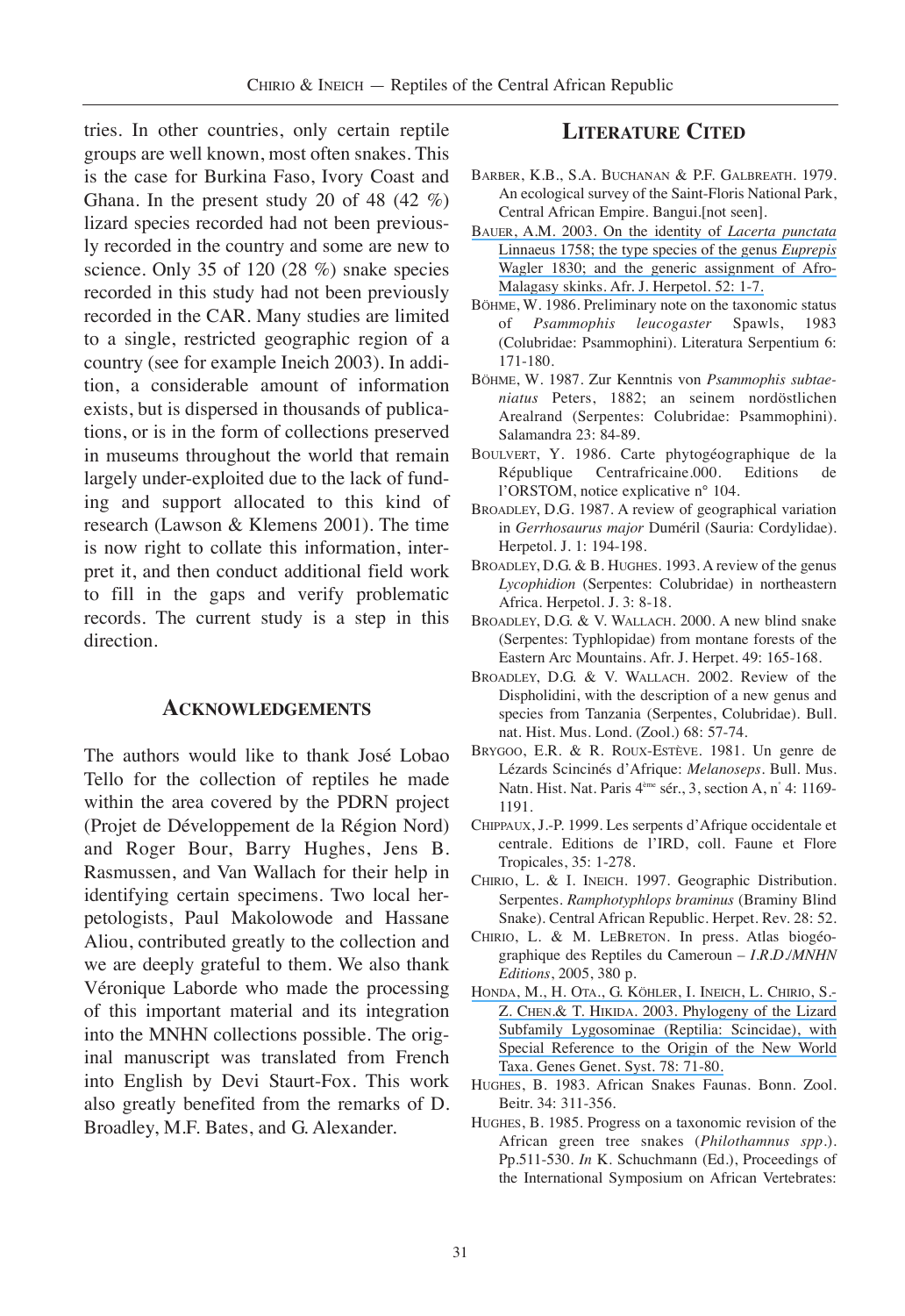Systematics, Phylogeny and Evolutionary Ecology. Zoologisches Forschungsinstitut und Museum Alexander Koenig, Bonn.

- HUGHES, B. 1999. Critical review of a revision of *Psammophis* (Linnaeus 1758) (Serpentes, Reptilia) by Frank Brandstätter. Afr. J. Herpet. 48: 63-70.
- INEICH, I. 2003. Contribution à la connaissance de la biodiversité des régions afro-montagnardes: les Reptiles du mont Nimba. *In* M. Lamotte & R. Roy (Eds.), Le peuplement animal du mont Nimba (Guinée, Côte d'Ivoire, Liberia). Mém. Mus. natn. Hist. nat. 190: 597-637.
- INEICH, I. & L. CHIRIO. 2000. Description d'un nouveau Scincidé de République Centrafricaine (Lacertilia: *Mabuya pendeana*). Bull. Soc. zool. Fr. 125: 197-204.
- JOGER, U. 1990. The herpetofauna of the Central African Republic, with description of a new species of *Rhinotyphlops* (Serpentes: Typhlopidae). Pp. 85-102. *In* G. Peters and R. Hutterer (Eds.), Vertebrates in the tropics, Museum Alexander Koenig, Bonn, 1990.
- LAWSON, D.P. 1999. A new species of arboreal viper (Serpentes: Viperidae: *Atheris*) from Cameroon, Africa. Proc. Biol. Soc. Washington 112: 793-803.
- LAWSON, D.P. & M.W. KLEMENS. 2001. Herpetofauna of the African rain forest. Overview and recommendations for conservation. Pp. 291-307. *In* L.J.T.W.W. Vedder & L. Naughton-Treves (Eds.), African rainforest ecology & conservation, Yale University Press.
- LEBRETON, M. 1999. A working checklist of the herpetofauna of Cameroon, with localities for species occurring in southern Cameroon and a list of herpetofauna for the Dja Faunal Reserve. Netherlands Committee for IUCN, Amsterdam, The Netherlands: 1-160.
- LOVERIDGE, A. 1947. Revision of the African lizards of the family Gekkonidae. Bull. Mus. Comp. Zool., Harvard 98: 1-469.
- LOVERIDGE, A. 1958. Revision of five African snakes genera. Bull. Mus. Comp. Zool., Harvard 1198: 1-198.
- MALEY, J. 1985. Histoire des variations climatiques et de la végétation du Cameroun au quaternaire récent. Rapport ORSTOM, November 1985: 1-5.
- MAUSFELD, P., A. SCHMITZ, B. MISOF, D. VRCIBRADIC & C.F.D. ROCHA. 2002. Phylogenetic affinities of *Mabuya atlantica* Schmidt, 1945; endemic to the Atlantic Ocean archipelago of Fernando de Noronha (Brazil): necessity of partitioning the genus *Mabuya* Fitzinger, 1826 (Scincidae: Lygosominae). Zool. Anz. 241: 281-293.
- MAYR, E. & J. O'HARA. 1986. The biogeographic evidence supporting the pleistocene forest refuge hypothesis. Evolution 40: 55-67.
- MCCORD, W.P., M. JOSEPH-OUNI & C. TABAKA. 2005. Chelonian illustrations N° 18. African Hinge-back Tortoises. Reptilia 38: 71-74.
- MOCQUARD, F. 1896a. Sur quelques reptiles et batraciens nouveaux du Haut Oubanghi. C. R. Troisième Congr. Zool. 1895 (Leyde): 231-234.
- MOCQUARD, F. 1896b. Sur une collection de reptiles du Haut Oubanghi. C. R. Soc. Philom. Paris 19: 44-45.
- RASMUSSEN, J.B. 1979. An intergeneric analysis of some Boigine snakes: Bogert's (1940) group XIII and XIV (Boiginae, Serpentes). Videnska Meddr. Dansk. Naturh. Foren. 141: 97-155.
- RASMUSSEN, J.B. 1994. Afrikanske slanger (2) *Dendroaspis viridis*. Nord. Herpet. Foren. 37: 25-28.
- RASMUSSEN, J.B., L. CHIRIO & I. INEICH. 2000. The Herald Snakes (*Crotaphopeltis*) of the Central African Republic, including a systematic review of *C. hippocrepis*. Zoosystema 22: 585-600.
- ROUX-ESTÈVE, R. 1965. Les serpents de la région de La Maboké–Boukoko. Cahiers de la Maboké 3: 51-92.
- ROUX-ESTÈVE, R. 1974. Révision systématique des Typhlopidae d'Afrique (Reptilia: Serpentes). Mém. Mus. natn. Hist. nat. 87: 1-313.
- SPAWLS, S. & B. BRANCH. 1995. The Dangerous Snakes of Africa. Blanford, UK: 1-192.
- SPAWLS, S., K. HOWELL, R. DREWES & J. ASHE. 2002. A field guide to the reptiles of East Africa. Natural World, Academic Press: 1-543.
- TRAPE, J.F. 2003. Note sur le statut et la répartition de quelques Leptotyphlopidés (Serpentes; Scolecophidia) du Sahara et des savanes d'Afrique de l'Ouest. Bull. Soc. herp. Fr. 102: 49-62.
- TRAPE, J.F., Y. MANÉ & I. INEICH. In press. *Atractaspis microlepidota*, *A. micropholis* et *A. watsoni* en Afrique occidentale et centrale. Bull. Soc. Herp. Fr., 2005.
- [TRAPE, J.F. & R. ROUX-ESTÈVE. 1990. Note sur une](https://www.researchgate.net/publication/32980806_Note_sur_une_collection_de_serpents_du_Congo_avec_description_d) [collection de serpents du Congo avec description](https://www.researchgate.net/publication/32980806_Note_sur_une_collection_de_serpents_du_Congo_avec_description_d) [d'une espèce nouvelle. J. afr. Zool. 104: 375-383.](https://www.researchgate.net/publication/32980806_Note_sur_une_collection_de_serpents_du_Congo_avec_description_d)
- UETZ *ET AL*. 2002. www.embl-heidelberg/ LivingReptiles.html
- VILLIERS, A. & M. CONDAMIN. 2005. Les serpents de l'ouest africain. Edition 2005. Université Cheikh Anta Diop de Dakar, Institut Fondamental d'Afrique Noire Cheikh Anta Diop, Les Nouvelles Edition Africaines du Sénégal. Initiations et études africaines N° II – 4ème édition: 1-205.
- WELCH, K.R.G. 1982. Herpetology of Africa: a checklist and bibliography of the orders Amphisbaenia, Sauria and Serpentes. Krieger Publ. Comp., Malabar, Florida: 1-293.
- ZIEGLER, T., M. VENCES, F. GLAW & W. BÖHME. 1997. Genital morphology and systematics of *Geodipsas* Boulenger, 1896 (Reptilia: Serpentes: Colubridae), with description of a new genus. Rev. suisse Zool. 104: 95-114.

*Received: 28 May 2004; Final acceptance: 22 February 2006.*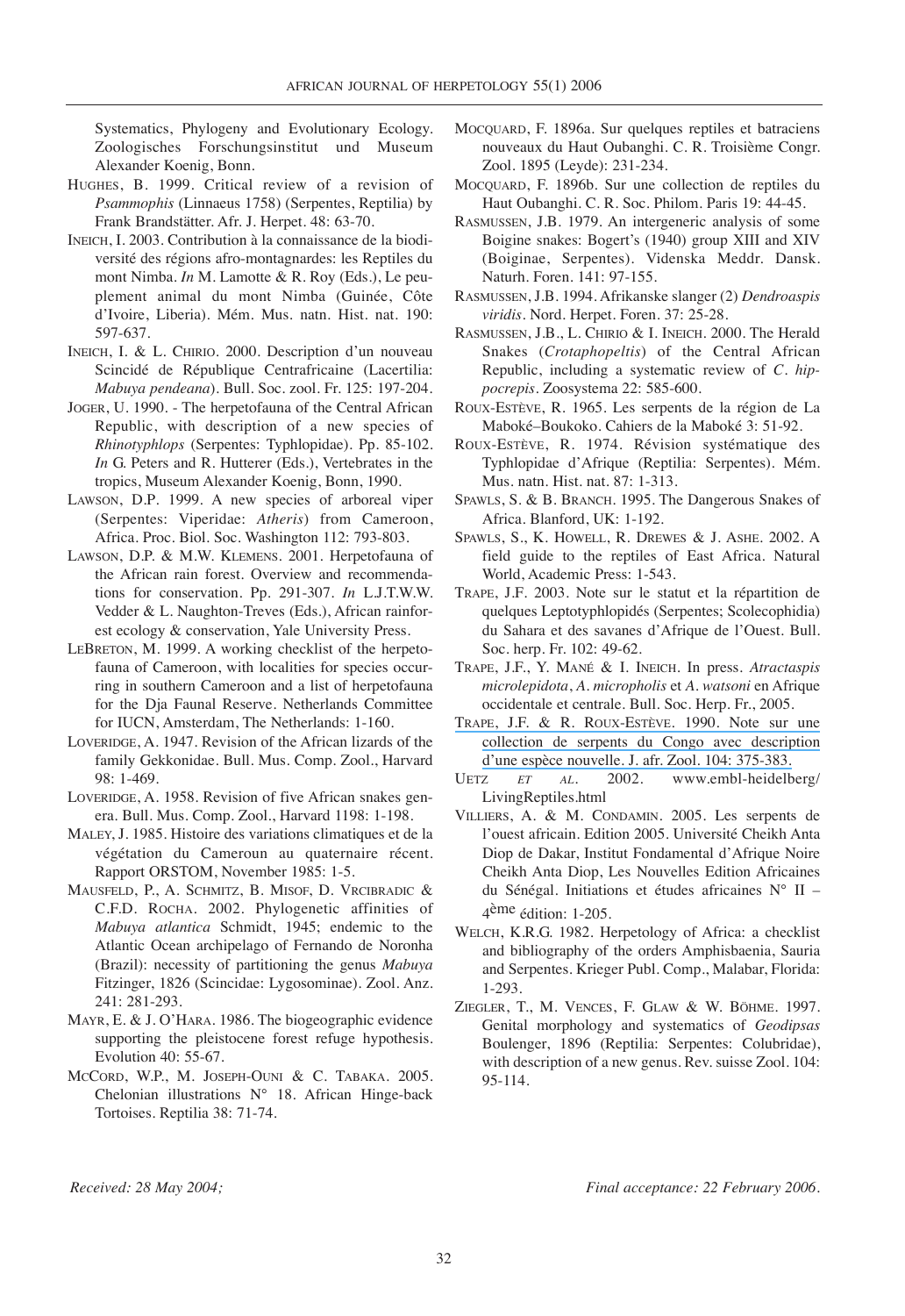## **APPENDIX 1**

## **List of material:**

All specimens are catalogued in the MNHN (Muséum national d'Histoire naturelle, Paris) unless otherwise stated, so the acronym before the specimen number is omitted for the sake of brevity. \* indicates first record for the CAR.

## **CHELONII [86 specimens]**

### **PELOMEDUSIDAE [49 specimens]**

*Pelomedusa subrufa* **(Bonnaterre, 1789) [22 specimens]**

*Pelomedusa subrufa* (Lacépède, 1788); Joger, 1990: 90.

**Bagandou,** 1995.5668 - **Koumbala,** 1996.7493-4 - **Kouki,** 1994.8730-6; 1995.5666-7 **- Kpoka,** 1996.7506 - **Mandjekene,** 1999.8746 - **Ouazoua,** 1996.7495 - **Sangba,** 1995-5681-3; 1999.8747-8 - **Seko,** 1996.7496-7.

*\*Pelusios adansonii* **(Schweigger, 1812) [2 specimens]**

**Birao,** 1996.7500 - **Tizi-Fongoro,** 1996.7507.

**\****Pelusios castaneus* **(Schweigger, 1812) [8 specimens]**

**Bouar,** 1994.8737 - **Kouki,** 1994.8738-9; 1994.8741-2 - **Manovo,** 1999.8715 (JLT) - **Paoua,** 1995.5669-70.

#### **\****Pelusios chapini* **(Laurent, 1965) [12 specimens]**

**Bangui,** 1994.8740; 1995.9621 - **Boali,** 1995.5671 - **Ngotto,** 1995.9622 - **Sangba,** 1995.5672-8 - **Seko,** 1995.9623.

**\****Pelusios gabonensis* **(Duméril, 1856) [4 specimens]**

*Pelusios subniger* (Lacépède, 1788); Joger, 1990: 90.

*Pelusios niger* (Dum. & Bibr., 1835); Joger, 1990: 90.

**Mondika,** 1996.7499 - **Ngotto,** 1995.9624 - **Zimba,** 1995.5680; 1996.7508.

Remarks: Joger (1990) lists two species of terrapin from the CAR based on material within the collections of the MNHN: *Pelusios niger* (Duméril & Bibron, 1835) (MNHN 1968.222-5) and *Pelusios subniger* (Lacépède,1788) (MNHN 1892.101-2; MNHN 1892.356-7 [only specimen MNHN 1892.357 was found]). These specimens correspond to, respectively *P. gabonensis* (determined by R. Bour 1979) and *P. chapini* (determined by R. Bour 1979).

### **\****Pelusios sp.* **[1 specimen]**

**Mboki,** 1996.7498.

Remarks: This specimen appears to belong to an undescribed species (R. Bour pers. comm.),

but only the carapace is available. The characters available on the carapace do not fit any recognised species but detailed diagnosis can not be made until at least one entire specimen will be available.

## **TRIONYCHIDAE [6 specimens]**

## *Cycloderma aubryi* **(A. Duméril, 1856)**

*Cyclanorbis aubryi* (A. Duméril, 1856); Joger, 1990: 90.

Remarks: Joger (1990) lists this species as potentially occurring in the CAR as it is found in areas immediately adjacent. Our collections did not enable us to confirm its presence, but we include it in our biogeographical analysis.

## **\****Cyclanorbis senegalensis* **(Duméril & Bibron, 1835) [6 specimens]**

*Cyclanorbis elegans* (Gray, 1869); Joger, 1990: 90.

**Kouki,** 1994.8728; 1995.5679 - **Sangba,** 1995.5651-4 (JLT).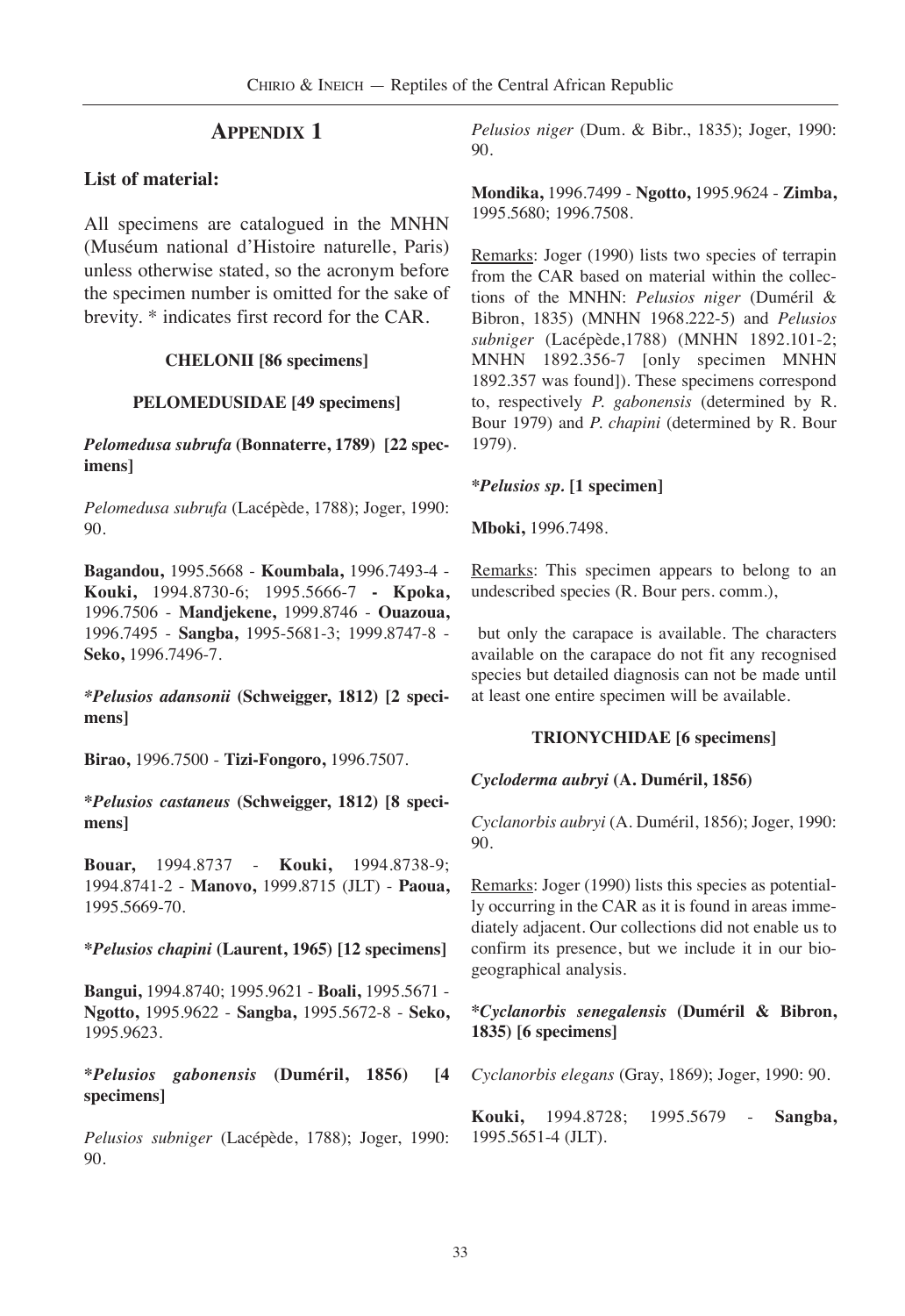## *Trionyx triunguis* **(Forskål, 1775)**

*Trionyx triunguis* (Forskål, 1775); Joger, 1990: 90.

Remarks: A specimen was found at Kouki but was not collected.

### **TESTUDINIDAE [31 specimens]**

*Geochelone sulcata* **(Miller, 1779) [1 specimen]**

*Geochelone sulcata* (Miller, 1779); Joger, 1990: 91.

**Birao,** 1995.5655.

*Kinixys belliana belliana* **(Gray, 1831) [12 specimens]**

*Kinixys belliana* (Gray, 1831); Joger, 1990: 91.

**Bamingui,** 1996.7504 - **Bangui,** 1994.8744 **- Birao**, 1994.8729; 1994.8743 - **Mboki,** 1995.5656; 1997.3176 - **Ouazoua,** 1996.7485-6; 1996.7505; 1997.3177-8 - **Paoua,** 1995.5657.

**\****Kinixys b. belliana x Kinixys b. nogueyi* **(Lataste, 1886) [2 specimens]**

**Brandja,** 1999.8744 - **Koumbala,** 1999.8745.

Remarks: McCord *et al.* (2005) recognized *Kinixys nogueyi* as a valid species sympatric with *K. belliana* in the eastern Cameroon and the southwestern CAR as far east as Sibut. Because the type of *K. belliana* has an unknown origin and particular characters (R. Bour pers. comm.) we do not follow this position pending further investigations.

## *Kinixys erosa* **(Schweigger, 1812) [15 specimens]**

*Kinixys erosa* (Schweigger, 1812); Joger, 1990: 91.

**Bagandou,** 1995.5660-1 **- Bayanga,** 1995.5659 - **Grima,** 1996.7503 — **Ngotto,** 1996.7501-2 - **Ouazoua,** 1996.7487-9 - **S.C.A.D.,** 1995.5662-4; 1996.7490-2.

## **\****Kinixys homeana* **(Bell, 1827) [1 specimen]**

**Bagandou,** 1995.5665.

## **ARCHOSAURIA, CROCODYLIA[5 specimens]**

#### **CROCODYLIDAE [5 specimens]**

*Crocodylus cataphractus* **(Cuvier, 1825)**

*Crocodylus cataphractus* (Cuvier, 1825); Joger, 1990: 90.

Remarks: This species was not collected but only observed at Ngotto (and a skull is preserved in the offices of the ECOFAC project).

*Crocodylus niloticus (***Laurenti, 1768) [4 specimens]**

*Crocodylus niloticus* (Linnaeus, 1758); Joger, 1990: 90.

**Berberati,** 1997.3171 - **Damara,** 1997.3172-4.

**\****Osteolaemus tetraspis* **(Cope, 1861) [1 specimen]**

**Zimba,** 1997.3175.

**SQUAMATA, LACERTILIA [1814 specimens]**

**GEKKONIDAE [360 specimens]**

*Hemidactylus brooki angulatus* **(Hallowell, 1852) [157 specimens]**

*Hemidactylus brooki* (Gray, 1845); Joger, 1990: 91.

**Am-Dafok,** 1996.8002-3 - **Bagandou,** 1995.3912 - **Bambari,** 1996.8014 - **Bamingui,** 1996.8004-8 - **Bangbali,** 1996.8009-13 - **Bangui,** 1994.8541; 1994.8556; 1995.3913-8; 1996.8015-45; 1997.3237- 9 - **Berberati,** 1997.3462 - **Birao,** 1996.8046-7; 1996.8048-54 - **Boali,** 1995.3919-25 - **Bouar,** 1996.8055-8 - **Brandji-Preo,** 1996.8059-62- **Dahal-Azrak,** 1996.8064 - **Delembe,** 1996.8065-9 - **Gbatou,** 1996.8063; 1996.8070 - **Gordil,** 1996.8071-3 - **Kaga-Bandoro**, 1999.9163-4; 1999.9172 - **Kembe,** 1991.385 - **Kouki,** 1994.8539; 1994.8553-5; 1994.8557-61; 1994.8665; 1996.8075- 82 - **Koumbala,** 1996.8074; 1996.8083-6 - **Kourou (between Koumbala and Manovo),** 1996.8087 - **La Gounda,** 1994.8562-7- **Manovo,** 1996.8088 - **Mboki,** 1996.8089-91; 1996.8168-70; 1997.3240-2 - **Ndele,** 1996.8092-8 - **Ouanda-Djalle,** 1996.8099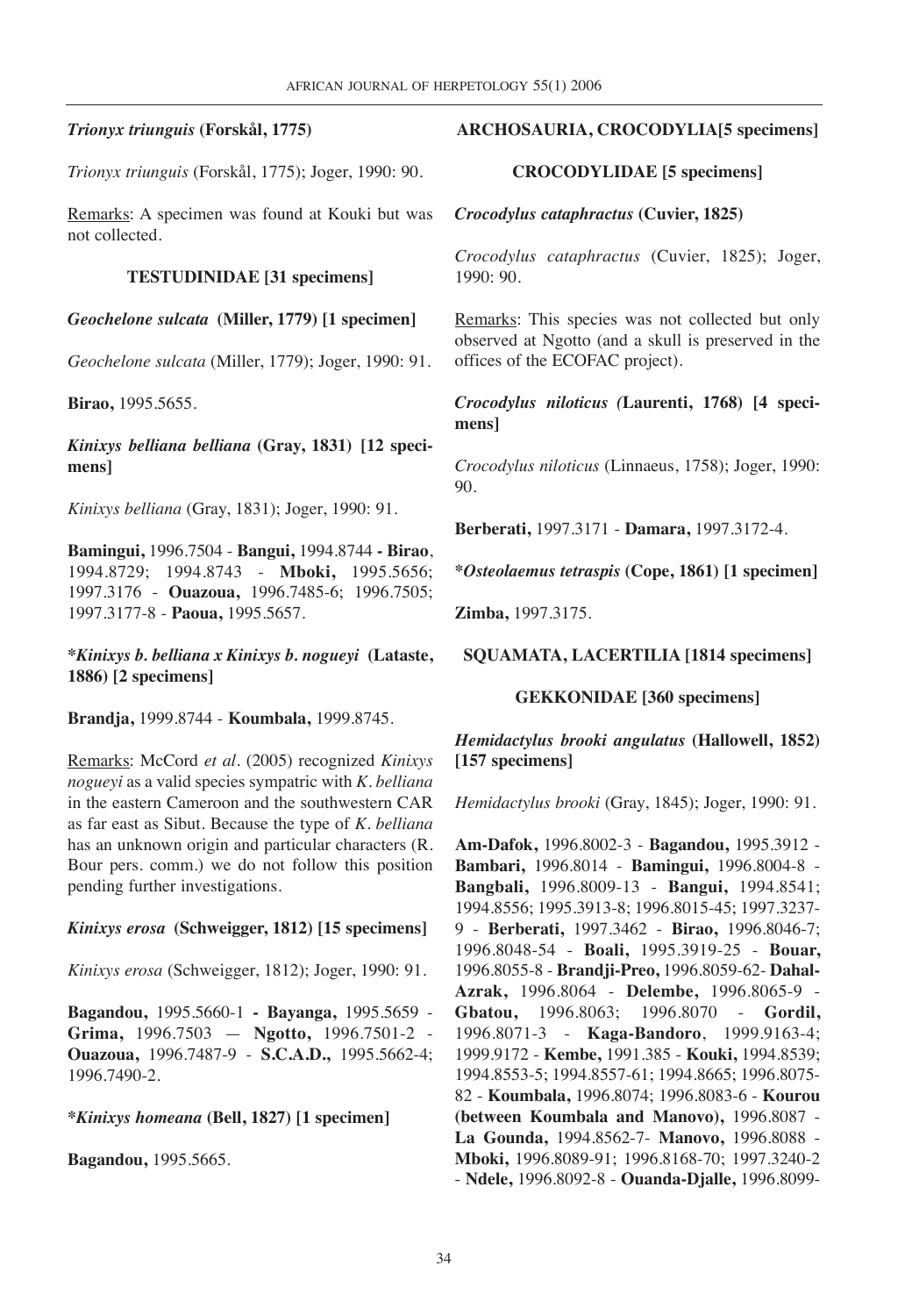104 - **Paoua,** 1996.8105 - **Sangba**, 1996.8171; 1999.8726 (JLT) - **S.C.A.D.,** 1996.8106 - **Sibut,** 1996.8107 - **Tizi-Fongoro,** 1996.8108-10.

*Hemidactylus echinus* (O'Shaughnessy, 1875).

*Hemidactylus echinus* (O'Shaughnessy, 1875); Joger, 1990: 91.

Remarks: Joger (1990: 91) mentions that this species is found in the CAR, based on Loveridge (1947). However, it appears to be strictly confined to Atlantic forests in the Cameroon (Chirio & LeBreton in press). We did not find it in the CAR and do not consider it part of the fauna of the CAR.

### *Hemidactylus fasciatus* **(Gray, 1842) [17 specimens]**

*Hemidactylus fasciatus* (Gray, 1842); Joger, 1990: 91.

**Chutes de la Mbeko,** 1995.3926 - **Mondika,** 1996.8110; 1996.8112-3 - **Ndakane,** 1996.8114 - **Salkapa,** 1996.8115 - **S.C.A.D.,** 1995.3927-32; 1996.8116-7 - **Zimba,** 1995.3933; 1996.8118-9.

### *\*Hemidactylus longicephalus* **(Bocage, 1873) [6 specimens]**

**Grima,** 1996.8120 - **S.C.A.D.,** 1996.8122 - **Zimba,** 1995.3934-6; 1996.8121.

## *Hemidactylus mabouia (***Moreau de Jonnès, 1818) [119 specimens]**

*Hemidactylus mabouia* (Moreau de Jonnès, 1818); Joger, 1990: 91.

**Bagandou,** 1995.3937 - **Bambari,** 1996.8123-5 - **Bambio,** 1996.8126-7 - **Bangui,** 1992.4740-3; 1994.8540; 1994.8542; 1995.3938-46; 1996.8120; 1996.8129-34 - **Bayanga,** 1995.3947-9 - **Belemboke**, 1995.3950-9; 1996.8135-6; 1997.3463 - **Boali,** 1997.3532;1995.3961-3 - **Bossangoa,** 1994.8543 - **Bossembele,** 1996.8137-8 - **Bouar,** 1996.8139-44 - **Gamboula,** 1996.8145-6 - **Kaga-Bandoro**, 1999.9161 - **Kouki,** 1994.8544-51; 1996.8147 - **Mongoumba,** 1995.3964-6 - **Ndakane,** 1996.8148-51 - **Ngotto,** 1996.8152 - **Ouazoua,** 1996.8153-4 - **Paoua,** 1992.4715 - **S.C.A.D.,**

1995.3967-79; 1996.8155-60 - **Seko,** 1996.8161 - **Sibut,** 1996.8162-6 - **Zimba,** 1992.4758-9; 1994.8552; 1995.3980-7; 1997.3243-5.

Remarks: This species is an anthopophilous species but characteristic of southern humid forest and savanna areas in the CAR and Cameroon. It is not possible to consider this species as ubiquistous since it does not go further than the Paoua area north in Cameroon like *Trachylepis maculilabris*, which clearly is not considered as ubiquistous. *H. mabouia* was also collected in the deep forest of Zimba, far away from human buildings on high tree trunks. Thus we place this species in the "Western and central African forest species" group, contrary to *Hemidactylus brooki*, that we collected from Am-Dafok (extreme north of the CAR) to SCAD (extreme south of the CAR) and which is clearly an ubiquistous species like *Agama agama*.

*Hemidactylus muriceus* (W. Peters, 1870)

*Hemidactylus muriceus* (Peters, 1870); Joger, 1990: 91.

Joger (1990: 91) suggested that Loveridge (1947) confused this species with *Hemidactylus intestinalis* Werner, 1897; and that it is not possible to know to which of these two species his specimens should be assigned. The occurrence of this gecko in the CAR is consequently not confirmed. In Cameroon, it is restricted to evergreen Atlantic forest, as for *H. intestinalis* (Chirio & LeBreton in press). We therefore do not include these two species as part of the CAR reptile fauna.

**\****Hemidactylus richardsoni* **(Gray, 1845) [3 specimens]**

**Bambio,** 1995.9625 - **Mondika,** 1996.8167 - **Zimba,** 1995.9626.

*Lygodactylus gutturalis* **(Bocage, 1873) [32 specimens]**

*Lygodactylus gutturalis* (Bocage, 1873); Joger, 1990: 91.

**Bangui,** 1996.8172-4 - **Brandji-Preo,** 1996.8175-7 - **Gordil,** 1996.8178 - **Kaga-Bandoro**, 1999.9160 -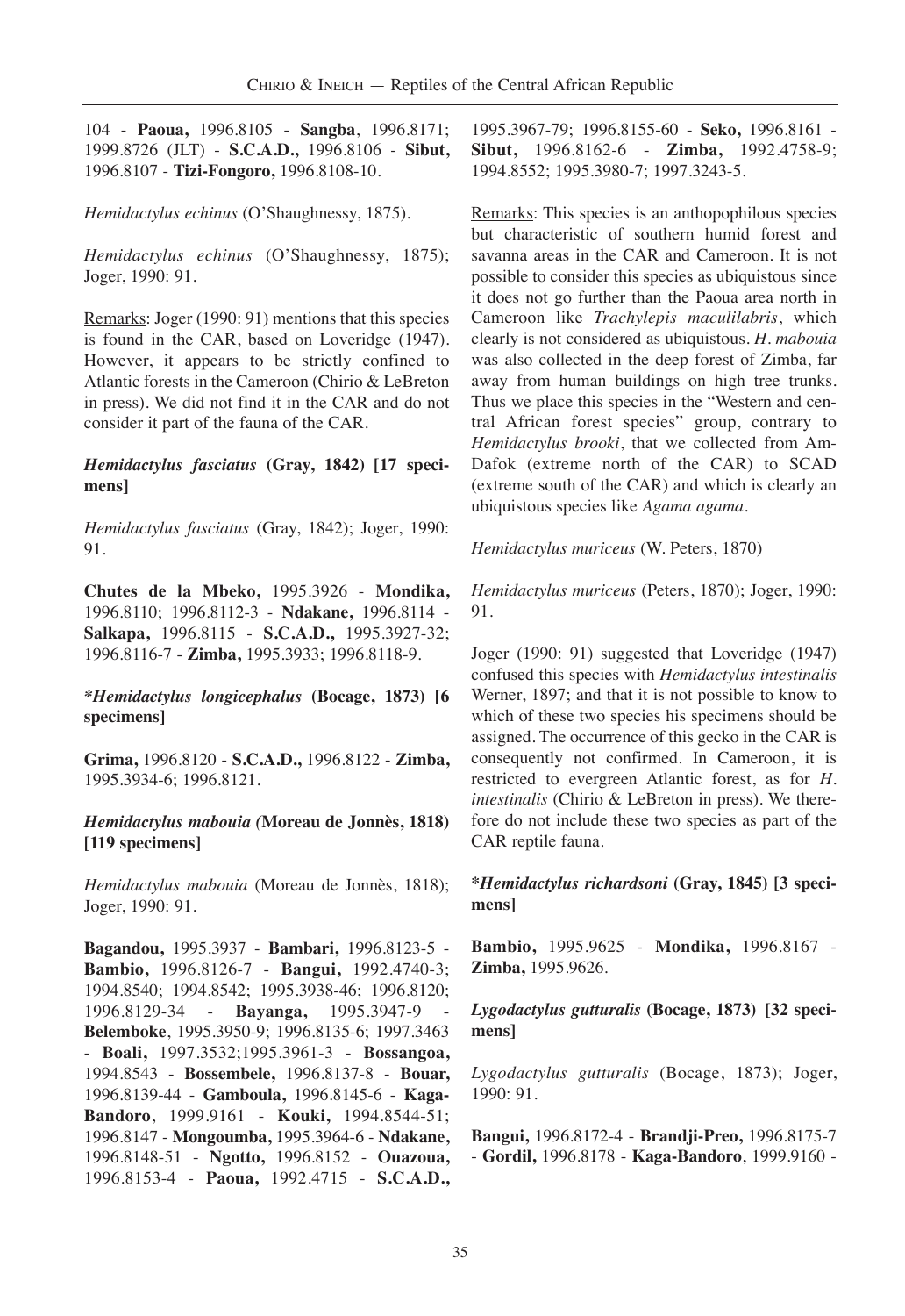**Kouki,** 1994.8568-83 - **Koumbala,** 1996.8179-82 - **La Gounda,** 1994.8584-6 - **Mboki,** 1997.3246.

**\****Lygodactylus depressus* **Schmidt, 1919 [3 specimens]**

**Lidjombo,** 1996.8183; **Ndakane,** 1996.8184-5.

*Tarentola annularis annularis* **(Geoffroy Saint Hilaire, 1809) [21 specimens]**

*Tarentola annularis* (Geoffroy, 1809); Joger, 1990: 91.

**Brandji-Preo,** 1996.8186-94 - **Ouanda-Djalle,** 1996.8195 - **Pende,** 1992.4721; 1995.3988-97.

## **\****Tarentola ephippiata* **(O'Shaughnessy, 1875) [2 specimens]**

*Tarentola ephippiata* (O'Shaughnessy), 1875; Joger, 1990: 91

### **Kaga Poungourou,** 1996.8196-7.

Remarks: Joger (1990) mentioned the presence of this species at Goré in Chad and suspected that it occurred in the CAR. However, he was unable to confirm its occurrence by reference to a specimen in a collection. Our material includes two specimens.

#### **AGAMIDAE [364 specimens]**

## *Agama agama* **(Linnaeus, 1758) [131 specimens]**

*Agama agama* (Linnaeus, 1758); Joger, 1990: 91.

**Am-Dafok,** 1996.7612-3 - **Bagandou,** 1995.3845- 51 - **Bambari,** 1995.3852-5; 1996.7614; 1996.7660- 1 - **Bamingui,** 1996.7615-7 - **Bangbali,** 1996.7618- 20; 1996.7662; 1996.7797-800;1996.7901-4 - **Bangui,** 1996.7621-24 - **Bayanga,** 1996.7625 - **Belemboke,** 1996.7905 - **Berberati,** 1996.7628 - **Birao,** 1996.7664; 1996.7626-7; 1996.7665 - **Boali,** 1995.3856-7 - **Bohou**, 1999.9145 (JLT) - **Bossangoa,** 1992.4702-3 - **Bossembele,** 1996.7666- 8 - **Bouar,** 1996.7669 - **Brandja,** 1999.8754-6 (JLT) - **Brandji-Preo,** 1996.7632-3 - **Dahal-Azrak,** 1996.7634; 1996.7670 - **Delembe,** 1996.7635-9; 1996.7641 - **Gordil,** 1996.7640-2; 1996.7752; 1999.8791-5 (JLT) - **Kaga-Bandoro**, 1999.9154 - **Kaga Poungourou,** 1996.7643-5; 1996.7672 - **Kouki,** 1994.8500-3;1994.8538 - **Koumbala,** 1996.7646;1996.7673-5; 1999.8710 (JLT); 1999.8770 (JLT) - **La Gounda**, 1999.9162 (JLT) - **Mboki,** 1996.7679 - **Ndele,** 1996.7647-50; 1996.7918-21 - **Ngotto,** 1996.7651-3; 1996.7676 - **Ouanda-Djalle,** 1996.7655-6; 1996.7674; 1996.7678 - **Ouazoua,** 1996.7677 - **Paoua,** 1992.4717-9; 1995.3858-66; 1995.3867-9 - **Sangba,** 1999.8706; 1999.8708-9 (JLT) -**Sibut,** 1992.4724 - **Tizi-Fongoro,** 1996.7657-9 - **Zimba,** 1994.8504.

Remarks: The subspecific nomenclature of that 'species', which clearly represent a complex of numerous cryptic species, will not be used here. We think its value doubtful until a large scale molecular study is undertaken.

#### *Agama doriae* **(Boulenger, 1885) [46 specimens]**

*Agama doriae* (Boulenger, 1887); Joger, 1990: 91.

**Bangbali,** 1996.7753-8 - **Bouar,** 1996.7631 - **Delembe,** 1996.7759-94 - **Ndele,** 1996.7795 - **Ouanda-Djalle,** 1996.7796 - **Paoua,** 1995.3884.

*Agama gracilimembris* **(Chabanaud, 1918) [16 specimens]**

*Agama gracilimembris* (Chabanaud, 1918); Joger, 1990: 91.

**Delembe,** 1996.7906-10; 1999.9169-70 (JLT) - **Gordil,** 1996.7911-4 - **Koumbala,** 1996.7917 - **Manovo**, 1996.7916 - **Ouanda-Djalle,** 1996.7922 - **Sangba,** 1999.8707 (JLT) - **Tizi-Fongoro,** 1996.7915.

*Agama paragama* **(Grandison, 1968) [171 specimens]**

*Agama paragama* (Grandison, 1968); Joger, 1990: 91.

**Am-Dafok,** 1996.7680-1 - **Bagandou**, 1995.3875 - **Bambari,** 1996.7682-3 - **Bamingui**, 1996.7684 - **Bangbali,** 1996.7685-7 - **Bangui**, 1992.4736-8 - **Belemboke,** 1995.3876-7 - **Birao,** 1996.7688-9; 1996.7751 - **Boali,** 1995.3878-81 - **Bossembele,** 1996.7690-1 - **Bouar,** 1996.7692 - **Brandji-Preo,** 1996.7693 - **Dahal-Azrak,** 1996.7694 - **Damara**,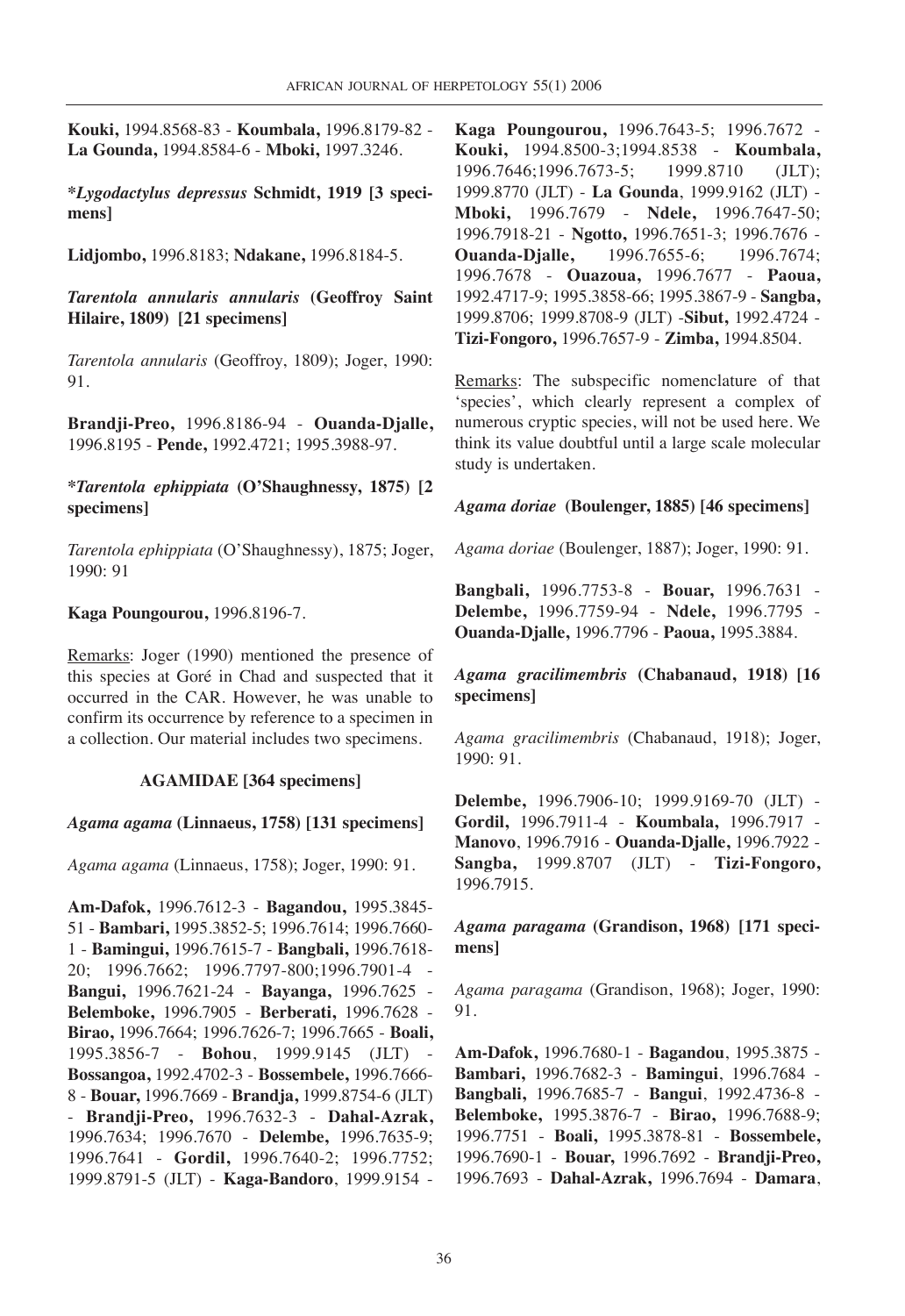1996.7695 - **Delembe,** 1996.7696-703 - **Gbatou,** 1996.7704-5 - **Gordil,** 1996.7706-8; 1999.8893-930 (JLT) - **Grima,** 1996.7709-11 - **Ibengue,** 1996.7734-5; 1996.7737 - **Kaga-Bandoro**, 1999.9137-8 - **Kaga-Nze,** 1996.7712 - **Kaga-Poungourou,** 1996.7749-50 - **Kouki,** 1996.7713-5 - **Koumbala,** 1996.7716-8 - **La Gounda,** 1994.8505- 6; 1999.9139-44 (JLT) - **Markounda**, 1994.8507 - **Mboki,** 1996.7719-23 - **Ndele,** 1996.7724-5 - **Ngotto,** 1996.7726-30 - **Ouanda-Djalle**, 1996.7731-2 - **Ouazoua**, 1996.7733 - **Paoua,** 1992.4720; 1994.8508 - **Sangba,** 1997.3531 - **S.C.A.D.,** 1995.3870-4; 1995.3882; 1996.7736 - **Sibut**, 1996.7738 - **Tizi-Fongoro,** 1996.7739-47 - **Yaloke,** 1996.7748 - **Zimba,** 1992.4763-92; 1995.3883.

*Agama* sp.

*Agama* sp.; Joger, 1990: 92.

Remarks: Joger (1990) mentioned a particular male that he photographed at Koumbala in the CAR. Its colouration was black with very distinct white labials. He was unable to capture this specimen but suspected that it belonged to a new, undescribed species. We worked at Koumbala for one week without finding a male *Agama* resembling this description. We therefore consider Joger's male to be an aberrant individual and do not include his proposed new species in the biogeographic analysis.

#### **CHAMAELEONIDAE [154 specimens]**

**\****Chamaeleo africanus* **(Laurenti, 1768) [8 specimens]**

**Am-Dafok,** 1996.7923-30.

*Chamaeleo cristatus* **(Stutchbury, 1837) [1 specimen]**

*Chamaeleo cristatus* (Stutchbury, 1837); Joger, 1991: 92.

**Bagandou,** 1994.8509.

*Chamaeleo gracilis* **(Hallowell, 1842) [84 specimens]**

*Chamaeleo dilepis* (Leach, 1819); Joger, 1990: 92.

*Chamaeleo gracilis* (Hallowell, 1842); Joger, 1990: 92.

**Bamingui,** 1996.7942-3 - **Bangui,** 1992.4729-35; 1995.3885; 1995.3894; 1996.7944-7 - **Berberati,** 1996.7948-9 - **Bossangoa,** 1992.4700; 1992.4716; 1994.8527-30 - **Bossembele,** 1995.3895; 1996.7950-2 - **Bouar,** 1994.8510 - **Delembe**, 1999.9153 (JLT) - **Gamboula,** 1996.7953 - **Gbatou,** 1996.7954 - **Grima,** 1996.7955 - **Kaga-Bandoro**, 1999.9150-2 - **Kouki,** 1994.8531-7 - **Manovo,** 1996.7956; 1999.8740 (JLT) - **Mboki,** 1995.3896- 903; 1996.7931-41; 1997.3235-6 - **Ndele,** 1996.7957 - **Ngotto,** 1996.7958 - **Ouanda-Djalle,** 1996.7959-60 - **Ouazoua,** 1996.7961-3 - **Paoua,** 1995.3886-93; 1995.3904; 1996.7964 - **Sangba**, 1999.8880 (JLT) - **Zimba,** 1995.3905**.**

Remarks: Joger (1990) mentioned *Chamaeleo dilepis* Leach, 1819 from the CAR based on two specimens (1921.6-7). We examined these specimens and they are referable to *C. gracilis*.

## *Chamaeleo oweni* **(Gray, 1831) [24 specimens]**

*Chamaeleo oweni* (Gray, 1863); Joger, 1990: 92.

**Bagandou,** 1994.8526; 1995.3906 - **Bayanga,** 1996.7979 - **Grima,** 1996.7980 - **Ibengue,** 1995.3907-8; 1995.3911; 1996.7986; 1996.7989-94 - **Ngotto,** 1996.7981; 1996.7983 - **Pont de la Lesse,** 1996.7982 - **S.C.A.D.,** 1995.3909-10; 1996.7984-5; 1996.7987-8; 1996.7995.

### **\****Chamaeleo senegalensis* **(Daudin, 1802) [36 specimens]**

*Chamaeleo laevigatus* (Gray, 1863); Joger, 1990: 92.

**Baboundji,** 1996.7965 - **Bambio,** 1996.7996 - **Bamingui,** 1996.7997-8 - **Bangui,** 1994.8511; 1996.7966 - **Belemboke,** 1996.7967 - **Berberati,** 1996.7968 - **Bossangoa,** 1994.8512 - **Bouar,** 1996.7969-71 - **Kouki,** 1994.8513-25; 1996.8000 - **Ndim (Est de Bocaranga),** 1992.4701 - **Ndele,** 1996.7972-7 - **Ngotto,** 1996.7978 - **Ouanda-Djalle,** 1996.7999 - **No locality,** 1997.3537.

Remarks: We assign the specimens listed under the specific name *Chamaeleo laevigatus* Gray, 1863 by Joger (op. cit.) to *C. senegalensis*.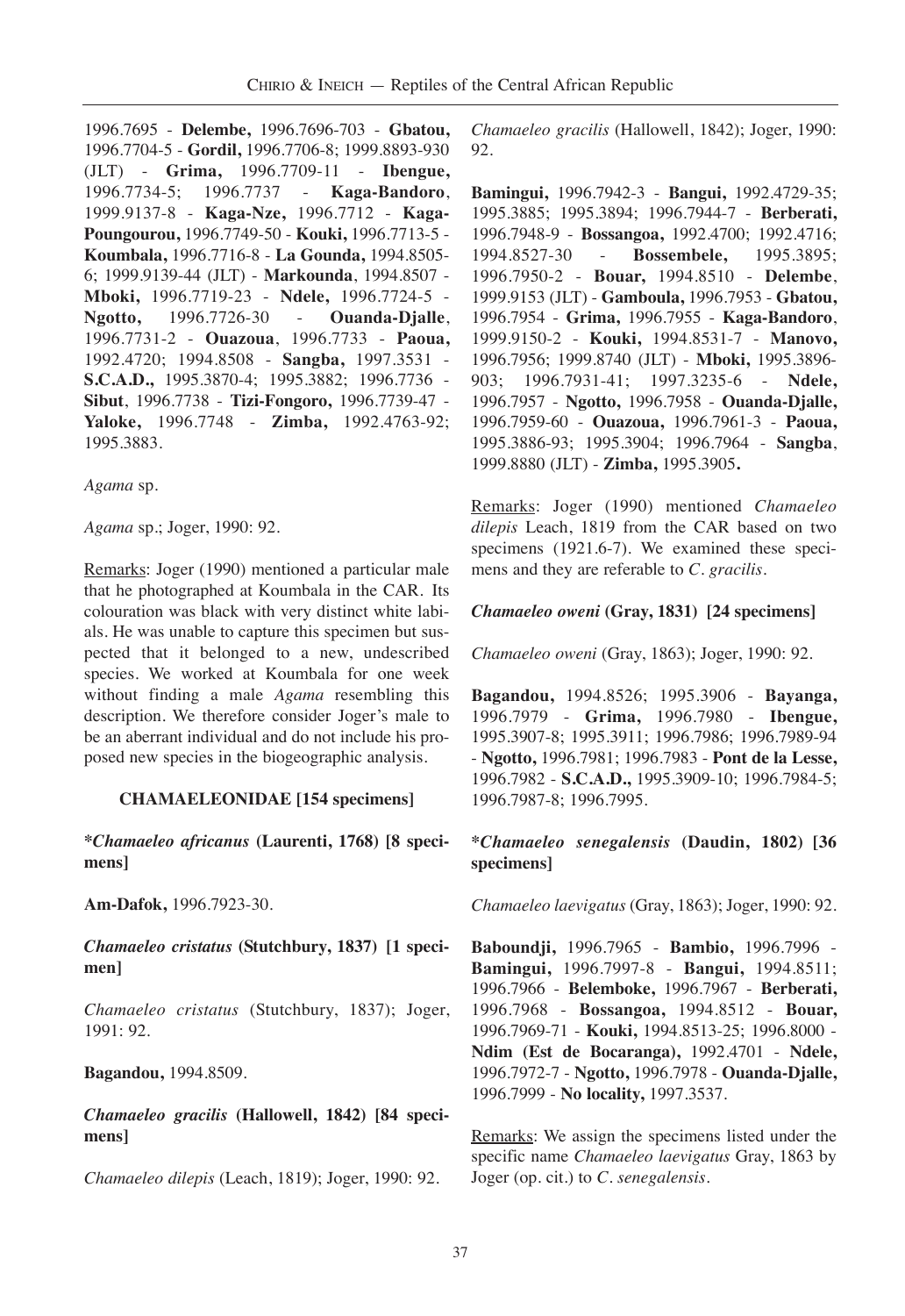*Rhampholeon spectrum* **(Buchholz, 1874) [1 specimen]**

*Rhampholeon spectrum* (Buchholz, 1874); Joger, 1990: 92.

**S.C.A.D.**, 1996.8001.

## **LACERTIDAE [62 specimens]**

**\****Acanthodactylus guineensis* **(Boulenger, 1887) [1 specimen]**

**Ouanda-Djalle,** 1996.8200.

**\****Adolfus africanus* **(Boulenger, 1906) [1 specimen]**

**Grima,** 1997.2801.

## *Heliobolus nitidus* **(Günther, 1872) [37 specimens]**

*Heliobolus nitidus* (Günther, 1872); Joger, 1990: 92.

**Bouar,** 1997.2802-3 - **Brandja,** 1999.8757-63 (JLT) - **Gbatou,** 1997.2804 - **Grima,** 1997.2805 - **Kaga-Bandoro**, 1999.9167 - **Kouki,** 1994.8587-605 - **Koumbala,** 1997.2806 - **Ngotto,** 1997.2807-9 - **Paoua,** 1995.4000 - **Sangba,** 1997.3247.

**\****Holaspis guentheri* **(Gray, 1863) [6 specimens]**

**Ibengue,** 1995.4425; 1997.2810-1 - **S.C.A.D.,** 1995.9627 - **Zimba,** 1995.9628-9.

**\****Latastia longicaudata* **(Reuss, 1834) [3 specimens]**

**Dahal-Azrak,** 1995.9630-2.

**\****Poromera fordii (***Hallowell, 1857) [14 specimens]**

**Baboundji,** 1995.9658-9 - **Belemboke,** 1997.2812 - **Kpoka,** 1997.2813 - **Ngotto,** 1995.9660-1 - **S.C.A.D.,** 1995.9662-7; 1997.3534-5.

## **GERRHOSAURIDAE [5 specimens]**

*Gerrhosaurus major bottegoi* **(Del Prato, 1895) [5 specimens]**

*Gerrhosaurus major bottegi* [sic] Del Prato; Joger, 1990: 92.

**Bangui,** 1992.4739 - **Boali,** 1995.3998-9; 1996.8198 - **Sibut,** 1996.8199.

Remarks: The central African populations are assigned to the subspecies *G. m. bottegoi* in Broadley's (1987) revision. He recognises only one additional subspecies, namely *Gerrhosaurus major major* Duméril, 1851. Broadley examined central African specimens (Bozo) housed in the collections of the MNHN.

## **SCINCIDAE [845 specimens]**

## *Feylinia currori* **(Gray, 1845) [33 specimens]**

*Feylinia currori* (Gray, 1845); Joger, 1990: 92.

**Bangui,** 1991.388; 1991.393; 1992.4728; 1994.8606; 1994.8608; 1994.8613; 1995.4426; 1997.2814-20 - **Bayanga,** 1995.4427-8 - **Belemboke,** 1997.2821-3 - **Berberati,** 1994.8607; 1995.4429; 1995.4430; 1997.2824-5 - **Bossembele,** 1992.4707 - **Ibengue,** 1997.2831 - **Ouazoua,** 1997.2826-9 - **Sangba,** 1999.8595 (JLT) - **S.C.A.D.,** 1997.2830 - **Zimba,** 1992.4762.

**\****Feylinia elegans* **(Hallowell, 1852) [8 specimens]**

**Bangui,** 1991.390 - **Bayanga,** 1995.4431 - **Bouar,** 1991.389 - **Kaga-Bandoro**, 1999.9168 - **Zimba,** 1991.391-2; 1994.8609; 1994.8611.

*Feylinia grandisquamis* **(Müller, 1910) [4 specimens]**

*Feylinia grandisquamis* (Müller, 1910); Joger, 1990: 92.

**Bangui,** 1992.4727 - **Grima,** 1997.2832 - **Sangba,** 1999.8596 (JLT) - **Sibut,** 1992.4725.

## **\****Feylinia macrolepis* **Boettger, 1887 [7 specimens]**

**Banga,** 1997.2833-2834 - **Grima,** 1997.2835; 1997.3250 - **Kaga-Bandoro**, 1999.9159 - **Zimba,** 1994.8610; 1994.8612.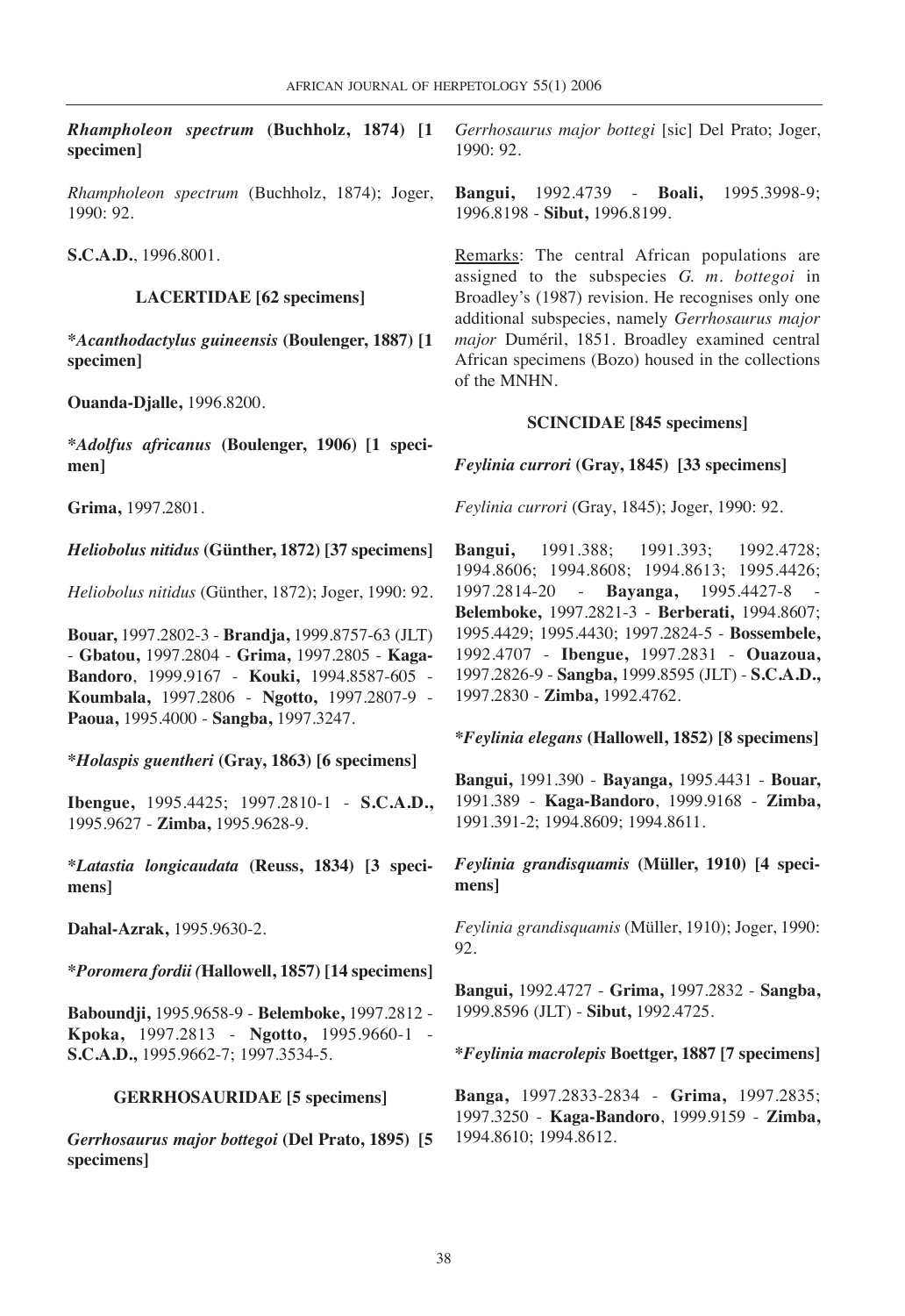**\****Lacertaspis reichenowi* **(W. Peters, 1874) [1 specimen]**

**Mondika,** 1997.3157.

*Lygosoma afrum* **(W. Peters, 1854) [30 specimens]**

*Mochlus afer* (Peters, 1854); Joger, 1990: 93.

**Boali,** 1995.5629 - **Brandja,** 1999.8764-6 (JLT) - **Delembe,** 1997.3095-6 - **Kaga-Bandoro**, 1999.9157-8 - **Kouki,** 1994.8683-93; 1994.8697; 1994.8704-5; 1995.5622-4 - **Manovo,** 1997.3097 - **Mboki,** 1997.3098 - **Seko,** 1997.3099 - **Sibut,** 1992.4722-3.

## *Lygosoma fernandi* **(Burton, 1836) [9 specimens]**

*Mochlus fernandi* (Burton, 1836); Joger, 1990: 93.

**Barrière Entrée ECOFAC,** 1997.3106 - **Bayanga,** 1997.3100-2 - **S.C.A.D.,** 1997.3103 - **Zimba,** 1994.8698; 1995.5625; 1997.3104-5.

### *\*Melanoseps occidentalis* **(W. Peters, 1877) [10 specimens]**

**Berberati,** 1994.8614; 1995.5616-8 - **Boali,** 1995.5619-20 - **Mondika,** 1997.3094 - **Sangba,** 1999.8767 (JLT) - **Seko,** 1995.5621; 1995.9642.

Remarks: Brygoo and Roux-Estève (1981) described a new subspecies from former Zaïre (now Democratic Republic of Congo), *M. o. zairensis*. This subspecies is distinguished from *M. o. occidentalis* by its ventral scale count above 130 (versus below 130). In our sample of nine specimens this character varies from 117 to 141 (with only two specimens below 130, 117 for 1997.3094 and 124 for 1995.5618). The geographic origin of both specimens with ventral counts below 130 is not consistent with subspecific recognition but we noted however that all nine but one specimens had entire parietals, thus being more in agreement with *M. o. zairensis*. According to our conflicting characters we here prefer not to use the subspecific nomenclature.

**\****Panaspis breviceps* **(W. Peters, 1873) [24 specimens]**

**Bohou**, 1999.9146-9 (JLT) - **Kpoka,** 1997.3107 - **Mondika,** 1997.3108-9 - **Ndakane,** 1997.3110 - **Ngotto,** 1995.9643-9; 1995.9655-7 - **S.C.A.D.,** 1995.5626; 1995.9650-3 - **Zimba,** 1995.9654.

## *Panaspis togoensis* **(F. Werner, 1902) [43 specimens]**

*Panaspis togoensis* (Werner, 1902); Joger, 1990: 93.

**Bambari,** 1997.3111 - **Bangui,** 1995.5627; 1997.3112-20 - **Bohou**, 1999.9165-6 (JLT) - **Brandja,** 1999.8814-25 (JLT) - **Brandji-Preo,** 1997.3151 - **Kouki,** 1994.8694-6; 1994.8699-703; 1995.3960 - **Kourou (between Koumbala and Manovo),** 1997.3153-5 - **La Gounda,** 1999.8749 (JLT) - **Ngotto,** 1997.3152 - **Sangba,** 1999.8727 (JLT) - **Zimba,** 1995.5628; 1997.3533.

## *Trachylepis affinis* **(Gray, 1839) [143 specimens]**

*Mabuya affinis* (Gray, 1839); Joger, 1990: 92.

**Bagandou,** 1995.4432-3 - **Bambari,** 1997.2836-8 - **Bangui,** 1992.4747-8; 1994.8615; 1995.4434-6; 1997.2847-58 - **Berberati,** 1997.2859; 1997.3074 - **Bohou**, 1999.9173-7 (JLT) - **Bossembele,** 1997.2860 - **Bouar,** 1994.8616 - **Brandja**, 1999.9178-99 (JLT) - **Brandji-Preo,** 1997.2839-42; 1997.3093 - **Chutes de la Mbeko,** 1995.4437 - **Damara,** 1997.2843 - **Gbatou,** 1997.2844-6; 1997.3091-2 - **Kouki,** 1994.8617-20; 1994.8622-7; 1994.8646 - **Koumbala,** 1997.2861-2; 1999.8711-2 (JLT); 1999.8881-92 (JLT) - **Lidjombo,** 1995.4444 - **Chutes de Matakil,** 1997.2864 - **Mboki,** 1997.2865 - **Mongoumba,** 1995.4442-3; 1995.5615 - **Ngotto,** 1997.2866-8; 1997.3488 - **Ouazoua,** 1997.2870 - **Sangba,** 1997.2871 - **S.C.A.D**., 1997.2872-7 - **Zimba,** 1992.4751; 1992.4754; 1995.4447-60; 1997.2878-81; 1997.3475; 1997.3478; 1997.3483; 1997.3486-7; 1997.3489-92; 1997.3495; 1997.3498; 1997.3502.

Remarks: The genus *Mabuya* Fitzinger, 1826 was recently divided into four genera: *Euprepis* Wagler, 1830 for the Afro-Malagasy forms, *Eutropis* Fitzinger, 1843 for the Asiatic forms, *Mabuya* sensu stricto restricted to the neotropical forms, and *Chioninia* Gray, 1845 for the forms from the Cape Verde Islands (Mausfeld *et al.* 2002). [Bauer \(2003\)](https://www.researchgate.net/publication/254240323_On_the_identity_of_Lacerta_punctata_Linnaeus_1758_the_type_species_of_the_genus_Euprepis_Wagler_1830_and_the_generic_assignment_of_Afro-Malagasy_skinks?el=1_x_8&enrichId=rgreq-8b6296acaf6d49d2a09f3bd77ff7e9b9-XXX&enrichSource=Y292ZXJQYWdlOzIzMzM0NTA1ODtBUzoxMDE1NDc5MjA4NTUwNTVAMTQwMTIyMjMyMDAzMA==) suggested that the genus name *Euprepis* should not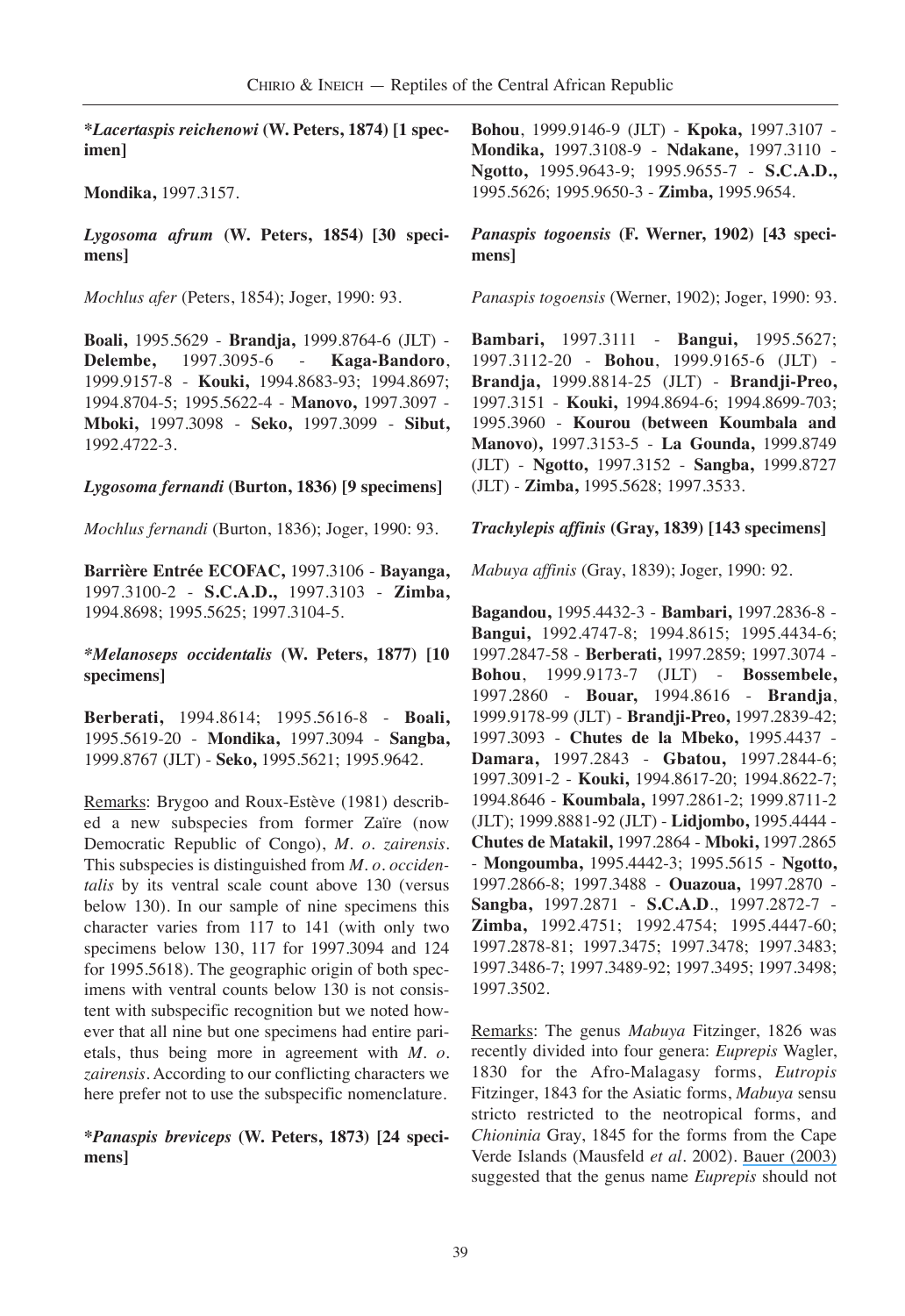be retained for Afro-Malagasy forms as the name *Trachylepis* Fitzinger, 1843 has priority; we here follow his conclusions.

## *Trachylepis buettneri* **(Matschie, 1893) [8 specimens]**

*Mabuya buettneri* Matschie, 1893; Joger, 1990: 92.

**Berberati,** 1997.2916 - **Kouki,** 1994.8628-34.

#### *Trachylepis maculilabris* **(Gray, 1845) [182 specimens]**

*Mabuya maculilabris* (Gray, 1845) [sic]; Joger, 1990: 92.

**Bambari,** 1995.4461 - **Bangui,** 1992.4745-6**;** 1994.8635-6; 1997.2917-9 - **Bayanga**, 1995.4462-3; 1997.2920 - **Belemboke,** 1995.4464-75 - **Berberati,** 1997.2921-5; 1997.3090 - **Bewiti,** 1997.2927 - **Boali,** 1995.4476-7 - **Bouar,** 1997.2926; 1997.2928- 9 - **Brandji-Preo,** 1997.2930 - **Chutes de la Mbeko,** 1995.4478-9 - **Gbatou,** 1997.2931 - **Gordil,** 1999.8931-82 (JLT) - **Ibengue**, 1995.4499- 500 - **Kaga-Bandoro**, 1999.9155-6 - **Kaga-Poungourou,** 1997.2932 - **Kouki,** 1994.8621; 1994.8637-45; 1994.8647-53; 1997.2933-4 - **Koumbala,** 1999.8713 (JLT) - **Lidjombo,** 1995.4480-93 - **Manovo,** 1997.2935 - **Mboki,** 1997.2936-9; 1997.3248 - **Mongoumba,** 1995.4494 - **Ndakane,** 1997.3087-9 - **Ndele,** 1997.2940 - **Ngotto,** 1997.2941-6 - **Ouanda-Djalle,** 1997.2947- 8 - **Ouazoua**, 1997.2949-51 - **Paoua,** 1995.4495-6; 1997.2952 - **Salkapa**, 1997.2953-4 - **Sangba,** 1999.8600 (JLT); 1999.8701-5 (JLT) - **S.C.A.D.,** 1995.4497-8; 1995.5573; 1997.2955; 1997.3494 - **Sibut**, 1997.2956 - **Yaloke,** 1997.2957 - **Zimba,** 1992.4749-50; 1992.4752-3; 1992.4755-7; 1995.5574; 1997.3469-70; 1997.3481; 1997.3497.

### *Trachylepis pendeanus* **(Ineich & Chirio, 2000) [11 specimens]**

**Pende,** 1992.4708; 1995.5600-9.

*Trachylepis perroteti* **(Duméril & Bibron, 1839) [55 specimens]**

*Mabuya perroteti* (Dum. & Bibr., 1839); Joger, 1990: 92.

**Bamingui,** 1997.3068 - **Banga,** 1997.3069 - **Bangbali,** 1997.2958-60; 1997.3070-1 - **Bangui,** 1997.2961-2 - **Bayanga-Didi**, 1997.3158 - **Berberati,** 1997.2963-4 - **Bewiti,** 1995.5575 - **Birao,** 1997.2965-6 - **Bossembele,** 1997.2967 - **Brandji-Preo,** 1997.2968 - **Dahal-Azrak,** 1997.2969 - **Delembe,** 1997.2970-4; 1997.2988 - **Gordil,** 1997.2976-8; 1999.8751-3 (JLT) - **Kouki,** 1994.8654-64 - **Mboki,** 1997.2975; 1997.2979 - **Ndele,** 1997.2980 - **Ngotto,** 1997.2981-7 - **Ouanda-Djalle,** 1997.2989 - **Paoua,** 1992.4709; 1995.5576 - **Yaloke,** 1997.3086.

Remarks: A genetic study currently in progress indicates that this taxon comprises two or three distinct species (H.-W. Herrmann pers. comm.). In the CAR, the Sudano-Saharan savanna specimens, which are small and less colourful, do certainly not belong to the same species as the specimens from Bangui, which are larger and much more colourful.

## **\****Trachylepis polytropis* **(Boulenger, 1903) [21 specimens]**

**Bambio,** 1995.9633 - **Belemboke,** 1995.9634-5 - **Grima,** 1997.2990-1 - **Ibengue,** 1995.4438; 1995.9637 - **Mondika**, 1997.2992-3; 1997.3084-5 - **Ndakane,** 1991.386 - **Ngotto**, 1997.2994 - **S.C.A.D**., 1995.9636 - **Zimba,** 1995.5583-4; 1995.9638-41; 1997.2995.

## *Trachylepis quinquetaeniata* **(Lichtenstein, 1823) [177 specimens]**

*Mabuya quinquetaeniata* Lichtenstein, 1823; Joger, 1990: 92.

**Am-Dafok,** 1997.2997-3000; 1997.3002 - **Baboundji,** 1997.3003-4 - **Bambari,** 1995.5585-7; 1997.3005-7 - **Bangbali,** 1997.3008-9 - **Bangui,** 1992.4744; 1997.3010-1 - **Birao,** 1997.3012 - **Boali,** 1995.5588-92 - **Bossangoa,** 1992.4704-6 - **Bossembele,** 1997.3013-5 - **Bouar,** 1997.3016-21; 1997.3468 - **Brandja,** 1999.8750 (JLT) - **Brandji-Preo,** 1997.3022-5 - **Dahal-Azrak,** 1997.3026-7 - **Damara,** 1997.3028 - **Delembe,** 1997.3029-32 - **Gordil,** 1997.3033-6; 1999.8771-90 ( JLT) - **Kaga-Bandoro**, 1999.9171 - **Kaga-Nze,** 1997.3037-8 - **Kaga-Poungourou,** 1997.3039-41 - **Koumbala,** 1999.8826 (JLT) - **Kouki,** 1994.8666-80; 1994.8682 - **Koumbala,** 1997.3042-3; 1999.8714 (JLT) - **La**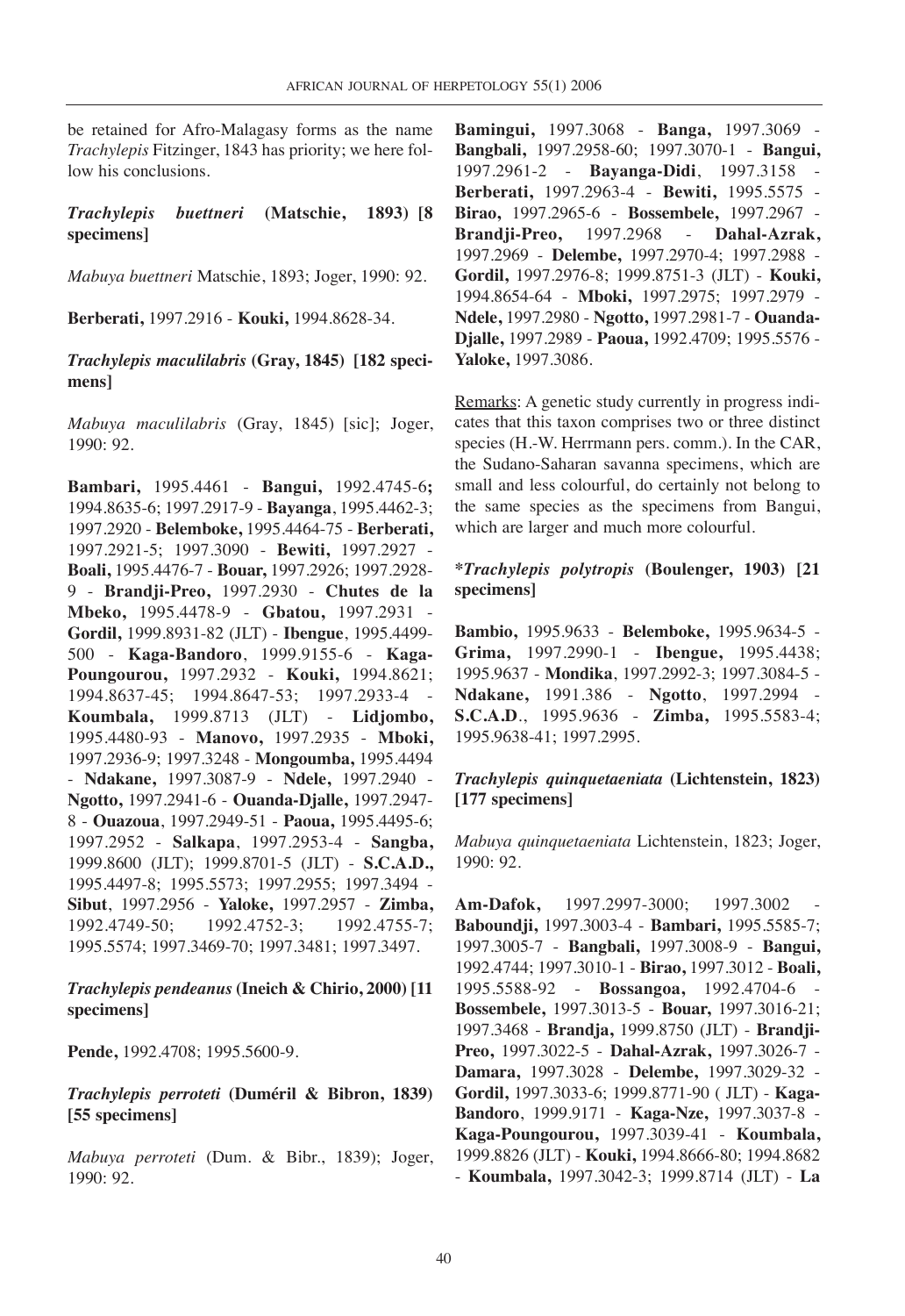**Gounda,** 1994.8681; 1999.8841-77 (JLT) - **Manovo,** 1997.3044-5 - **Mboki,** 1997.3046-51; 1997.3249 - **Ndele,** 1997.3052-4 - **Ouanda-Djalle,** 1997.3055-6 - **Ouazoua,** 1997.3057 - **Paoua,** 1992.4710-4; 1995.5593-4 - **Pende,** 1995.5595-7 - **Sangba,** 1997.3058-9; 1999.8598-9 (JLT) - **Sibut,** 1997.3060-1 - **Tizi-Fongoro,** 1997.3062-5 - **Yaloke,** 1997.3066-7 - **Zimba,** 1995.5598-9 - **No locality,** 1997.3471.

#### **\****Trachylepis sp. 1* **[59 specimens]**

**Baboundji,** 1997.2882 - **Belemboke**, 1997.3186-7 - **Grima,** 1997.2883 - **Ibengue,** 1995.4445; 1997.2893-7; 1997.2901 - **Kpoka,** 1997.2863 - **Mongoumba**, 1995.4439-41 - **Ndakane,** 1997.2885 - **Ngotto,** 1997.2869; 1997.2886 - **Ouazoua,** 1997.2887 - **S.C.A.D.,** 1997.2888-92; 1997.2898- 900; 1997.2902; 1997.3496 - **Zimba,** 1995.4446; 1995.5577-82; 1997.2903-15; 1997.2996; 1997.3474; 1997.3477; 1997.3479-80; 1997.3482; 1997.3484-5; 1997.3500-1.

Remarks: This forest undergrowth species reaches a larger size than *T. affinis* (max snout-vent length 85 mm, versus 78 mm for *T. affinis*) and has distinctive colouration (transverse black waves on the back like *T. polytropis*, versus back uniformly brown for *T. affinis*, belly green versus white, yellow or orange for *T. affinis*, and soles of the feet black versus white for *T. affinis*). *T. affinis* is much more riparian and nearly always found beneath water contrary to *Trachylepis sp. 1* which is found at ground level, dead leaves or at low elevation on tree trunks. A genetic analysis showed that it is clearly differentiated from *T. affinis* (Mausfeld pers. comm.). This species will be the subject of a separate description.

#### **\****Trachylepis sp. 2* **[20 specimens]**

**Bambio,** 1997.3072-3 - **Belemboke,** 1995.5610-4; 1997.3464-7 - **Kpoka,** 1997.3075 - **Mondika,** 1997.3076-7 - **Ndakane,** 1997.3078 - **Ouazoua,** 1997.3079-80 - **Salkapa,** 1997.3081 - **S.C.A.D.,** 1997.3082 - **Zimba,** 1997.3083.

Remarks: This large, strictly riparian species is closely related to *T. polytropis,* but is clearly distinguished by its colouration (back uniformly pale copper-brown versus chocolate brown with transversal black waves for *T. polytropis*, belly bright yellow versus green for *T. polytropis*) and the form of its tail (section laterally flatened, versus circular for *T. polytropis*). It will be the subject of a separate description. A genetic analysis showed that it is clearly differentiated from *T. polytropis* (Mausfeld pers. comm.).

#### **VARANIDAE [24 specimens]**

*Varanus exanthematicus* **(Bosc, 1792) [8 specimens]**

*Varanus exanthematicus* (Bosc, 1792); Joger, 1990: 93.

**Am-Dafok,** 1997.3159 - **Damara,** 1994.8707 - **Delembe,** 1999.8878 (JLT) - **Kouki,** 1994.8706 - **Paoua,** 1995.5630-1 - **Seko,** 1997.3160 - **No locality,** 1997.3188**.**

#### *Varanus niloticus* **(Linnaeus, 1766) [5 specimens]**

*Varanus niloticus* (Linnaeus, 1766); Joger, 1990: 93 [part.].

**Am-Dafok,** 1997.3161 - **Delembe,** 1999.8879 (JLT) - **Kouki,** 1994.8708 - **Mboki,** 1997.3163-4.

#### *\*Varanus ornatus* **(Daudin, 1803) [11 specimens]**

*Varanus niloticus* (Linnaeus, 1766); Joger, 1990: 93 [part.].

**Bangui,** 1997.3162 - **Ibengue,** 1997.3165 - **S.C.A.D.,** 1995.5632; 1997.3166-7 - **Seko,** 1995.5633 - **Zimba,** 1992.4760-1; 1994.8709-10; 1997.3168.

#### **SQUAMATA, AMPHISBAENIA [38 specimens]**

#### **AMPHISBAENIDAE [38 specimens]**

## *Cynisca leucura* **(Duméril & Bibron, 1839) [38 specimens]**

*Cynisca leucura* (Dum. & Bibr., 1839); Joger, 1990: 93.

**Bamingui,** 1997.3169-70 - **Bossangoa,** 1994.8727 - **Kouki,** 1992.4699; 1994.8711-26; 1995.5634-48 - **Paoua,** 1995.5649-50 - **Manovo,** 1997.3536.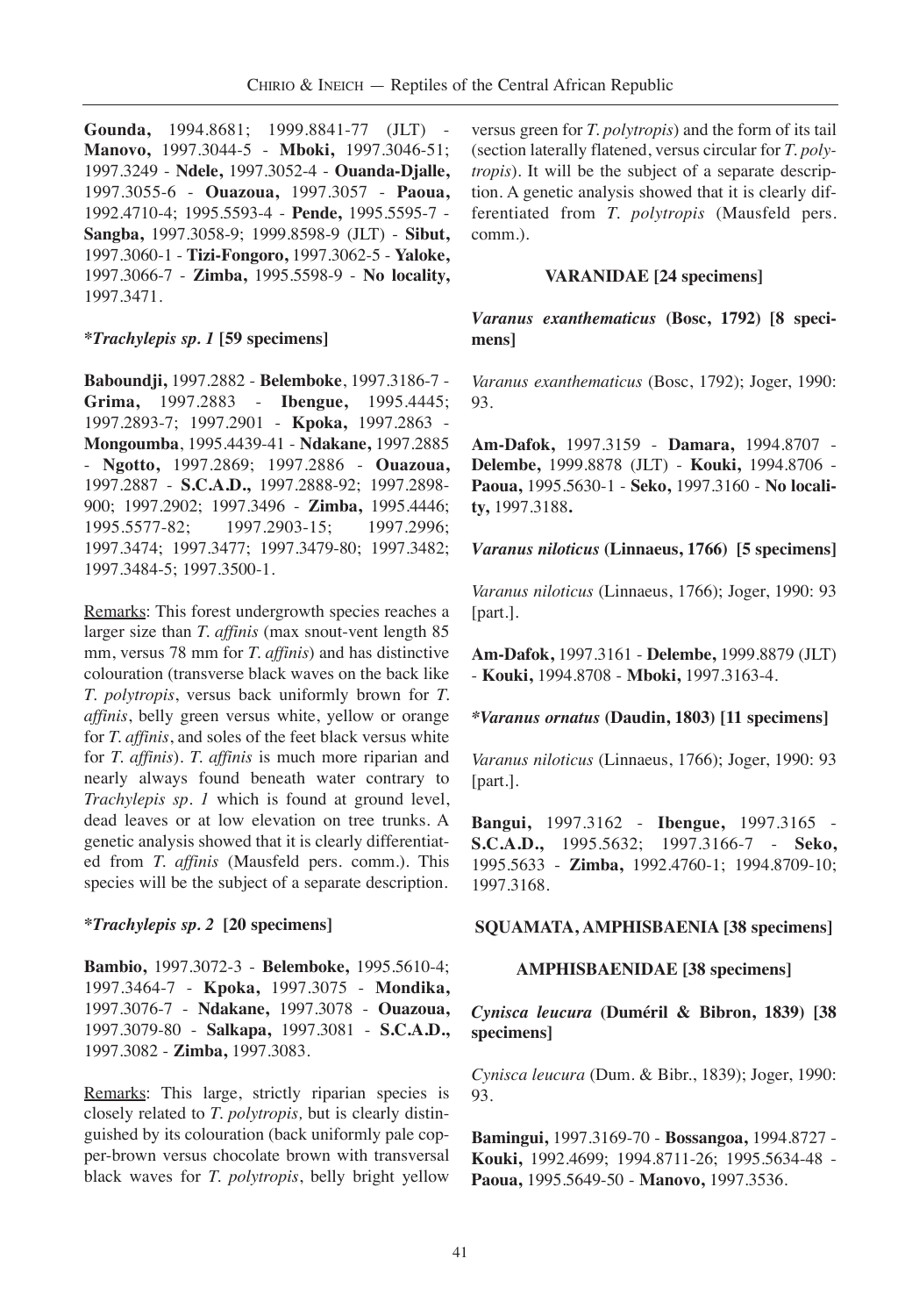#### **SQUAMATA, SERPENTES [2930 specimens]**

## **TYPHLOPIDAE [118 specimens]**

*Letheobia debilis* **(Joger, 1990) [4 specimens]**

*Rhinotyphlops debilis* Joger, 1990: 93.

**Bangui, Lycée Boganda,** 1991.377 - **Bangui, colline,** 1991.378 - **Bangui**, 1997.3196 - **Mboki,** 1997.3195**.**

Remarks: Broadley & Wallach (2000) revived the genus *Letheobia* Cope, 1869 for the species of Roux-Estève's (1974) *Rhinotyphlops* Group VI. A review of the genus is in preparation (Broadley pers. comm.)

#### *Letheobia decorosa* **(Buchholz & W. Peters, 1875)**

*Typhlops decorosus* (Buchholz & Peters, 1879); Joger, 1990: 95.

Remarks: We did not collect this species during our field surveys, but one specimen from Bania, near Berberati, is found in the Paris Museum collection: 1931.80 (Roux-Estève 1974). We therefore include this species in the biogeographic analysis.

### *Letheobia rufescens* **(Chabanaud, 1916) [6 specimens]**

*Rhinotyphlops rufescens* (Chabanaud, 1916); Joger, 1990: 95.

**Bangui, colline,** 1991.379 - **Bangui, Ouango,** 1997.3198 - **Kouki,** 1997.3194 - **Ouazoua,** 1997.3197 - **Sangba,** 1995.9605-6 (JLT).

## *Letheobia wittei* **(Mocquard, 1897)**

(*Rhinotyphlops wittei*); Joger, 1990: 95.

Remarks: Joger (1990) lists this species, but we did not find it during our surveys at Libengué (Congolese border). It is nevertheless included in the biogeographic analyses.

## *\*Letheobia* **sp.1 [1 specimen]**

**La Gounda,** 1992.4621**.**

Remarks: This species will be described in due course (Wallach, Chirio & Ineich in prep.).

*Letheobia* sp.2 *(incertae cedis)* [1 specimen in the process of shedding]

**Brandja,** 1998.268.

*\*Ramphotyphlops braminus* **(Daudin, 1803) [1 specimen]**

**Bangui (marché du P.K.5),** 1996.6760.

Remarks: This species was probably introduced accidentally by humans (Chirio & Ineich 1997), as was the case in Cameroon (Roux-Estève 1974).

## *Rhinotyphlops angolensis* **(Bocage, 1866) [8 specimens]**

*Typhlops angolensis* (Bocage, 1866); Joger, 1990: 95.

**Banga,** 1997.3141 - **Bohou,** 1998.269 (JLT) - **Brandja,** 1998.270 (JLT) - **Ouazoua,** 1997.3143; 1997.3199-200 - **Sangba,** 1995.9608 (JLT); 1998.271 (JLT).

**\****Rhinotyphlops congestus* **(Duméril & Bibron, 1844) [7 specimens]**

**Bagandou,** 1997.3145 - **Belemboke,** 1997.3459 - **Faranza, 8 km from Ouazoua,** 1997.3147 - **Ibengue,** 1997.3148; 1997.3150 - **Ouazoua**, 1997.3146 - **SCAD,** 1997.3149**.**

Remarks: All these specimens belong to the "marbled" form described by Roux-Estève (1974).

## *Rhinotyphlops lineolatus lineolatus* **(Jan, 1864) [12 specimens]**

*Typhlops lineolatus* (Jan, 1864); Joger 1990: 95.

**Baboundji,** 1997.3121 - **Berberati,** 1997.3122-4 - **Bohou,** 1998.264 (JLT) - **Brandja,** 1998.265 (JLT) - **Kembé,** 1992.4620 **- Kouki,** 1997.3125-8 - **Mboki**, 1997.3129 - **Sangba,** 1999.8737 (JLT) - **No locality,** 1992.4726.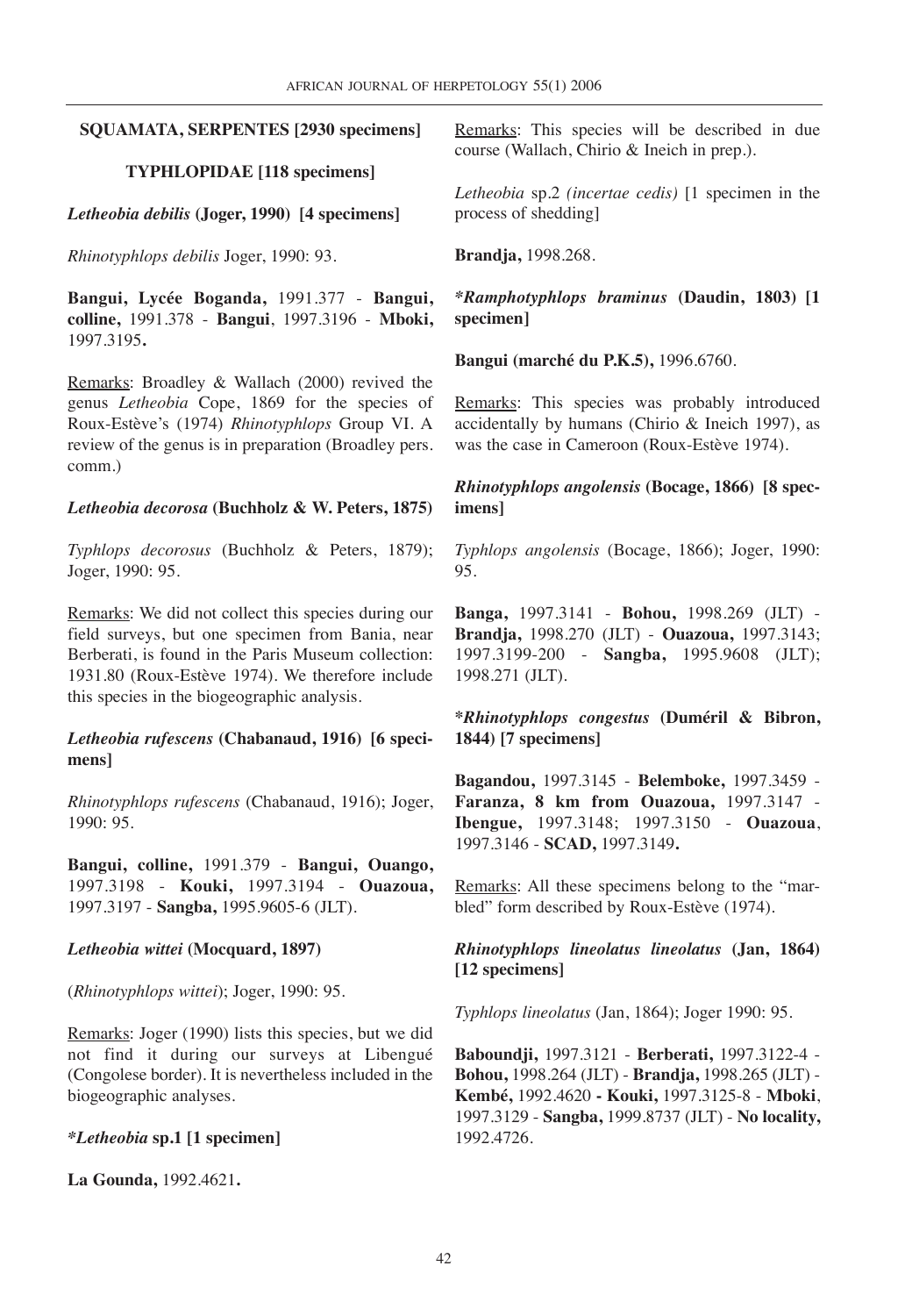Remarks: Two additional specimens with only field tags (452 from Boali and 1471I from Berberati) are in pre-molting condition and are here only tentatively assigned to that species.

### *Rhinotyphlops punctatus* **(Leach, 1819) [59 specimens]**

*Typhlops punctatus* (Leach, 1819); Joger, 1990: 95.

**Bambari,** 1997.3130 - **Bangui, colline,** 1991.383-4; 1997.3131 - **Bangui, Lycée Pie XII**, 1991.382 - **Belemboke,** 1997.3132 - **Bossangoa,** 1997.3133-4 - **Kaga-Bandoro,** 1999.9114-7 - **Kouki,** 1997.3135- 40 - **Faranza, 8 Km de Ouazoua,** 1997.3209 - **La Gounda**, 1997.3202 - **Manovo,** 1999.8719 (JLT) - **Mboki,** 1995.9619; 1997.3203-6 - **Ngotto,** 1997.3207 - **Ouazoua,** 1997.3208 - **Paoua,** 1997.3210-1 - **Sangba,** 1995.9610-8 (JLT); 1997.3458; 1998.272-6 (JLT) - **6 K Sangba,** 1999- 8597 (JLT) - **Seko,** 1997.3212-6 - **Soumba,** 1997.3231 - **PK 130 de la route Bangui-Sibut,** 1992.4619 - **Zimba,** 1997.3217-20.

Remarks: All these specimens belong to the "marbled" form described by Roux-Estève (1974).

### *Rhinotyphlops steinhausi* **(F. Werner, 1909) [12 specimens]**

*Typhlops steinhausi* (Werner, 1909); Joger, 1990: 95.

**Berberati,** 1997.3222-7 - **Bossembele,** 1997.3142 - **Ibengue,** 1997.3144 - **Kouki,** 1997.3201 - **Ngotto,** 1997.3228 - **SCAD**, 1997.3229-30.

#### *\*Rhinotyphlops* **sp.1 [3 specimens]**

**Kouki,** 1997.3221 - **Sangba**, 1995.9607 (JLT); 1995.9609 (JLT).

Remarks: These specimens have first been identified as *T. schmidti* (Laurent, 1956) by Wallach, but he now thinks that this may be an undescribed sibling species, the nearest populations of *T. schmidti* being in Katanga, south of the Congo forest block, 1500 km to the south-east (Wallach pers. comm.).

## **LEPTOTYPHLOPIDAE [46 specimens]**

*\*Leptotyphlops adleri* **(Hahn & Wallach, 1998) [1 specimen]**

**Birao,** 1998.267.

Remarks: This species is also known from Senegal, Chad and Cameroon (Trape 2003).

*\*Leptotyphlops narirostris* **(W. Peters, 1867) [1 specimen]**

**Sangba,** 1998.266.

*Leptotyphlops sundewalli* **(Jan, 1861) [9 specimens]**

*Leptotyphlops sundewalli* (Jan, 1861); Joger, 1990: 93.

**Bayanga,** 1997.3190 - **Kouki,** 1992.4698; 1997.3191-3 - **Mission catholique de Sibut,** 1991.380 - **Zimba**, 1991.381; 1995.9620; 1997.3189.

*\*Leptotyphlops* **sp. [35 specimens]**

**Am-Dafok,** 1997.3346 - **Bamingui,** 1997.3347 - **10 km Sud de Bamingui,** 1997.3348 - **affleurement de latérite au Sud de Bangoran,** 1997.3349 - **Birao,** 1997.3344-5 - **Kouki,** 1994.3320; 1997.3350-76.

Remarks: This species will be described separately (Wallach, Chirio & Ineich in prep.).

#### **BOIDAE [46 specimens]**

*Calabaria reinhardtii* **(Schlegel, 1848) [12 specimens]**

*Calabaria reinhardti* (Schlegel, 1848); Joger, 1990: 93.

**Belemboke,** 1996.6411 - **Ibengue,** 1996.6409 - **Mbaiki,** 1991.304 - **Nola,** 1996.6412 - **Pont de la Lesse,** 1994.3241 - **S.C.A.D**., 1994.3242-3; 1996.6406-8; 1996.6410 **- No locality,** 1996.6413.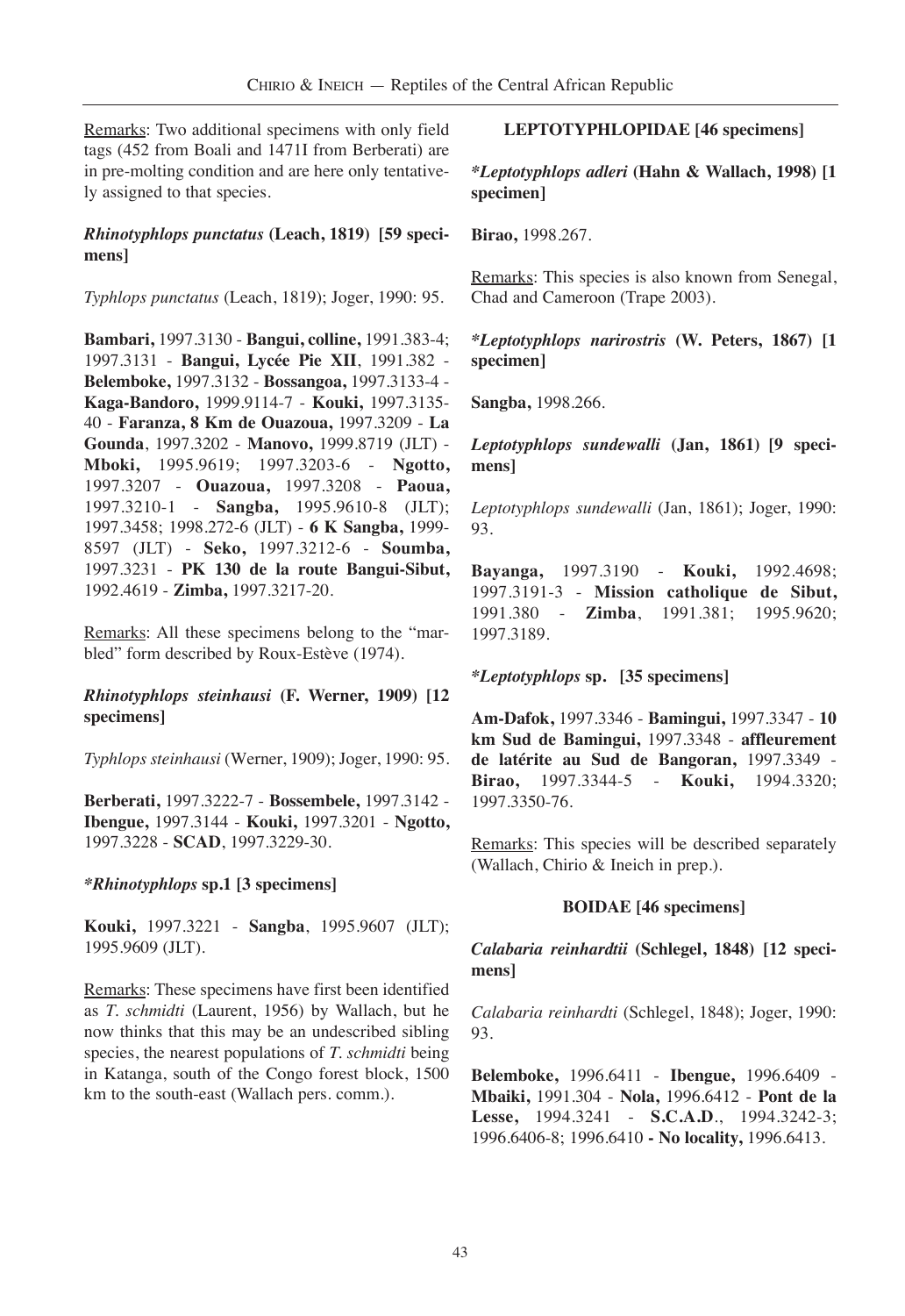#### **\****Eryx muelleri* **(Boulenger, 1892) [2 specimens]**

**Dahal-Azrak,** 1997.3538 (shedded skin only) - **Tizi-Fongoro**, 1996.6414.

*Python regius* **(Shaw, 1802) [9 specimens]**

*Python regius* (Shaw, 1802); Joger, 1990: 93.

**Bossangoa,** 1994.7349-50 - **Kouki,** 1994.3244-5; 1994.7351 - **Paoua,** 1994.3246; 1994.7352 - **Seko,** 1994.3247 - **Soumba (ouest de Bossangoa),** 1994.3248.

#### *Python sebae* **(Gmelin, 1789) [23 specimens]**

*Python sebae* (Gmelin, 1789) ); Joger, 1990: 93.

**Bangui,** 1996.6415-8; 1996.6539 - **Bayanga,** 1992.4597 - **Berberati,** 1996.6419 - **Boali,** 1996.6421-3 - **Kaga-Bandoro**, 1999.8989 - **Kouki,** 1996.6424 - **Mboki,** 1996.6425 - **Nola,** 1996.6420 - **S.C.A.D.,** 1996.6426-30 - **Soumba (ouest de Bossangoa),** 1994.3249 - **Zimba,** 1994.7354; 1996.6431 - **No locality,** 1994.7353.

#### **COLUBRIDAE [1886 specimens]**

#### *Boiga blandingii* **(Hallowell, 1844) [23 specimens]**

*Boiga blandingi* (Hallowell, 1844); Joger, 1990: 95.

**Bambari**, 1994.3250-1 - **Bangui**, 1994.3252-3; 1996.6473-4 - **Bayanga**, 1996.6475 - **Berberati**, 1994.3254; 1994.7368; 1996.6476 - **Damara**, 1991.365 - **Mboki**, 1994.3255 - **Ngotto**, 1996.6477- 9 - **Sangba,** 1999.8798 (JLT); 1999.8804-5 (JLT) - **Zimba,** 1994.3256; 1994.7369; 1996.6472; 1996.6480 - **S.C.A.D.,** 1994.7370.

Remarks: *Toxicodryas* Hallowell, 1857 was revived by Welch (1982) because he thought that the two African species of *Boiga* Fitzinger, 1826 were not congeneric with the Asian ones. Rasmussen (1979) compared skulls and the internal morphology of 16 Asiatic species with *B. blandingii* and *B. pulverulenta* and considered them congeneric. He found *Boiga* to be sister genera to a clade including *Crotaphopeltis* Fitzinger, 1843, *Chamaetortus* Günther, 1864 and *Dipsadoboa* Günther, 1858.

*Boiga pulverulenta* **(Fischer, 1856) [13 specimens]**

*Boiga pulverulenta* (Fischer, 1856); Joger, 1990: 95.

**Bangui,** 1992.4556; 1994.7371 - **Berberati,** 1996.6482 - **Boali,** 1996.6483 - **Sangba,** 1996.7560- 1 (JLT); 1999.8733 (JLT); 1999.8806-7 (JLT) - **S.C.A.D**., 1994.3257; 1996.6484-6.

*Bothrophthalmus lineatus* **(W. Peters, 1863) [7 specimens]**

*Bothrophthalmus lineatus* (Peters, 1863); Joger, 1990: 95.

**Bambio,** 1996.6487 - **Belemboke,** 1996.6488 - **Ibengue,** 1996.6491-2 - **Mboki,** 1996.6489 - **S.C.A.D.,** 1994.3258; 1996.6490.

Remarks: In Cameroon and the People's Republic of Congo (J.-F. Trape pers. comm.), one finds the form with brown ventral coloration (*Bothrophthalmus brunneus*), whereas our specimens from the CAR have bright red ventral colouration and the red dorsal stripes characteristic of *B. lineatus*.

*Buhoma depressiceps* (F. Werner, 1897)

*Geodipsas depressiceps* (Werner, 1897); Joger, 1990: 96.

Remarks: Joger (1990: 96) noted that Welch (1982) mentioned this species occurring in the CAR but he questioned the accuracy of this record. We did not find this snake during our extensive field surveys and, in Cameroon, this species appears to be limited to the western part of the country. We therefore do not include it in the list of reptiles occurring in the CAR. Since the work of Ziegler *et al.* (1997) the African species of the former genus *Geodipsas* Boulenger, 1896 have been assigned to the new genus *Buhoma* Ziegler *et al.*, 1997; whereas *Geodipsas* [*sensu stricto*] Boulenger, 1896 is reserved for Malagasy species.

#### *Chamaelycus fasciatus* **(Günther, 1858) [1 specimen]**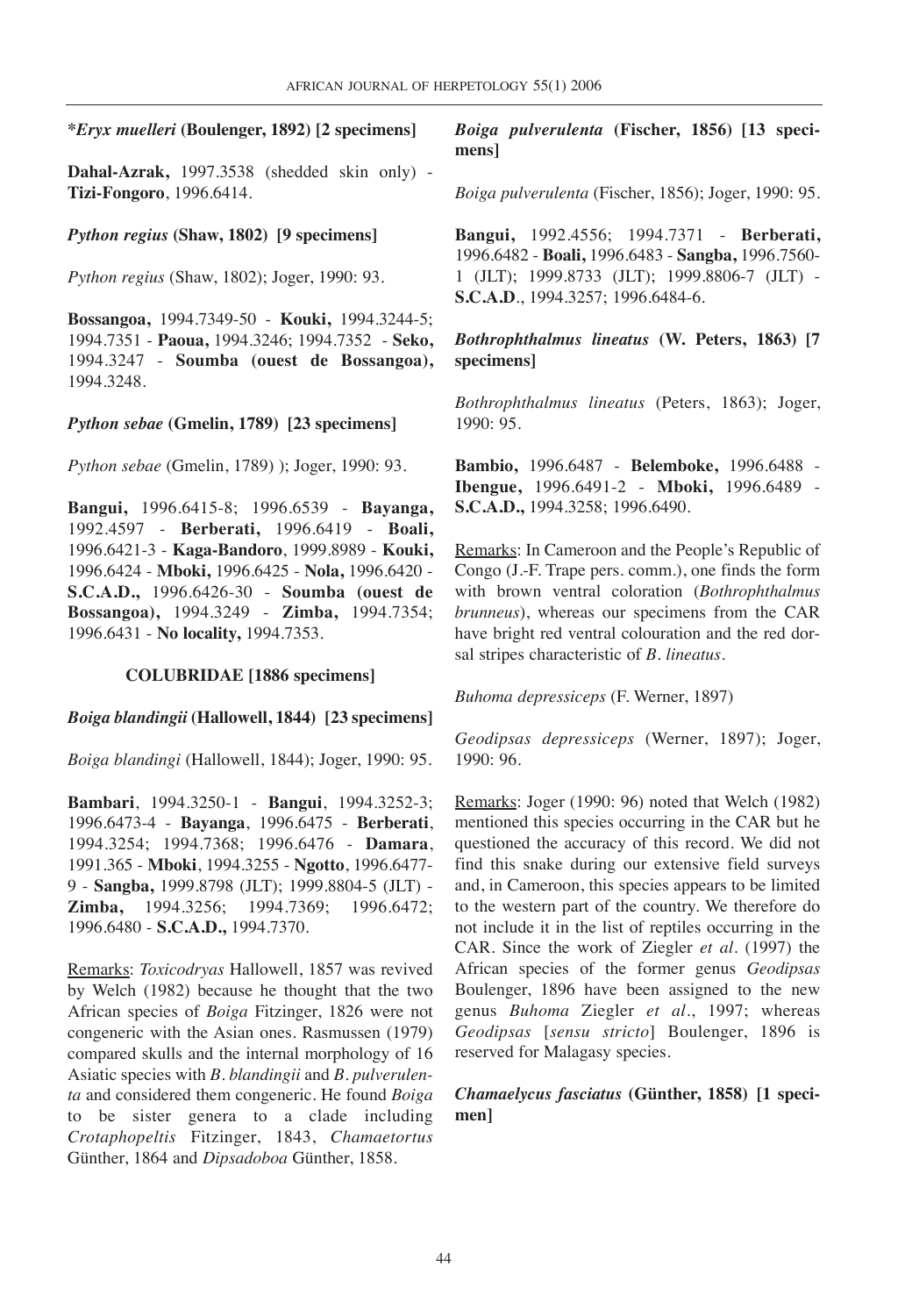*Chamaelycus fasciatus* (Günther, 1858); Joger, 1990: 95.

## **Mondika,** 1996.6493.

## **\****Crotaphopeltis degeni* **(Boulenger, 1906) [21 specimens]**

**Am-Dafok,** 1996.6494; 1997.3523-8; 1998.229 (JLT); 1998.230 (JLT) (exchanged with Zoological Museum of Copenhagen in December 1998), 1998.231-3 (JLT); 1998.234 (JLT) (exchanged with Zoological Museum of Copenhagen in December 1998), 1998.235-9 (JLT) - **Birao,** 1997.3529-30 - **Dahal-Azrak,** 1996.6495.

Remarks: These specimens were the subject of a separate study (Rasmussen *et al.* 2000).

### **\****Crotaphopeltis hippocrepis* **(Reinhardt, 1843) [26 specimens]**

**Bangbali,** 1997.3522 - **Bossangoa,** 1994.7392; 1994.7401 - **Kaga-Bandoro,** 1998.251 - **Kouki,** 1994.3273-6; 1994.3278-83; 1994.7410-1; 1994.7419; 1994.7423-4; 1994.7427; 1994.7437-8; 1994.7442 - **Seko,** 1996.6531-2 - **SOGESCA (sud de Bambari),** 1992.4618**.**

Remarks: These specimens were the subject of a separate study (Rasmussen *et al.* 2000).

### *Crotaphopeltis hotamboeia* **(Laurenti, 1768) [240 specimens]**

*Crotaphopeltis hotamboeia* (Laurenti, 1768); Joger, 1990: 95.

**Am-Dafok,** 1996.6496 - **Bambari,** 1992.4651-3; 1994.3259; 1997.3511 - **Bamingui,** 1997.3512 **- Banga,** 1997.3513 **- Bangbali,** 1996.6497 **- Bangui,** 1991.317; 1992.4626; 1994.7377-80 - **Bayanga,** 1991.314; 1996.6498 - **Belemboke,** 1994.3260-1; 1996.6499-504; 1997.3514-5 - **Berberati,** 1994.3262-5; 1994.7381-3; 1996.6505-6; 1997.3516 - **Birao,** 1994.3266-7; 1996.3519-20; 1996.6507-12; 1997.3517-8 - **Boali,** 1992.4588; 1994.3268-71; 1994.7384-7; 1996.6513 - **Bohou,** 1998.224 (JLT) - **Bossangoa,** 1992.4578; 1994.7388-91; 1994.7393- 400; 1994.7402-4 - **Bossembele,** 1997.3521 - **Brandji-Preo,** 1996.6514 - **Bria,** 1996.6515 - **Dahal-Azrak,** 1996.6516-7 - **Delembe,** 1996.6518- 21; 1998.225 (JLT) - **Gamboula,** 1994.3272 - **Gordil,** 1996.6522; 1998.223; 1998.227-8 (JLT); 1998.489 (JLT) - **Kaga-Bandoro, 1998.250;** 1998.252-3 - **Kouki,** 1992.4687; 1994.3277; 1994.3284-7; 1994.7405-9; 1994.7412-8; 1994.7420-2; 1994.7425-6; 1994.7428-36; 1994.7439-41; 1994.7443-6 - **La Gounda,** 1992.4576-7; 1994.7447-50; 1998.226 (JLT) - **Manovo,** 1998.490 (JLT) - **Mboki,** 1994.3288; 1994.3327 - **Ndele,** 1996.6523-4 - **Ngotto,** 1996.6525-7 - **Ouanda-Djalle,** 1996.6528 - **Ouazoua,** 1996.6529 - **Paoua,** 1992.4583; 1992.4589-92; 1994.3289-93; 1994.7451-64 - **Route de Possel (pk 170; road from Bangui to Sibut, near the Possel junction),** 1992.4580 - **Sangba,** 1994.3328; 1994.3516; 1994.8160 (JLT); 1996.6530; 1996.6535-8; 1997.3505-6; 1997.3509; 1997.3548; 1997.3597-602 (JLT); 1998.240-9 (JLT); 1998.491-2 (JLT) **- Seko,** 1994.3294-5; 1996.6533 - **SOGESCA,** 1992.4587 - **Soumba (ouest de Bossangoa),** 1994.3296-8 - **Zimba,** 1991.313; 1992.4579; 1992.4581-2; 1992.4584-6; 1992.4633- 9; 1994.3299-306; 1994.7465-8; 1996.6534.

Remarks: These specimens were the subject of a separate study (Rasmussen *et al.* 2000).

## *Dasypeltis fasciata* **(A. Smith, 1849) [38 specimens]**

*Dasypeltis fasciata* (A. Smith), 1849; Joger, 1990: 96.

**Bangui,** 1994.7988; 1996.6560 - **Bayanga,** 1994.3307-8 - **Belemboke,** 1996.6540 - **Berberati,** 1994.3309; 1996.6541 - **Ibengue,** 1994.7991-2; 1996.6554 - **Kouki,** 1994.7989-90 - **Ngotto,** 1996.6542-3 - **Ouazoua,** 1996.6544-5 - **Paoua,** 1994.8003 - **S.C.A.D.,** 1994.3310-2; 1996.6546-53 - **Zimba,** 1992.4598-9; 1994.3313-4; 1994.7993; 1996.6555-9.

## *Dasypeltis scabra* **(Linnaeus, 1758) [34 specimens]**

*Dasypeltis scabra* (Linnaeus, 1758); Joger, 1990: 96.

**Bangui,** 1994.3315; 1994.7994; 1996.6572 - **Berberati,** 1994.3317; 1996.6561 - **Boali,** 1994.3318 - **Bossangoa,** 1994.7995-7 - **Delembe**,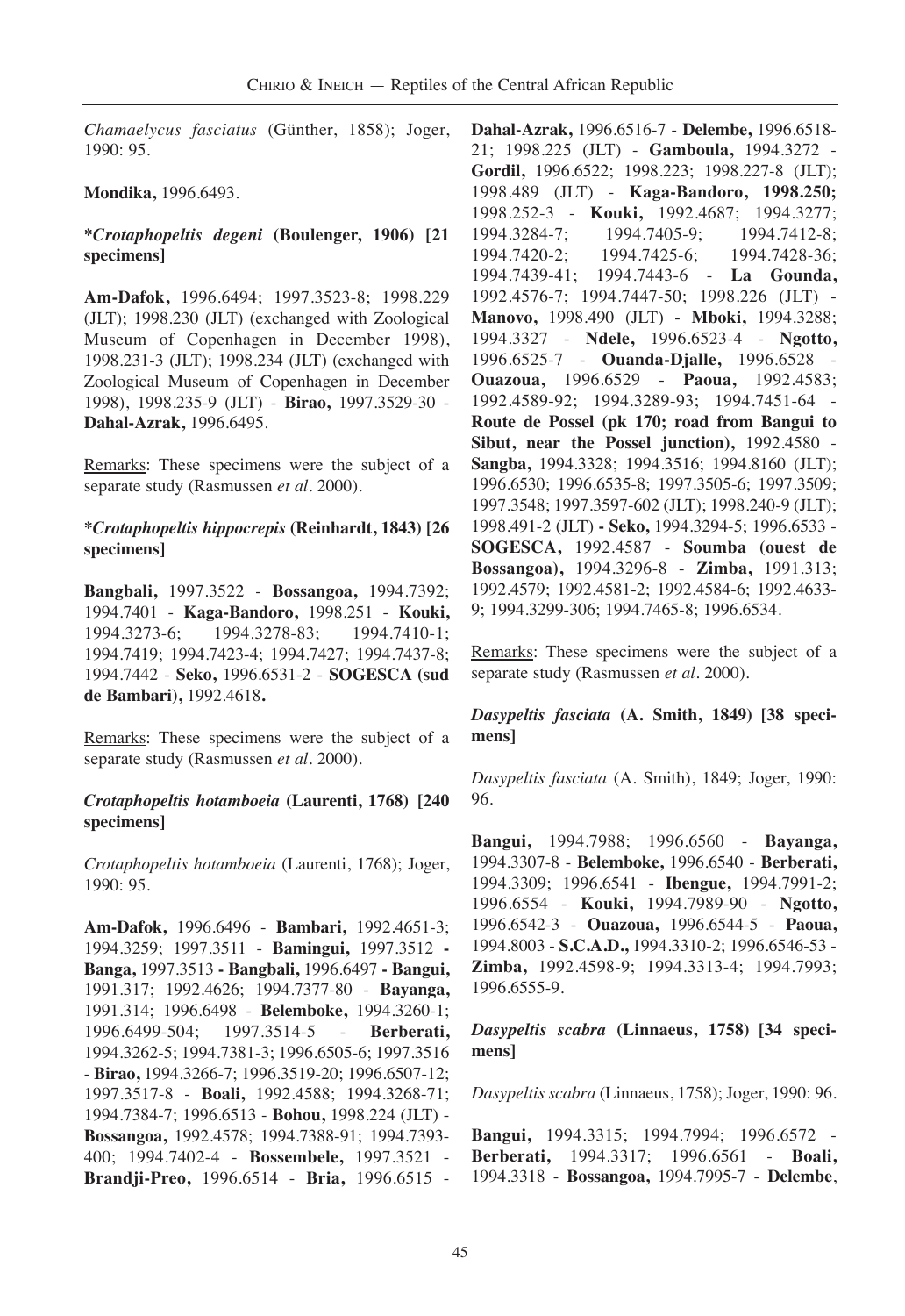1999.9111 (JLT) - **Kouki,** 1994.3319; 1994.3321; 1994.7998-8002 - **Manovo,** 1999.8722 (JLT) - **Mboki,** 1994.3322-4 - **Ouanda-Djalle,** 1996.6562 - **Ouazoua,** 1996.6563-5 - **Paoua,** 1994.3325-6 - **Sangba,** 1996.7571 (JLT) - **S.C.A.D.,** 1996.6571 - **Seko,** 1996.6566-9 - **Zimba,** 1996.6570**.**

## *Dipsadoboa duchesnei* **(Boulenger, 1901) [1 specimen]**

*Dipsadoboa duchesnei* (Boulenger, 1901); Joger, 1990: 96.

**Belemboke,** 1996.6573.

#### *Dipsadoboa unicolor* **(Günther, 1858)**

*Dipsadoboa unicolor* (Günther, 1858); Joger, 1990: 96.

Remarks: Roux-Estève (1965) mentions the presence of this species from Boukoko; we did not find it during our surveys. We did however found it near the CAR border in south-eastern Cameroon (Chirio & LeBreton in press). We therefore include this species in our biogeographic analysis.

**\****Dipsadoboa viridis viridis* **(W. Peters, 1869) [1 specimen]**

**Ibengue,** 1995.9669.

**\****Dipsadoboa weileri* **(Lindholm, 1905) [11 specimens]**

**Belemboke,** 1996.6574; 1997.3510 - **Mondika,** 1996.6576 - **Nola,** 1996.6575 - **S.C.A.D.,** 1994.3329-30; 1997.3507 - **SOGESCA,** 1991.327 - **Zimba,** 1996.6577-8 - **No locality,** 1997.3508.

*Dispholidus typus* **(A. Smith, 1829) [44 specimens]**

*Dispholidus typus* (Smith, 1829); Joger, 1990: 96.

**Bambari**, 1992.4654; 1994.3331 - **Bangui**, 1991.318; 1994.8004 - **Berberati**, 1994.3332-4; 1994.8005-6; 1996.6579-80 - **Boali**, 1996.6581 - **Bossangoa**, 1994.3335-6; 1994.8007-9 - **Bossemptele**, 1992.4554 - **Bouar**, 1994.3337 - **Kouki**, 1994.3338; 1994.8011; 1996.6582 - **Mboki**, 1994.3339-41 - **Ngotto**, 1996.6583 - **Paoua**, 1994.3342-7; 1994.8012-5 - **Possel**, 1991.326; 1992.4553; 1992.4555 - **Sangba**, 1999.8594 (JLT) - **Seko,** 1994.3348 - **Soumba (west of Bossangoa),** 1994.3349 - **Yaloke,** 1994.8010; 1996.6584.

### *Dromophis lineatus* **(Duméril, Bibron & Duméril, 1854) [57 specimens]**

*Dromophis lineatus* (Dum. & Bibr., 1854); Joger, 1990: 96.

**Banga,** 1996.6585-6 - **Bangui,** 1991.354; 1992.4603; 1994.8050; 1996.6587-8 - **Bossangoa,** 1994.8031-49 - **Grima,** 1996.6589 - **Kouki,** 1994.8051**-**6 - **La Gounda,** 1992.4601-2; 1994.8057; 1996.6590; 1996.6864 - **Manovo,** 1996.6591 - **Ndakane,** 1996.6592 - **Ndele,** 1996.6593 - **Paoua,** 1994.3350-1; 1994.8058-61 - **Zimba,** 1992.4600; 1994.3352-5; 1994.8062-5 - **No locality,** 1996.6594.

*Dromophis praeornatus gribinguiensis* **(Angel, 1921) [4 specimens]**

*Dromophis praeornatus* (Schlegel, 1837); Joger, 1990: 96.

**Birao,** 1996.6595 - **Kouki,** 1994.3356; 1996.6596 - **Paoua,** 1994.3357.

Remarks: We follow Joger (1990) in assigning the form found in the CAR to the subspecies *D. p. gribinguiensis* Angel, 1921.

*Gonionotophis grantii* **(Günther, 1863) [8 specimens]**

*Gonionotophis grantii* (Günther, 1863); Joger, 1990: 96.

**Bangui,** 1994.3375; 1996.6639 - **Boali,** 1994.3376 - **Kouki,** 1994.3377; 1994.8072-5.

#### *Grayia caesar* **(Günther, 1863) [3 specimens]**

*Grayia caesar* (Günther, 1863); Joger, 1990: 96.

**Belemboke,** 1996.6640-1 - **Berberati,** 1994.8076.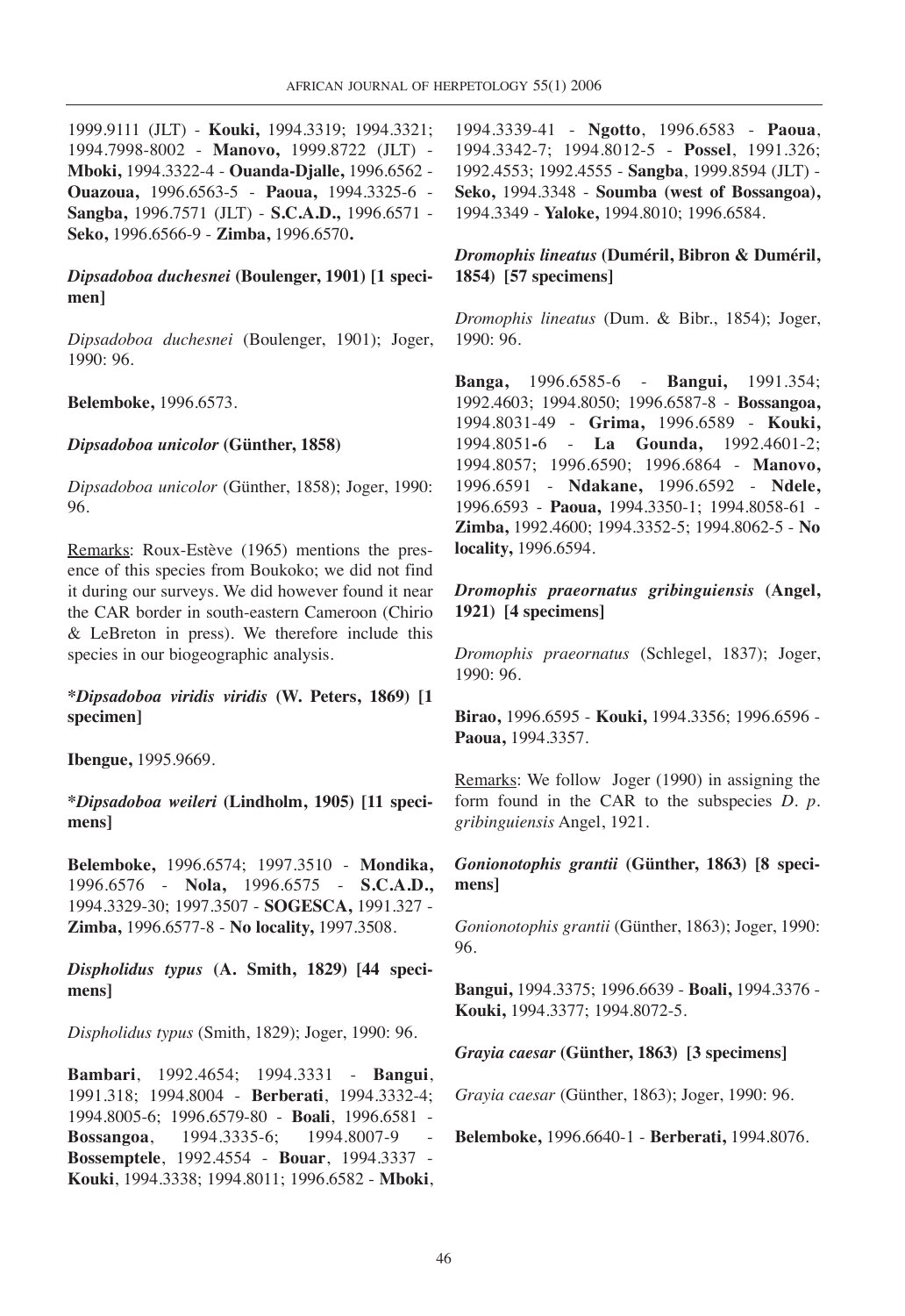#### **\****Grayia ornata* **(Bocage, 1866) [23 specimens]**

**Bagandou,** 1994.3379 - **Bangui,** 1994.3380; 1994.8078; 1995.9670-5; 1995.9678-9; 1996.6642-3 - **Belemboke**, 1994.3382 - **Berberati,** 1994.3383-4; 1994.8079; 1995.9676-7 - **Ibengue,** 1994.3385 - **Ndakane,** 1996.6644 - **Route de Mbaiki,** 1994.8080 - **S.C.A.D.,** 1995.9692.

### *Grayia smythii* **(Leach, 1812) [51 specimens]**

*Grayia smythii* (Leach, 1812); Joger, 1990: 96.

**Bambari**, 1991.339 - **Bangui**, 1991.321; 1991.372; 1994.8081; 1994.3386; 1996.6432-5 - **Boali**, 1994.3387-92; 1994.8082; 1996.6436-9 - **Bossangoa**, 1994.8083 - **Bria**, 1996.6440 - **Kouki**, 1994.8084 - **Manovo,** 1999.8741 (JLT) - **Mboki,** 1994.3393-7 - **Ouazoua,** 1996.6441-3 - **Paoua,** 1994.3398-400 - **Sangba,** 1996.6444; 1999.8768; 1999.8796 (JLT); 1999.9110 (JLT) - **S.C.A.D.,** 1995.3401-2; 1996.6445-7 - **Seko,** 1995.3403-5; 1996.6448 - **Soumba (west of Bossangoa),** 1995.3406-7 - **Zimba,** 1996.6449.

## *Grayia tholloni* **(Mocquard, 1897) [8 specimens]**

*Grayia tholloni* (Mocquard, 1897); Joger, 1990: 96.

**Kouki,** 1994.8085 - **La Gounda,** 1996.6450-2 - **Paoua,** 1994.3378; 1994.8077 - **Sangba,** 1999.9112-3 (JLT).

### *Hapsidophrys lineatus (***Fischer, 1856) [17 specimens]**

*Hapsidophrys lineatus* (Fischer, 1856); Joger, 1990: 96.

**Bambio,** 1996.6638 - **Banga,** 1996.6645 - **Belemboke,** 1996.6646-7 - **Berberati,** 1994.2341; 1994.8086 - **Ibengue,** 1994.8088; 1995.3410; 1996.6650 - **Mboki,** 1995.3409 - **Ngotto,** 1996.6648 - **Ouazoua,** 1996.6649 - **S.C.A.D.,** 1994.8087; 1995.3411-3; 1996.6637.

## *Hapsidophrys smaragdina* **(Schlegel, 1837) [78 specimens]**

*Gastropyxis smaragdina* (Schlegel, 1837); Joger, 1990: 96.

**Bagandou,** 1994.3358 - **Bambari,** 1992.4649-50 - **Bangui,** 1991.311; 1992.4574; 1992.4627; 1994.3359; 1994.8066-7; 1996.6597 - **Bayanga,** 1991.338; 1992.4569-71; 1994.3360; 1996.6598- 601 - **Belemboke,** 1994.3361; 1996.6602-4 - **Berberati,** 1994.3362; 1994.8068; 1996.6605 - **Boali,** 1994.3363-4; 1996.6606 - **Gamboula,** 1994.3365 - **Grima,** 1996.6607-10 - **Ibengue,** 1994.3370; 1996.6628 - **Mboki,** 1994.3366; 1996.6611 - **Ngotto,** 1996.6612-6 - **Ouazoua,** 1996.6617-9 - **S.C.A.D.,** 1994.3367-9; 1994.3371; 1994.3549; 1996.6620-7; 1996.6651 - **Zimba,** 1992.4568; 1992.4572-3; 1993.3181; 1994.3373-4; 1994.8069-71; 1996.6629-36; 1996.6652.

## *Hemirhagerrhis nototaenia* **(Günther, 1864) [5 specimens]**

*Hemirhagerrhis nototaenia* (Günther, 1864); Joger, 1990: 96.

**Boali,** 1996.6653 - **Delembe**, 1999.9132 (JLT) - **Kouki,** 1994.8089-91.

## *Hormonotus modestus* **(Duméril, Bibron & Duméril, 1854) [3 specimens]**

*Hormonotus modestus* (Duméril & Bibron, 1854); Joger, 1990: 96.

**Bangui, colline,** 1994.8092 - **Ouazoua,** 1996.6654 - **Zimba,** 1996.6655.

### *Hydraethiops melanogaster* **(Günther, 1872) [24 specimens]**

*Hydraethiops melanogaster* (Günther, 1872); Joger, 1990: 96.

**Belemboke,** 1995.3414-20; 1996.6656-7 - **Berberati,** 1994.8; 1994.3329-30; 1994.8093; 1995.3421; 1996.6658 - **Ibengue**, 1996.6665 - **Ngotto,** 1996.6659 - **Ouazoua,** 1996.6660-4 - **Seko,** 1995.3422-3.

*Lamprophis fuliginosus* **(Boie, 1827) [121 specimens]**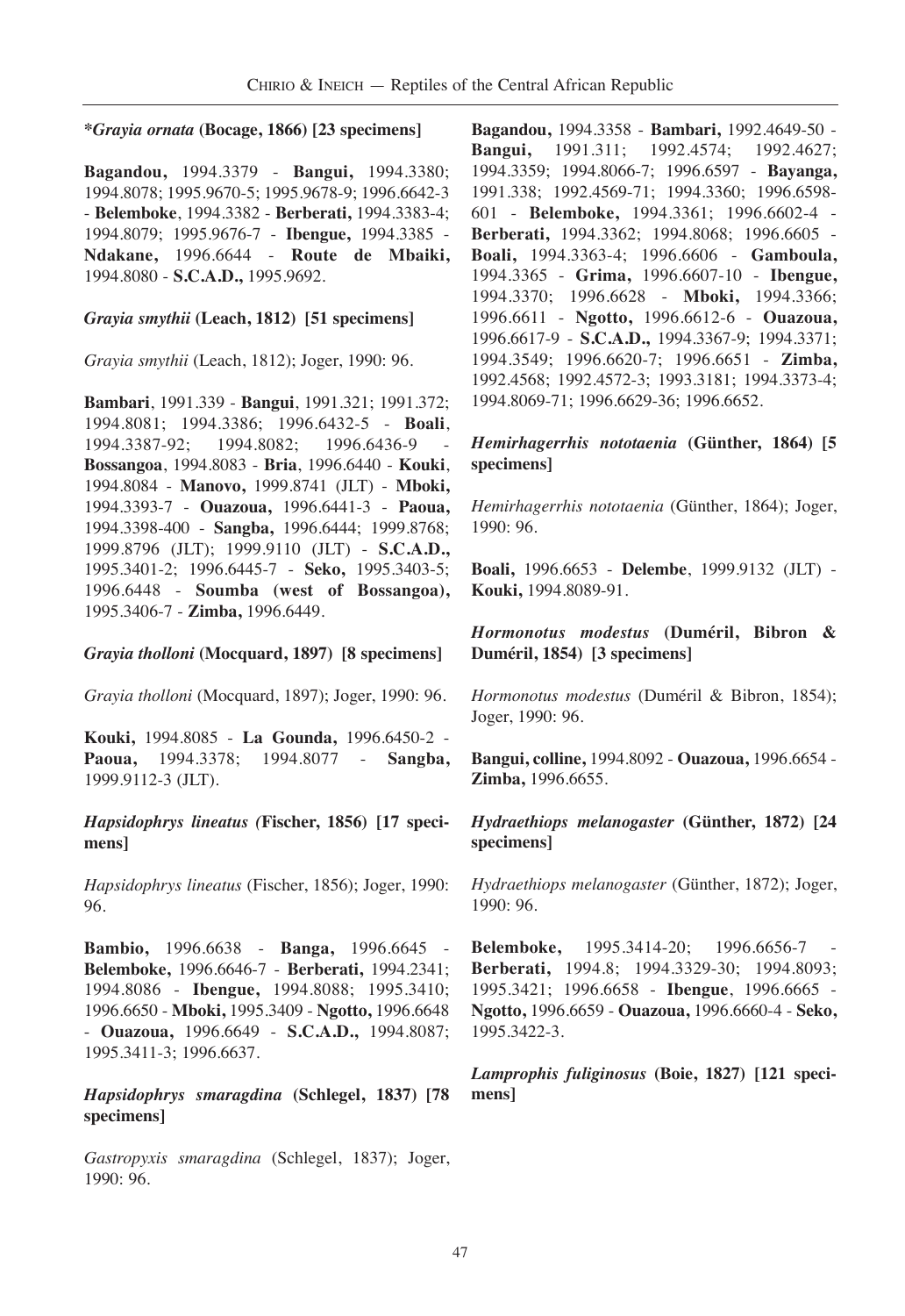*Lamprophis fuliginosus* (Boie, 1827); Joger, 1990: 96.

**Bambari**, 1991.362; 1992.4660-2 - **Bangui**, 1991.360-1; 1992.4625; 1994.8094-100; 1995.3424- 8; 1996.6669-73 - **Berberati**, 1994.8101-3; 1995.3429-32; 1996.6674-7 - **Boali**, 1992.4563; 1995.3433 - **Bohou**, 1999.8803 (JLT) - **Bossangoa,** 1994.8104-10 - **Bossembele,** 1996.6687 - **Brandja**, 1999.8996-7 (JLT) - **Bria,** 1996.6688 - **Delembe,** 1996.6689 - **Gamboula,** 1995.3434 - **Gordil,** 1999.8990 (JLT) - **Grima,** 1996.6690 - **Kouki,** 1994.8111-24; 1995.3435-8 - **Manovo,** 1999.8720-1 (JLT); 1999.9108-9 (JLT) - **Mboki,** 1995.3439-43; 1996.6691-4 - **Ngotto,** 1996.6695-8 - **Ouanda-Djalle,** 1996.6699 - **Ouazoua,** 1996.6700-5 - **Paoua,** 1995.3444-6 - **Sangba,** 1996.7554-6 (JLT); 1999.8728-31 (JLT); 1999.8808-13 (JLT) - **Seko,** 1995.3447; 1996.6706 - **Sibut,** 1992.4565; 1996.6707 - **Zimba,** 1992.4564; 1992.4566; 1992.4575; 1994.8125-6; 1996.6708.

*Lamprophis lineatus* **(Duméril, Bibron & Duméril, 1854) [90 specimens]**

*Lamprophis lineatus* (Duméril & Bibron 1854); Joger, 1990: 96.

**Bambari,** 1991.363; 1992.4663-4665; 1995.3448-9; 1996.6709-10 - **Bangbali,** 1996.6711-2 - **Bangui,** 1992.4567; 1995.3450 - **Boali,** 1996.6713 **- Bossangoa,** 1994.8127-8 -**Bossembele,** 1996.6714 - **Bria,** 1996.6715 - **Damara,** 1991.364 - **Kaga-Bandoro**, 1999.9104-5 - **Kouki,** 1992.4692; 1994.8129-59; 1994.8161-6; 1995.3451-2 - **La Gounda,** 1994.8167; 1999.8987 (JLT) - **Mboki,** 1995.3453-6; 1996.6716-21 - **Ndele,** 1996.6722 - **Ngotto,** 1996.6723-4 - **Ouazoua,** 1996.6725-6 - **Paoua,** 1995.3457 - **Sangba,** 1996.6727-8; 1999.8732 (JLT); 1999.8998-9 (JLT) - **Seko,** 1995.3458-61; 1996.6729-31.

## *Lamprophis olivaceus* **(A. Duméril, 1856) [19 specimens]**

*Lamprophis olivaceus* (Duméril, 1856); Joger, 1990: 96.

**Bambio**, 1996.6732 - **Bayanga,** 1996.6733-7 - **Ibengue,** 1996.6738; 1996.6745 - **S.C.A.D.,** 1995.3462-6; 1996.6739-44.

*\*Lamprophis* **sp. [12 specimens]**

**Am-Dafok**, 1996.6666-8 - **Birao**, 1996.6678-86.

Remarks: The Sudano-Saharan savanna specimens are distinguishable from *L. fuliginosus* in the rest of the country by a pale beige colouration (grey-black in *L. fuliginosus*), and by having usually a greater number of ventral and subcaudal scales: in our region, 215-219 ventral plates for males and 228- 237 for females, versus 185-214 for *L. fuliginosus* males and 208-228 for *L. fuliginosus* females; 59-68 subcaudals for males and 48-52 for females, versus 48-57 for *L. fuliginosus* males and 41-48 for *L. fuliginosus* females. We therefore list them as a separate taxon, pending more detailed taxonomic investigations.

#### *Lycophidion capense* **(A. Smith, 1831) [54 specimens]**

*Lycophidion capense* (Smith, 1831); Joger, 1990: 96.

**Bambari,** 1992.4642-75 - **Bangui,** 1994.7372 - **Berberati,** 1996.6751-2 - **Bossembele,** 1996.6754 - **Kouki,** 1994.7374-6; 1994.8172-4; 1995.3477; 1995.3479; 1995.3483-4; 1996.6755 - **Mboki,** 1996.6756 - **Ouanda-Djalle,** 1996.6757 - **Sangba,** 1997.3604 (JLT); 1997.3606 - **Seko,** 1996.6759.

**\****Lycophidion depressirostre* **(Laurent, 1968) [6 specimens]**

**Bamingui,** 1996.6746 - **Bossangoa,** 1994.7373 - **Manovo**, 1999.9130 (JLT) - **Ouazoua,** 1996.6758 - **Seko,** 1995.3467; 1996.6804.

*Lycophidion irroratum* **(Leach, 1829) [5 specimens]**

*Lycophidion irroratum* (Leach, 1829); Joger, 1990: 96.

**Bangui,** 1996.6766-7 - **Boali,** 1994.8175 - **Bouar,** 1994.8176 - **Mboki,** 1995.3469.

**\****Lycophidion laterale* **(Hallowell, 1857) [10 specimens]**

**Bangui,** 1996.6769 - **Bayanga,** 1995.3470 - **Ibengue,** 1996.6775 - **Mboki,** 1995.3471 -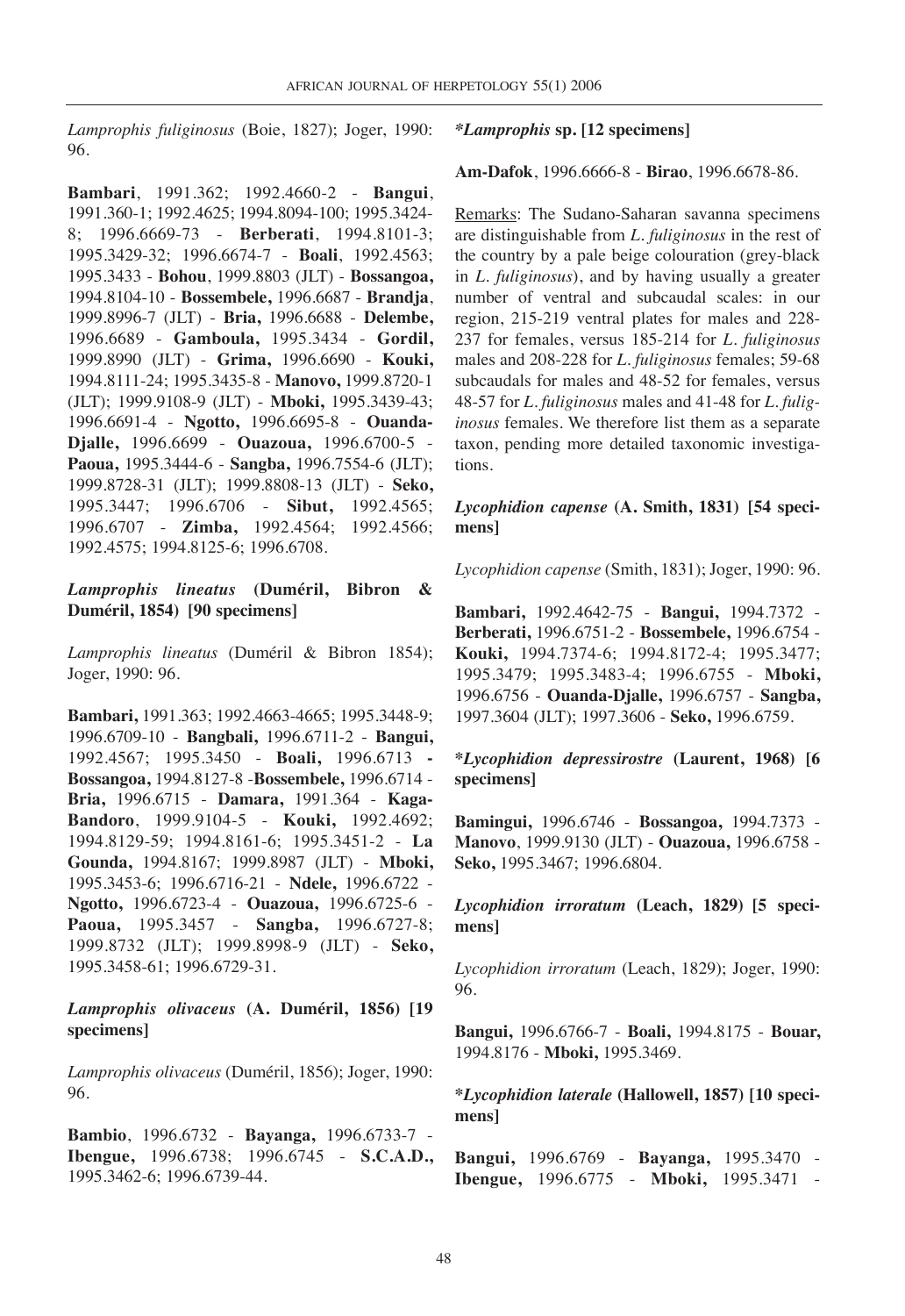**Mondika,** 1996.6770 - **Ouazoua,** 1996.6771-4 - **S.C.A.D.,** 1996.6768.

#### *Lycophidion semicinctum (***Duméril, Bibron, & Duméril, 1854) [53 specimens]**

*Lycophidion semicinctum*; Joger, 1990: 96.

**Bambari,** 1991.342; 1992.4643-4; 1992.4676 - **Bangui,** 1991.322-4; 1991.341; 1992.4596; 1992.4628; 1994.8169-70; 1995.3472; 1996.6747- 50 - **Boali,** 1996.6803 - **Bossangoa,** 1994.8171; 1994.8177-8 - **Brandja**, 1999.9134 (JLT) - **Delembe**, 1999.9133 (JLT) - **Kouki,** 1994.8179-93; 1995.3473-6; 1995.3478; 1995.3480-2 - **Sangba,** 1997.3603 (JLT); 1999.8590 (JLT); 1999.8734 (JLT) - **SOGESCA,** 1992.4594-5 - **Soumba (West of Bossangoa),** 1995.3468 - **Yaloke,** 1996.6761**.**

## **\****Lycophidion taylori* **(Broadley & Hughes, 1993) [1 specimen]**

**Birao,** 1996.6753.

Remarks: This specimen is referable to *L. taylori* and thus makes a link with Chad populations (a specimen (MNHN 9893) from Abéché was recorded by Broadley and Hughes (1993: 13)).

## **\****Mehelya capensis capensis* **(A. Smith, 1847) [12 specimens]**

**73 km north of Bangui,** 1991.310; 1995.3485-7; 1996.6764 - **Boali,** 1995.3488 - **Bossangoa,** 1994.8194 - **Kouki,** 1994.8195 - **La Gounda,** 1996.6762 - **Ouazoua,** 1996.6763 - **Route de Mbaiki,** 1995.3489 - **Seko,** 1995.3490.

Remarks: Joger (1990: 96) mentioned only the subspecies *M. capensis savorgnani* (Mocquard, 1887) that we here consider as a valid species; the six specimens mentioned here differ from our specimens of *M. savorgnani* by colour pattern, habitat and ventral count; we temporarily put them in this subspecies, waiting for new work about this genus.

#### *Mehelya crossi* **(Boulenger, 1895)**

*Mehelya crossi* (Boulenger, 1895); Joger, 1990: 96.

Remarks: We did not find this species in our survey, but its occurrence in the CAR is mentioned by Joger (1990: 96). This was based on a specimen from Bozo, preserved in the Bonn Museum (ZFMK) in Germany. We therefore include *M. crossi* in our biogeographic analysis.

#### *Mehelya poensis* **(A. Smith, 1847) [13 specimens]**

*Mehelya poensis* (A. Smith, 1847); Joger, 1990: 96.

**Bangui,** 1994.8196; 1995.3493 - **Belemboke,** 1996.6777 - **Berberati,** 1996.6776 - **Mboki,** 1995.3494 **- Ngotto,** 1996.6781 - **Ouazoua,** 1996.6778-9 - **S.C.A.D.,** 1995.3495; 1996.6780 - **Zimba,** 1992.4641; 1995.3496; 1996.6782.

*Mehelya savorgnani* **(Mocquard, 1887) [4 specimens]**

*Mehelya capensis savorgnani* (Mocquard, 1887); Joger, 1990: 96.

**Bambio,** 1996.6765 - **S.C.A.D.,** 1995.3491-2; 1997.3550.

Remarks: This species has several characters clearly differing it from *M. capensis capensis*. We consider it as a valid species there but the status of the CAR populations of *M. capensis* has to be carefully checked in the future.

### *Mehelya stenophthalmus* **(Mocquard, 1887) [22 specimens]**

*Mehelya stenophthalmus* (Mocquard, 1887); Joger, 1990: 96.

**Bambari,** 1991.347-8; 1995.3497 - **Bangui,** 1991.349; 1992.4667 [exchanged with D.G. Broadley (Bulawayo, Zimbabwe) in June 2000; now NMZB 16717], 1994.8197; 1996.6784-5 -**Berberati,** 1994.3372 - **Bohou**, 1999.9000-2 (JLT) - **Bossangoa,** 1994.8198 - **Bria,** 1996.6786 - **Kouki,** 1994.8199-201 [1994.8201 exchanged with D.G. Broadley (Bulawayo, Zimbabwe) in June 2000; now NMZB 16716], 1995.3498 - **Ouazoua,** 1996.6787-8 - **Sangba,** 1996.6783 - **Zimba,** 1992.4672**.**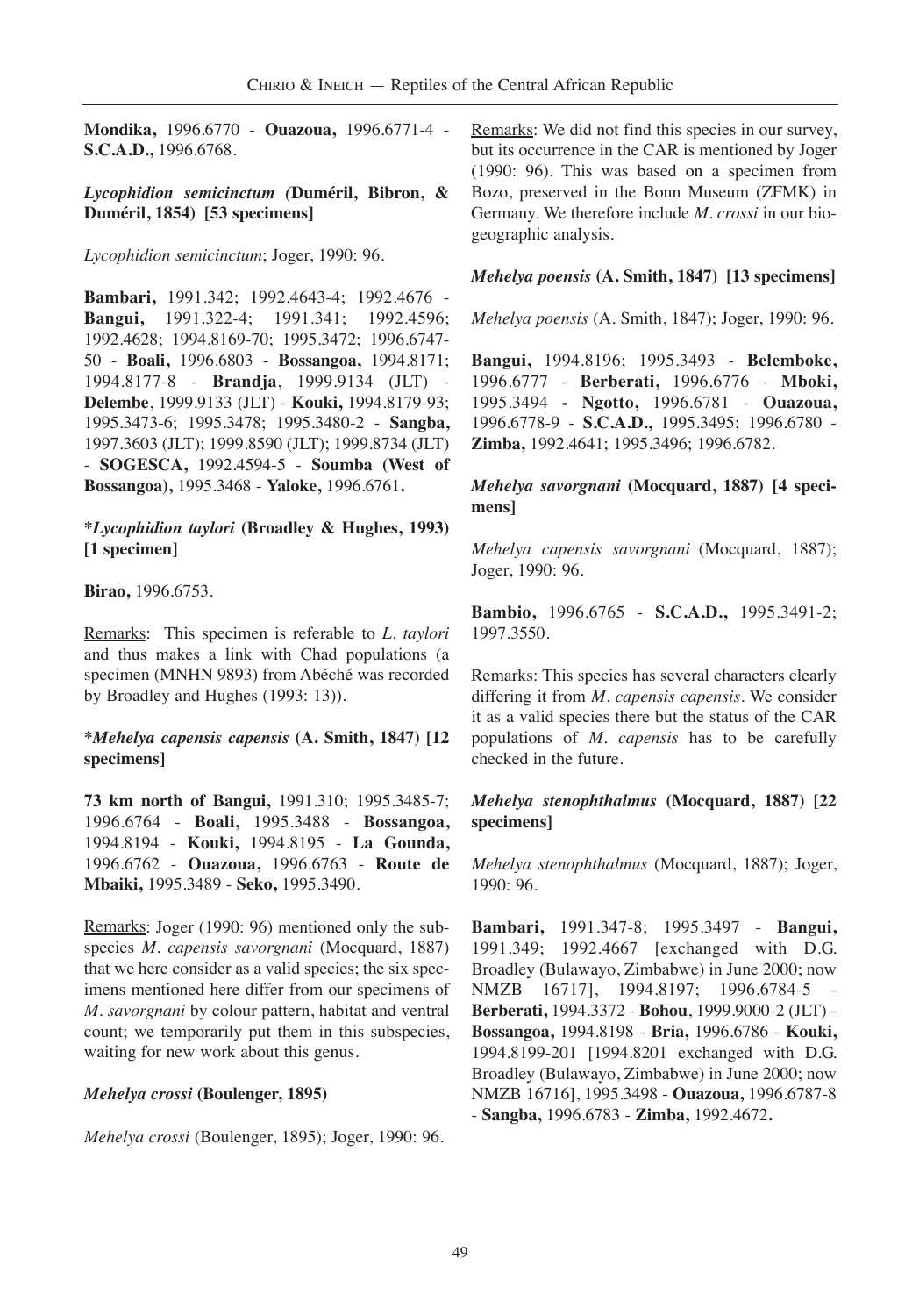*Meizodon coronatus* **(Schlegel, 1837) [4 specimens]**

*Meizodon coronatus* (Schlegel, 1837); Joger, 1990: 96.

**Mboki,** 1995.3499-500 - **Sangba**, 1999.8985-6 (JLT).

**\****Meizodon regularis* **(Fischer, 1856) [5 specimens]**

**Bossangoa,** 1994.8202 - **Kouki,** 1994.8203 - **La Gounda,** 1992.4610 - **Paoua,** 1994.8204 - **Seko,** 1995.9680.

*Natriciteres fuliginoides* **(Günther, 1858) [12 specimens]**

*Natriciteres fuliginoides* (Günther, 1858); Joger, 1990: 96.

**Bayanga,** 1992.4607; 1995.3504 - **Belemboke,** 1995.3505; 1996.6798-9 - **Mondika,** 1996.6800 - **S.C.A.D.,** 1995.3506-7; 1996.6801-2 - **Zimba,** 1991.328; 1992.4673.

*Natriciteres olivacea* **(W. Peters, 1854) [18 specimens]**

*Natriciteres olivacea* (Peters, 1854); Joger, 1990: 96.

**Bambari,** 1992.4656 - **Bossangoa,** 1994.8208 - **Bouar,** 1994.8209 - **La Gounda,** 1994.8210-2; 1999.8592 (JLT) - **Mboki,** 1995.3508 - **Zimba,** 1991.329; 1992.4608-9; 1994.8213-5; 1995.3509- 10; 1996.6789-90.

Remarks: Joger (1990) mentioned a literature reference (Loveridge 1958) for this species in the former Zaïre, at Zongo. He was right in suspecting the presence of this snake in the CAR which we confirm here.

**\****Natriciteres variegata* **(W. Peters, 1861) [6 specimens]**

**Berberati,** 1995.3511; 1995.9682-3 - **Kouki,** 1994.8216; 1995.9684 - **Seko,** 1995.3512.

*Philothamnus angolensis* **(Bocage, 1882) [2 specimens]**

*Philothamnus angolensis* (Bocage, 1882); Joger, 1990: 96.

**Bamingui,** 1997.3385 - **Gamboula,** 1995.3513.

*Philothamnus bequaerti* **(Schmidt, 1923) [63 specimens]**

*Philothamnus bequaerti* (Schmidt, 1923); Joger, 1990: 96.

**Bambari,** 1995.3561 - **Berberati,** 1994.38; 1995.3514; 1997.3386-7 - **Birao,** 1997.3388 - **Boali,** 1994.12; 1994.24; 1997.3389 - **Bossangoa,** 1992.4797; 1994.3; 1994.9; 1994.22; 1994.33 - **Gordil,** 1999.8991 (JLT) - **Kouki,** 1992.4793-5; 1994.1-2; 1994.4-7; 1994.10-1; 1994.14-21; 1994.23; 1994.37; 1994.50; 1995.3515-20 - **La Gounda,** 1992.4809; 1994.8; 1997.3390-1 - **Mboki,** 1995.3521-2; 1997.3392-6 - **Ngotto,** 1997.3397 - **Paoua,** 1994.13 - **Sangba,** 1997.3398; 1999.9119 (JLT) - **Seko,** 1995.3523 - **Soumba (West of Bossangoa),** 1995.3524-5 - **Zimba,** 1992.4799; 1997.3399.

*Philothamnus carinatus* **(Andersson, 1901) [32 specimens]**

*Philothamnus carinatus* (Andersson, 1901); Joger, 1990: 96.

**Bangui,** 1995.3526; 1996.6791 - **Bayanga,** 1992.4801; 1995.3527-8 - **Belemboke,** 1995.3529; 1997.3400 - **Berberati,** 1995.3544 - **Grima,** 1996.6792-6 - **Ibengue,** 1995.3530; 1997.3402 - **Mondika,** 1996.6797 - **Ngotto,** 1997.3401 - **S.C.A.D.,** 1994.31-2; 1995.3531-4 - **Zimba,** 1991.337; 1992.4803-5; 1994.29; 1995.3535; 1997.3403-5.

#### *Philothamnus heterodermus* **(Hallowell, 1857) [44 specimens]**

*Philothamnus heterodermus* (Hallowell, 1857); Joger, 1990: 96.

**Bangui,** 1995.3536-40; 1997.3406-7; 1997.3426 - **Belemboke,** 1995.3541; 1997.3408-9 - **Berberati,** 1995.3542-3; 1995.3545-6; 1997.3410-5 - **Boali,** 1997.3416 - **Gamboula,** 1995.3547 - **Grima,** 1997.3417 - **Ibengue,** 1995.3548 - **Ngotto,**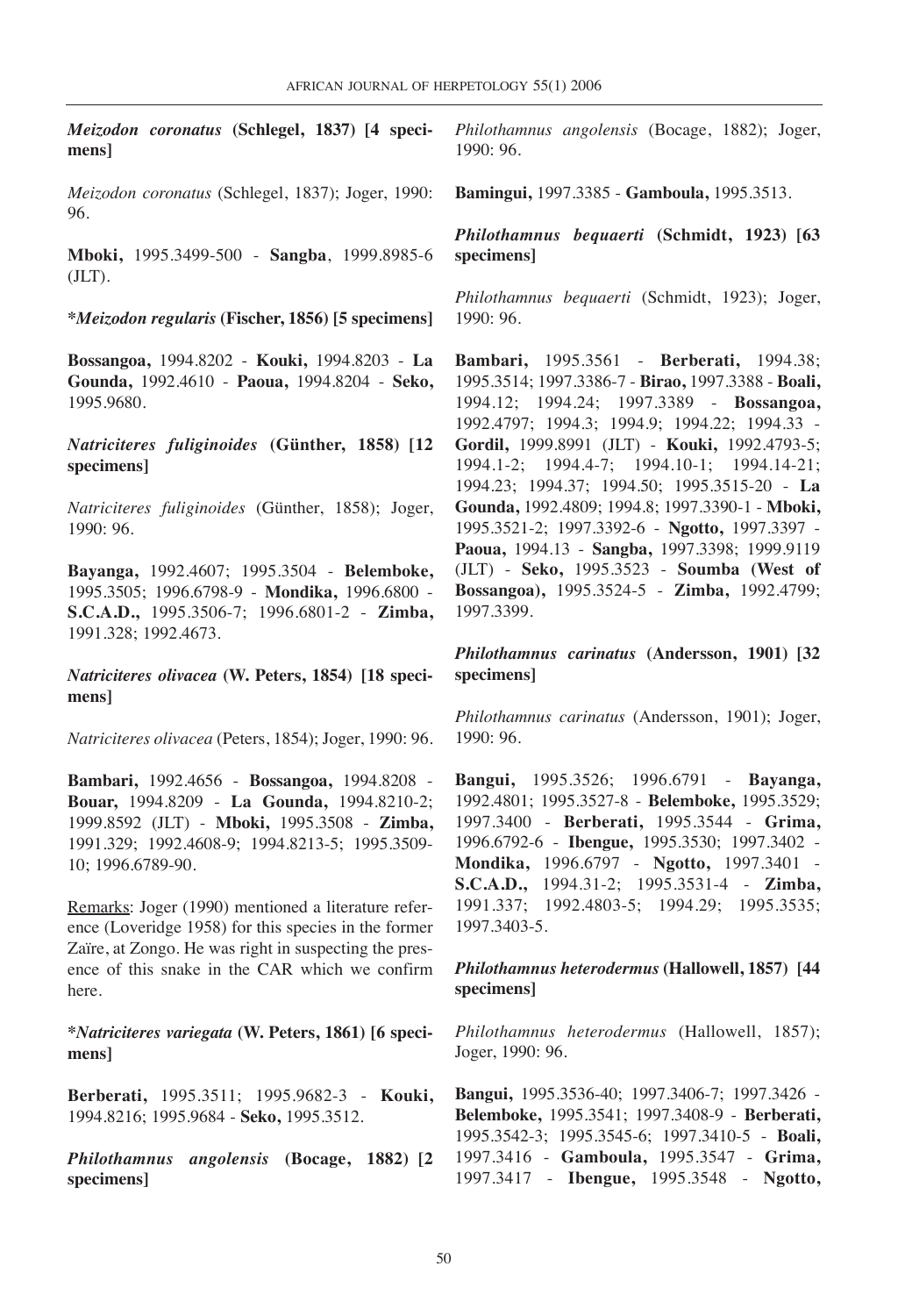1997.3418 - **Ouazoua,** 1997.3419-20 - **S.C.A.D.,** 1995.3549-50; 1997.3421-3 - **Zimba,** 1992.4810; 1994.25-8; 1994.30; 1994.49; 1997.3424-5 - **No locality,** 1997.3546-7.

#### **\****Philothamnus heterolepidotus* **(Günther, 1863) [- 6 specimens]**

**Bangui,** 1995.9685 - **Birao,** 1995.9686 - **Bossangoa,** 1994.35-6 - **Paoua,** 1992.4808; 1994.34.

Remarks: Joger (1990: 96) noted a reference (Sternfeld 1917) indicating the occurrence of this species in the former Zaïre, at Duma. He was right in suspecting its occurrence in the CAR, which we confirm here.

#### *Philothamnus hughesi* **Trape & Roux-Estève, 1990 [14 specimens]**

*Philothamnus hoplogaster* (Günther, 1863); Roux-Estève, 1965; Joger, 1990: 96.

**Bangui,** 1991.375 - **Berberati,** 1997.3427-9 - **Bossembele,** 1995.3551 - **Kouki,** 1994.39 - **Manovo,** 1997.2884 - **Ngotto,** 1997.3001 - **Sangba,** 1997.3605; 1999.9121 (JLT) - **Seko,** 1995.3552-4 - **SOGESCA,** 1992.4802.

Remarks: Populations of *P. hoplogaster* from the CAR are currently assigned to *P. hughesi* (see Trape & Roux-Estève 1990).

#### *Philothamnus irregularis* **(Leach, 1819)**

*Philothamnus irregularis* (Leach, 1819); Joger, 1990: 97.

Remarks: Joger (1990: 97) cited references (Loveridge 1958; Hughes 1985) that mention the presence of this snake in Chad and in the former Zaïre. He also lists this species in the CAR based on a specimen in the collection ("Gribingui region"). We were not able to find the specimen in the collection, nor was there a specimen in our recent collections, but its occurrence in the country seems probable. We therefore include it in the biogeographic analysis.

*Philothamnus nitidus* **(Günther, 1863) [1 specimen]**

*Philothamnus nitidus* (Günther, 1863); Joger, 1990: 97.

**Berberati,** 1997.3430**.**

*Philothamnus semivariegatus* **(A. Smith, 1847) [49 specimens]**

*Philothamnus semivariegatus* (A. Smith, 1847); Joger, 1990: 97.

**Am-Dafok,** 1997.3442 - **Bambari,** 1991.350; 1991.352; 1991.358-9; 1995.3560 - **Bangui,** 1991.333; 1991.335-6; 1991.351; 1992.4800; 1992.4807; 1994.40-1; 1994.44-7; 1995.3555-6; 1997.3431-2 - **Birao,** 1997.3433 - **Boali,** 1991.334; 1992.4806; 1997.3434 - **Bossangoa,** 1994.42; 1994.51 - **Bossembele,** 1997.3435 - **Bria,** 1997.3436-7 - **Delembe,** 1997.3438; 1999.8993-4 (JLT) - **Kouki,** 1992.4796; 1994.48 - **La Gounda,** 1999.8593 (JLT) - **Mboki,** 1997.3439 - **Paoua,** 1995.3557 - **Sangba,** 1997.3440; 1999.8736 (JLT); 1999.9118; 1999.9120 (JLT); 1999.9122 (JLT) - **Seko**, 1995.3558 - **Zimba,** 1992.4798; 1994.43; 1995.3559; 1997.4341.

*Prosymna ambigua bocagii (***Boulenger, 1897) [29 specimens]**

*Prosymna ambigua* (Bocage, 1873); Joger, 1990: 97.

**Bambari,** 1991.340 - **Banga,** 1996.6810 - **Bangbali,** 1996.6811 - **Bangui,** 1991.319-20; 1994.8217-8; 1995.3562-3; 1996.6812-3 - **Belemboke,** 1996.6814 - **Gamboula,** 1995.3564-5 - **Grima,** 1996.6815 - **Kouki,** 1995.3566 - **Ndakane,** 1996.6818 - **Ouazoua,** 1996.6816-7 - **Sangba**, 1999.8988 (JLT) - **Seko,** 1995.3567 - **Zimba,** 1992.4612; 1994.8207; 1995.3568-70; 1996.6819; 1996.6821 - **No locality,** 1996.6820.

#### *\*Prosymna collaris* **(Sternfeld, 1908) [1 specimen]**

#### **Kouki,** 1994.8224.

Remarks: The above individual has the colour pattern typical of this form, which we plan to resurrect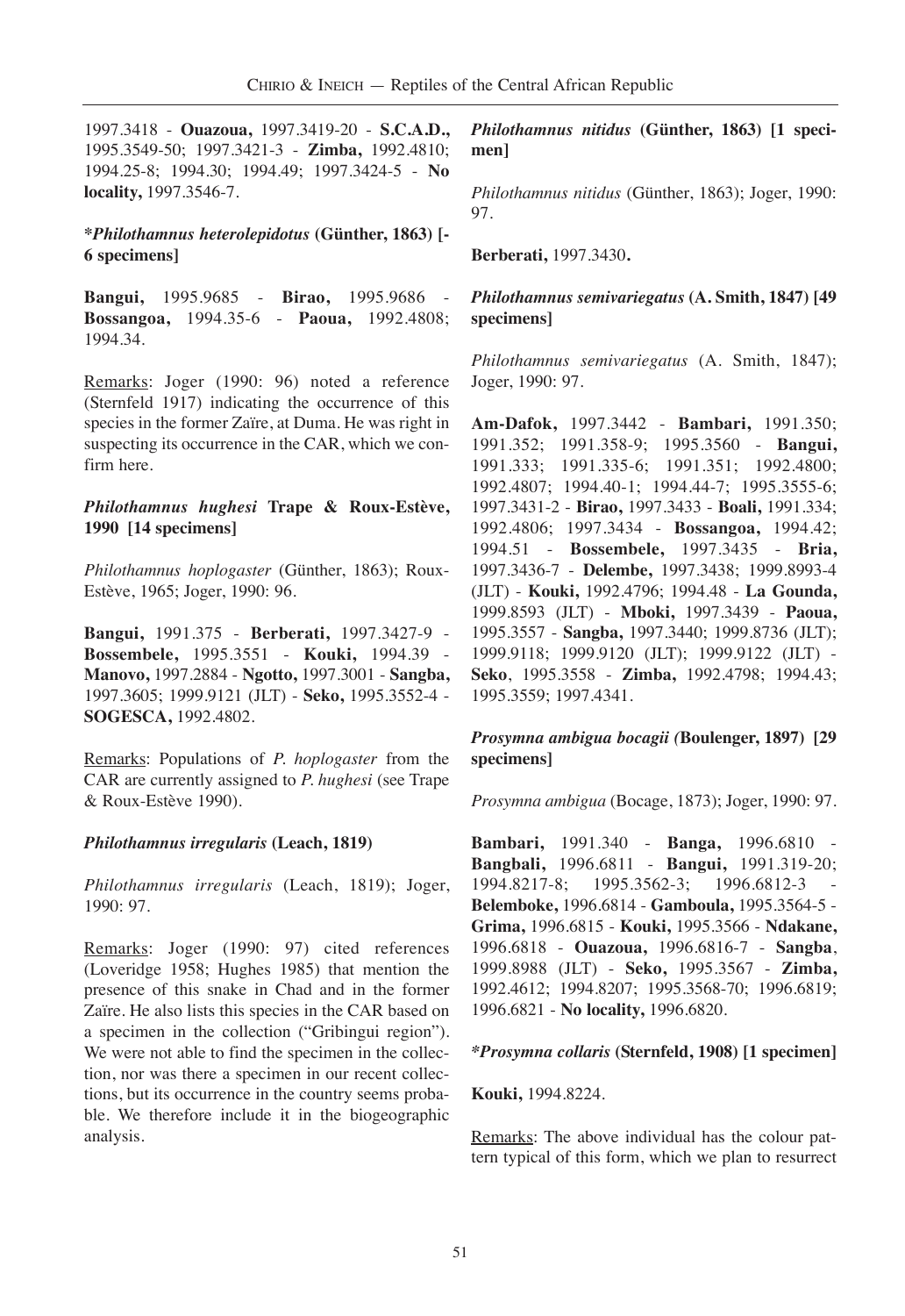in a study of *Prosymna* Gray, 1849 from western and central Africa (Chirio, Ineich & Trape in prep.).

*Prosymna greigerti* **(Mocquard, 1906) [28 specimens]**

*Prosymna meleagris* (Reinhardt, 1843); Joger, 1990: 97.

**Am-Dafok,** 1996.6822 - **Bossangoa,** 1994.8219-20 - **Kouki,** 1994.8221-3; 1994.8225-34; 1995.3571-81 - **La Gounda,** 1992.4611.

*Psammophis elegans* **(Shaw, 1802) [2 specimens]**

*Psammophis elegans* (Shaw, 1802); Joger, 1990: 97.

**La Gounda,** 1994.8235 - **Sangba,** 1997.3461.

### *Psammophis phillipsi* **(Hallowell, 1844) [187 specimens]**

*Psammophis philippsi* [sic] (Hallowell, 1844); Joger, 1990: 97.

**Bambari,** 1991.331; 1991.344; 1991.356-7; 1992.4657-9; 1995.3582 - **Banga,** 1996.6823; 1996.6870 - **Bangui,** 1991.345; 1992.4557; 1992.4622; 1994.8239-53; 1994.8267; 1995.3583-6; 1995.3589; 1996.6824 - **Belemboke,** 1995.3609-10; 1996.6825-8 - **Berberati,** 1994.8254; 1995.3587; 1996.6828-9; 1996.6875 - **Boali,** 1992.4558; 1994.8255-6; 1995.3588; 1995.3632; 1996.6830; 1996.6860-1 - **Bohou,** 1999.8835 (JLT) - **Bossangoa,** 1994.8258-66; 1994.8285-7 - **Bouar,** 1994.8257 - **Bria,** 1996.6831-2; 1996.6865-8 - **Damara,** 1991.355; 1991.373; 1992.4559 - **Gamboula,** 1995.3611-3 - **Ibengue,** 1995.3590; 1996.6842-4 - **Kaga-Bandoro**, 1999.9107 - **Kouki,** 1992.4693; 1994.8236-7; 1994.8268-74; 1995.3591; 1995.3614-5 - **Manovo,** 1996.6833; 1996.6869; 1999.8717-8 (JLT); 1999.8725 (JLT) - **Mboki,** 1995.3616-9; 1996.6834-7 - **Ngotto,** 1996.6838-40 - **Ouazoua,** 1996.6874 - **Paoua,** 1992.4604-5; 1994.8275-7 - **Sangba,** 1996.7576-7 (JLT); 1999.8735 (JLT); 1999.8827-9 (JLT); 1999.9128 (JLT) - **S.C.A.D.,** 1994.8238; 1995.3592-605; 1996.6841; 1996.6845; 1996.6862-3; 1996.6872; 1996.6876 - **Seko,** 1995.3620-4; 1996.6846-8 - **Sibut,** 1996.6849 - **SOGESCA,** 1992.4560; 1992.4562 - **Yaloke,** 1996.6850 - **Zimba,** 1991.332;

1992.4561; 1994.8278-83; 1995.3606-8; 1995.3625- 8; 1995.3635; 1996.6851-9; 1996.6873; 1996.6877.

*Psammophis sibilans* **(Linnaeus, 1758) [40 specimens]**

*Psammophis sibilans* (Linnaeus, 1785); Joger, 1990: 97.

**Am-Dafok,** 1996.6878-84; 1996.6903; 1999.8830-2 (JLT) - **Birao,** 1995.3629; 1996.6885-9; 1996.6896- 901; 1996.6938 - **Bohou,** 1999.8834 (JLT) - **Bouar,** 1994.8284 - **Delembe,** 1996.6890-1; 1996.6893-4; 1996.6902 - **Gordil,** 1999.9106 (JLT) - **Kouki,** 1994.8288-91 - **La Gounda**, 1999.9135 (JLT) - **Paoua,** 1995.3630 - **Tizi-Fongoro,** 1996.6895 - **No locality,** 1996.6892.

*Psammophis sudanensis* **(F. Werner, 1919) [40 specimens]**

*Psammophis subtaeniatus* (Peters, 1881); Joger, 1990: 97.

**Am-Dafok,** 1996.6904-5 - **Birao,** 1995.3631; 1996.6906-17; 1996.6937 - **Bossangoa,** 1994.8292- 3 - **Delembe,** 1996.6918-9; 1999.8833 (JLT) - **Gordil,** 1999.8992 (JLT) - **Kouki,** 1994.8294-306 - **Paoua,** 1995.3633-4; 1996.6920-1 - **Tizi-Fongoro,** 1996.6922.

Remarks: The valid name of that taxon was long problematic. Joger (1990) followed Böhme (1987) in the attribution of its specific name (see also Böhme 1986). Its valid name was advanced by Hughes (1999).

*Rhamnophis aethiopiss* **(Günther, 1862) [2 specimens]**

*Thrasops aethiopissa* (Günther, 1862); Joger, 1990: 98.

**Bangui,** 1994.8346 - **Belemboke,** 1996.6958.

Remarks: In the most recent review of the tribe Dispholidini (Broadley & Wallach 2002) the genus *Rhamnophis* Günther, 1862 was reinstated for *Thrasops aethiopissa* and *T. batesi*.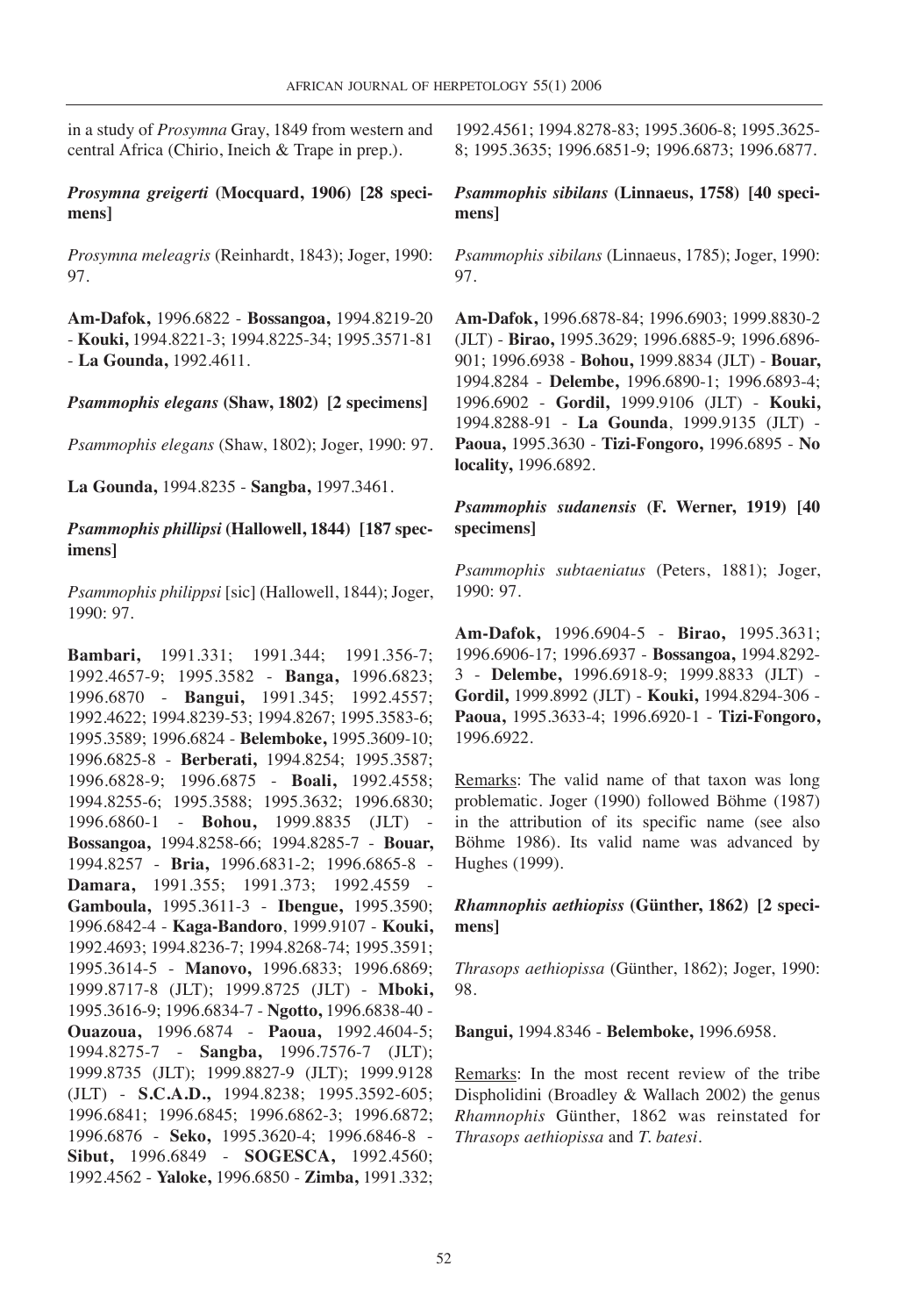**\****Rhamnophis batesi* **(Boulenger, 1908) [1 specimen]**

**S.C.A.D.,** 1995.3662.

### *Rhamphiophis oxyrhynchus* **(Reinhardt, 1843) [26 specimens]**

*Rhamphiophis oxyrhynchus* (Reinhardt, 1843); Joger, 1990: 97.

**Bossangoa,** 1994.8307-13 - **Kouki,** 1994.8314-23 - **La Gounda,** 1994.8324; 1999.8995 (JLT) - **Manovo,** 1999.8742 (JLT) - **Paoua,** 1992.4604-6; 1994.8325 - **Sangba**, 1999.8984 (JLT) - **No locality,** 1997.3460.

#### *Scaphiophis albopunctatus* **(W. Peters, 1870) [44 specimens]**

*Scaphiophis albopunctatus* (Peters, 1870); Joger, 1990: 98.

**Bambari,** 1991.346; 1992.4666 - **Bangui,** 1995.3649; 1996.6923 - **Berberati,** 1994.8326; 1995.3636-40; 1996.6924 - **Birao,** 1996.6925-6 - **Boali,** 1994.8327; 1995.3641-2; 1996.6927-9 - **Bossangoa,** 1994.8328 - **Damara,** 1991.374 - **Kouki,** 1992.4688-91; 1994.8329-31; 1995.3650 - **Mboki,** 1995.3643; 1996.6930 - **Ngotto,** 1996.6931 - **Ouazoua,** 1996.6932 - **Paoua,** 1994.8332-4; 1995.3644-5 - **Sangba,** 1996.7567-9 (JLT) - **Seko,** 1995.3646-8.

**\****Telescopus obtusus* **(Reuss, 1834) [2 specimens]**

**Birao,** 1996.6933-4.

### *Telescopus variegatus* **(Reinhardt, 1843) [14 specimens]**

*Telescopus variegatus* (Reinhardt, 1843); Joger, 1990: 98.

**Birao,** 1995.3651; 1996.6935 - **Kouki,** 1994.8335- 42; 1995.3652-4; 1996.6936.

*Thelotornis kirtlandii* **(Hallowell, 1844) [32 specimens]**

*Thelotornis kirtlandi* (Hallowell, 1844); Joger, 1990: 98.

**Bangui,** 1992.4549-50; 1994.8343-5; 1995.3655-6; 1996.6939-42 - **Bayanga,** 1995.3657-8; 1996.6943 - **Berberati**, 1996.6944 - **Boali,** 1996.6945 - **Gamboula,** 1995.3659 - **Ibengue,** 1995.3660 - **Ngotto,** 1996.6946-8 - **Ouazoua,** 1996.6949-50 - **S.C.A.D.,** 1995.3661; 1996.6951-55 - **Sibut,** 1992.4551 - **Zimba,** 1996.6956-7.

**\****Thrasops flavigularis* **(Hallowell, 1852) [1 specimen]**

**Bayanga,** 1992.4593.

*Thrasops jacksonii* **(Günther, 1895) [18 specimens]**

*Thrasops jacksoni* (Günther, 1895); Joger, 1990: 98.

**Bambari,** 1995.3663 - **Bangui,** 1996.6968 - **Boali,** 1996.6959; 1996.6971 - **Bossangoa (Route de),** 1995.3664 - **Bouar,** 1996.6960 - **Grimari,** 1991.376 - **Mbaiki,** 1995.9691 - **Mboki,** 1996.6961-2 - **Ndakane,** 1996.6963-5 **- Ouazoua,** 1996.6966-7 - **S.C.A.D.,** 1996.6969 - **Zimba,** 1995.3665; 1996.6970.

#### **ELAPIDAE [229 specimens]**

## *Boulengerina annulata* **(Buchholz & W. Peters, 1877) [6 specimens]**

*Boulengerina annulata* (Buchholz & Peters, 1876); Joger, 1990: 98.

**Bayanga**, 1994.3381; 1995.3666 - **Boali,** 1996.6972 - **Ndakane,** 1996.6996 - **Zimba,** 1995.3667; 1996.6973.

*Dendroaspis jamesoni* **(Traill, 1843) [42 specimens]**

*Dendroaspis jamesoni* (Traill, 1843); Joger, 1990: 98.

**Bambari,** 1991.343 - **Bayanga,** 1995.3680 - **Belemboke,** 1996.6974 - **Berberati,** 1994.8353-4; 1995.3681-2; 1996.6986 - **Boali,** 1992.4547; 1994.8355; 1996.6975 - **Grima,** 1996.6976 -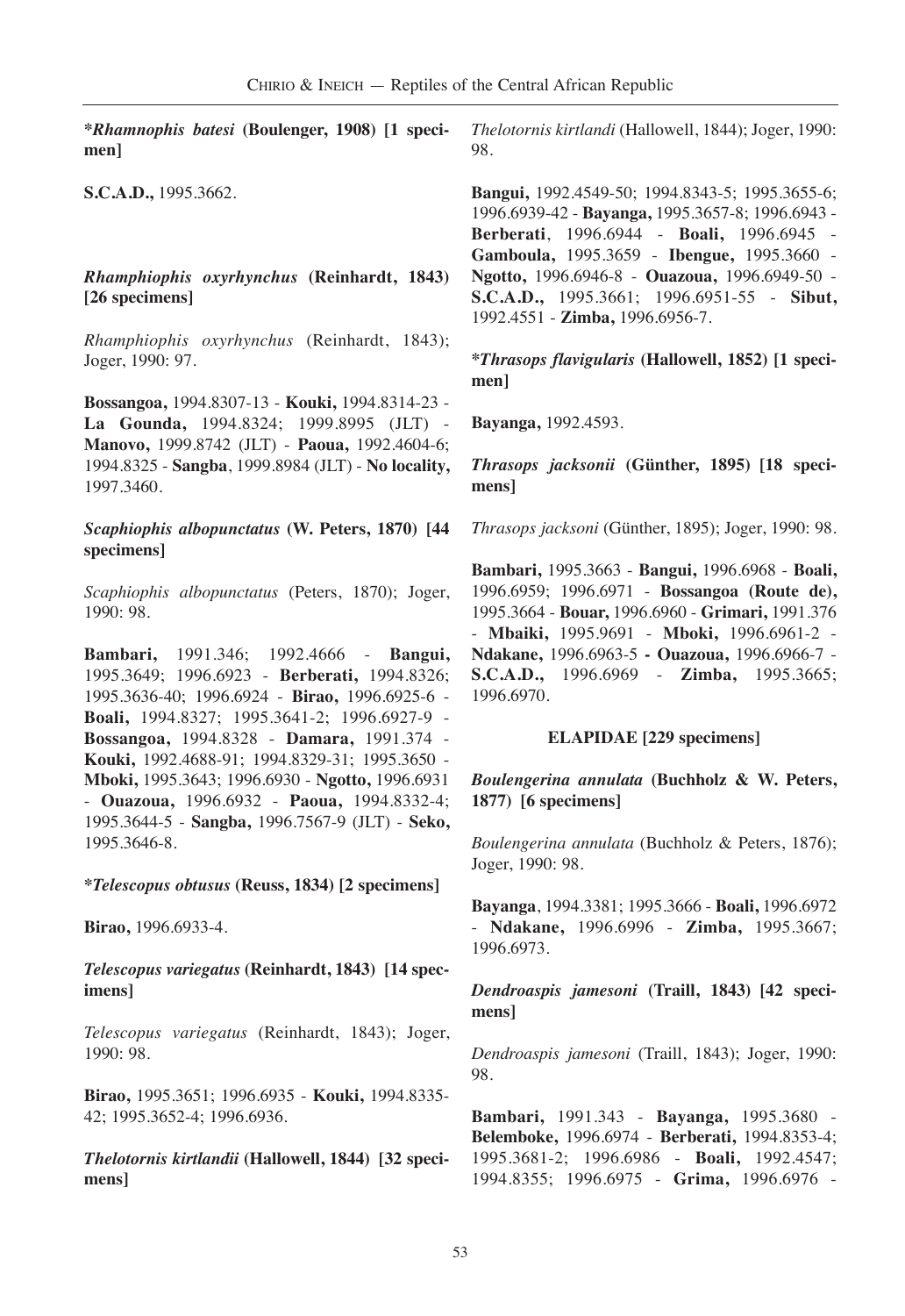**Ndakane,** 1996.6977 - **Ngotto,** 1996.6987-8 - **Ouazoua,** 1996.6978-80 - **Sangba,** 1996.6995; 1996.7542-3 - **S.C.A.D.,** 1995.3683; 1996.6981; 1996.6989 - **Seko,** 1995.3684; 1996.6990 - **SOGESCA,** 1992.4548 - **Zimba,** 1994.8356; 1995.3685-90; 1996.6982-5; 1996.6991-4.

Remarks: Reference to the west African species, *Dendroaspis viridis* (Hallowell, 1844), made by Barber *et al.* (1979) is indicated by Joger (1990) with a "?" symbol. By all available evidence this represents confusion of this species with the closely related central African form *D. jamesoni* (see Rasmussen 1994: 27 and Spawls & Branch 1995: 85-86). The specimen from the CAR in the collections mentioned by the latter authors is referable to *D. viridis*. The collection in which this specimen is included comes primarily from central Africa but a few specimens are labelled "Chad". Pending the collection of a specimen that certifies the (very unlikely) presence of *D. viridis* in Central Africa, we recommend that the collection locality of this specimen be considered erroneous. Raymond Pujol was based at Sérédou in Guinea, and it is probable that this specimen comes from the latter country (M. Lamotte pers. comm., October 2001).

*Dendroaspis polylepis* **(Günther, 1864) [7 specimens]**

*Dendroaspis polylepis* (Günther, 1864); Joger, 1990: 98.

**Bamingui,** 1996.7006 - **BOZOUM,** 1996.7007 - **Bossangoa,** 1994.8357-8 - **Mboki,** 1996.7008 - **Sangba,** 1999.8769 (JLT) - **Soumba (West of Bossangoa),** 1995.3691.

*Elapsoidea laticincta* **(F. Werner, 1919) [3 specimens]**

*Elapsoidea laticincta* (Werner, 1919); Joger, 1990: 98.

**Kouki,** 1995.3668-70.

*Elapsoidea semiannulata moebiusi* **(F. Werner, 1897) [29 specimens]**

*Elapsoidea semiannulata* Bocage, 1882; Joger, 1990: 98.

**Bambari,** 1991.309 - **Boali,** 1997.3183 - **Bossangoa,** 1992.4671; 1994.8347 - **Delembe,** 1996.6997-8 - **Kouki,** 1992.4682; 1994.8348-52; 1995.3671-5 - **Mboki,** 1996.6999-7002 - **Ouazoua,** 1996.7003 - **Paoua,** 1995.3676-9; 1996.7004 - **Sangba,** 1996.7572 (JLT) - **Seko,** 1996.7005.

#### **\****Naja haje haje* **(Linnaeus, 1758) [4 specimens]**

**Am-Dafok,** 1996.7009; 1999.8836 (JLT) - **Birao,** 1995.9681 - **Gordil,** 1999.8800 (JLT).

*Naja melanoleuca* **(Hallowell, 1857) [60 specimens]**

*Naja melanoleuca (*Hallowell, 1857); Joger, 1990: 98 [part].

**Bambari,** 1992.4540 - **Bangui,** 1991.312; 1992.4542; 1994.8359-61; 1995.3694-9 - **Bayanga,** 1992.4543-5; 1995.3700; 1996.7010-3 - **Berberati,** 1995.3701-5; 1996.7014-6 - **Boali,** 1996.7017 - **Gamboula,** 1995.3707-9 - **Ibengue,** 1994.8372; 1996.7034; 1996.7036 - **Mboki,** 1996.7018 - **Ouazoua,** 1996.7019; 1996.7020-1 - **S.C.A.D.,** 1994.8371; 1995.3710-3; 1996.7022-33; 1996.7035 - **Zimba,** 1992.4541; 1994.8374; 1996.7037.

Remarks: Preliminary molecular data shows that *Naja melanoleuca* is monotypic (Broadley *et al.* in prep.).

#### **\****Naja subfulva* **(Laurent, 1955) [19 specimens]**

*Naja melanoleuca (*Hallowell, 1857); Joger, 1990: 98 [part].

**Bossangoa**, 1994.8362-7; 1995.3706 - **Bouar,** 1994.8368-9 - **Kouki,** 1994.8370 - **Manovo,** 1999.8738 (JLT) - **Paoua,** 1994.8373 - **Sangba,** 1995.3692-3; 1996.7038; 1999.8743; 1999.8799 (JLT); 1999.9136 (JLT) - **Soumba (West of Bossangoa),** 1995.3714**.**

Remarks: Preliminary molecular data shows that *Naja subfulva* is a derived evolutionary species (Broadley *et al.* in prep.). Populations in the mangrove and swamp forests of the Niger Delta resemble topotypical material from Kivu, the adults lacking black or grey ventral banding, but populations in the west Cameroon grassfields (Stucky-Stirn 1979;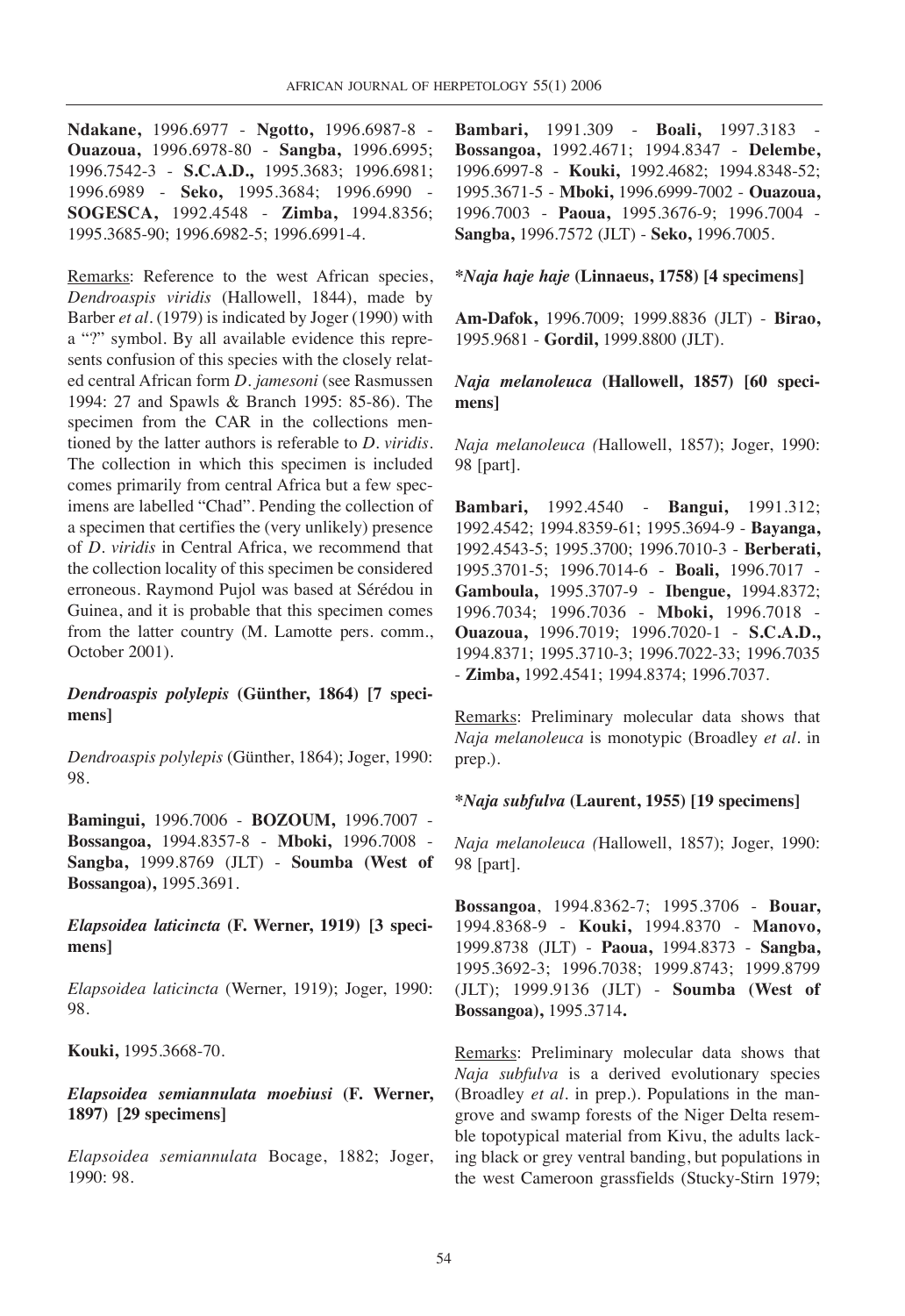as *N. m. aurata*) retain two or three dark ventral bands. All these populations are sympatric with *N. melanoleuca* (Broadley pers.comm.). Specimens from Sudanese savannas exhibit colouration and scalation characteristic of *N. subfulva* (back brown and belly spotted with dark grey, 203-211 ventral plates for males versus 211-221 for *N. melanoleuca* males, and 208-218 for females versus 219-226 for *N. melanoleuca* females), a taxon described on the basis of material from the Democratic Republic of Congo.

## *Naja nigricollis* **(Reinhardt, 1843) [54 specimens]**

*Naja nigricollis* (Reinhardt, 1843); Joger, 1990: 98.

**Banga,** 1996.7039 -**Belemboke,** 1995.3715-9; 1996.7040-6 - **Boali,** 1995.3720 - **Bossangoa,** 1994.8375-8; 1995.3721 - **Damara,** 1991.301-2 - **Kouki,** 1992.4683-6; 1994.8379-83; 1995.3722-5 - **La Gounda,** 1996.7047 - **Manovo,** 1999.8724 (JLT) - **Mboki,** 1995.3726-31; 1996.7048-9 - **Nana-Bakassa,** 1992.4546 - **Paoua,** 1994.8384; 1995.3732-3 - **Sangba**, 1999.8797 (JLT) - **Seko,** 1995.3734-5 - **Zimba,** 1994.8385-7.

**\****Paranaja multifasciata* **(F. Werner, 1902) [1 specimen]**

**Nola,** 1994.52.

## *Pseudohaje goldii* **(Boulenger, 1895) [4 specimens]**

*Pseudohaje nigra* Günther, 1858; Barber *et al.*, 1979; Joger, 1990: 98..

*Pseudohaje goldii* (Boulenger, 1895); Joger, 1990: 98.

**Bayanga,** 1991.303; 1996.7050 - **Berberati,** 1996.7051 - **Seko,** 1995.3736.

Remarks: Reference to the west African species *Pseudohaje nigra* Günther, 1858 by Barber *et al.* (1979) is indicated by Joger (1990) with a "?" symbol. This probably represents confusion with the closely related central African form *P. goldii* (see Rasmussen 1994: 27; Spawls & Branch 1995: 85- 86).

## **VIPERIDAE [489 specimens]**

## *Atheris broadleyi* **(Lawson, 1999) [1 specimen]**

### **Berberati,** 1996.7063.

Remarks: This species appears to occupy the entire border region between the CAR and Cameroon. In central Africa it has been recorded from Nola (Lawson 1999). Two other specimens from the collections (1988.191-2) are from Donge Bongoween, 100 km south of Bouar, also in the CAR.

## *Atheris squamigera* **(Hallowell, 1854) [47 specimens]**

*Atheris squamiger* (Hallowell, 1854); Joger, 1990: 98.

**Banga,** 1996.7052-5 - **Bangui,** 1991.368; 1994.8388-9 - **Bayanga,** 1995.3737; 1996.7056-7; 1996.7216 - **Belemboke,** 1995.3738; 1996.7058-62 - **Grima,** 1996.7064-5 - **Ibengue,** 1995.3740; 1996.7076; 1996.7078-9 - **Mboki,** 1995.3739 - **Ndakane,** 1991.315 - **Ngotto,** 1996.7066-9 - **Ouazoua,** 1996.7070-1 - **S.C.A.D.,** 1994.8390; 1995.3741-3; 1996.7072-5; 1996.7077 - **Zimba,** 1994.8391-2; 1996.7080-3 - **No locality,** 1996.7084.

## *Bitis arietans arietans* **(Merrem, 1820) [68 specimens]**

*Bitis arietans* (Merrem, 1820); Joger, 1990: 98.

**Bambari,** 1995.3744 - **Berberati,** 1994.8393-5; 1995.3745-51; 1996.7085-7 - **Boali,** 1992.4536; 1996.7088-9 - **Bossangoa,** 1994.8396-7 - **Bouar,** 1995.3752 - **BRIA,** 1996.7090 - **Damara,** 1996.7091-2 - **Kouki,** 1994.8398-409; 1995.3753-9; 1996.7093-4 - **Manovo,** 1996.7095-6; 1999.8739 (JLT) - **Mboki,** 1995.3760-2; 1996.7097-9 - **Ouazoua,** 1996.7100 - **Paoua,** 1994.8410; 1995.3763-4 - **Sangba,** 1996.7101; 1996.7562; 1996.7565-6 (JLT); 1999.8838-40 (JLT) - **Seko,** 1995.3765-6 - **SOGESCA,** 1992.4537 - **Soumba (West of Bossangoa),** 1995.3767.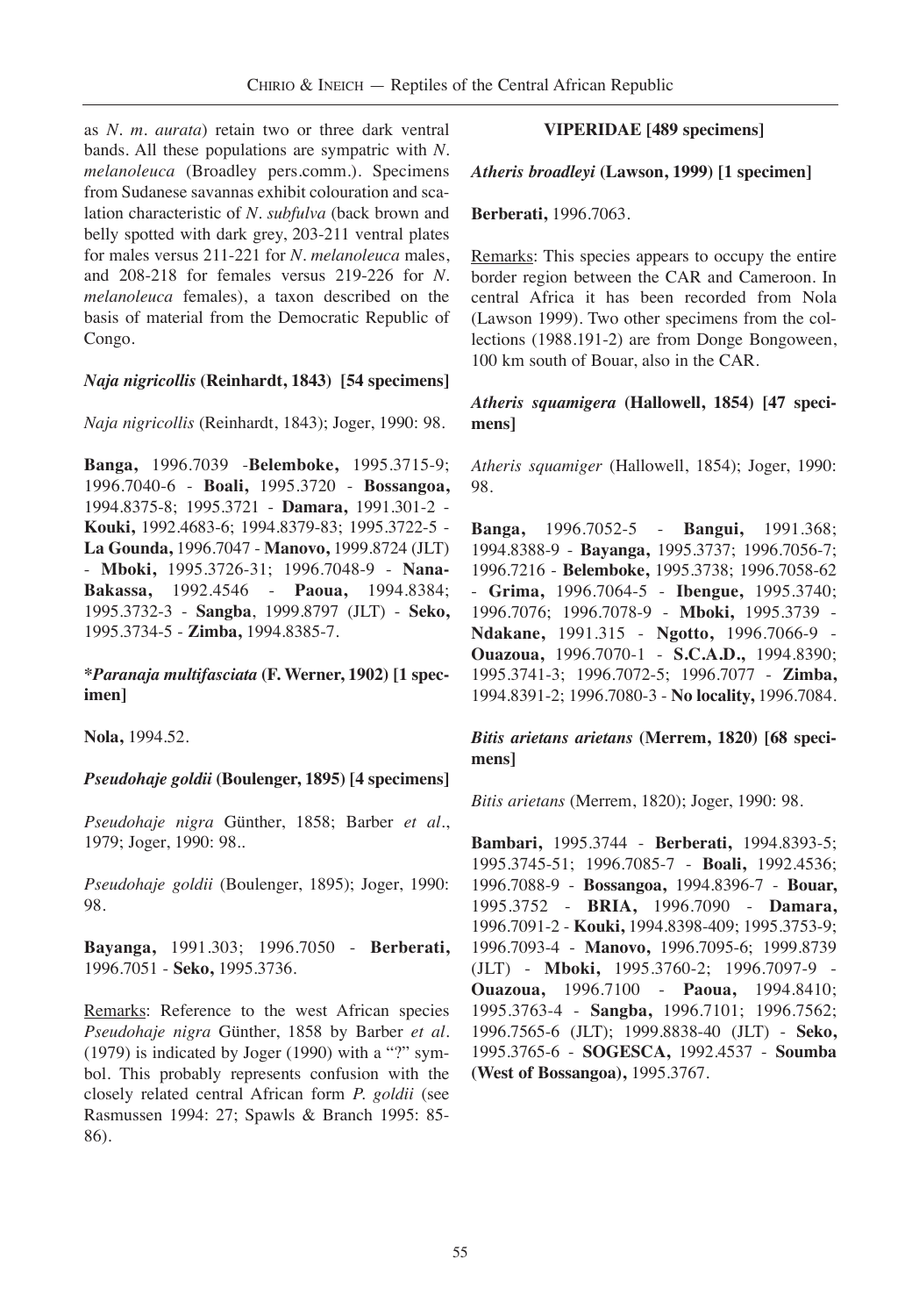## *Bitis gabonica* **(Duméril & Bibron, 1845) [37 specimens]**

*Bitis gabonica* (Dum. & Bibr., 1845); Joger, 1990: 98.

**Bambari, 1**995.3768 - **Bangui,** 1991.366 - **Bayanga,** 1995.3769 - **Berberati,** 1994.8411; 1996.7103 - **Ibengue,** 1995.3770 - **Kembé**, 1992.4534 - **Mboki,** 1995.3771-3 - **Ngotto,** 1996.7104 - **Ouazoua,** 1996.7105-8 - **Sangba,** 1999.8837 (JLT) - **S.C.A.D.,** 1994.8412; 1995.3780; 1996.7109-11; 1996.7115 - **Seko,** 1995.3774-5; 1996.7112 - **Zimba,** 1992.4533; 1992.4535; 1994.8413-5; 1995.3776-9; 1996.7113-4 - **No locality,** 1996.7116.

#### *Bitis nasicornis* **(Shaw, 1802) [9 specimens]**

*Bitis nasicornis* (Shaw, 1802); Joger, 1990: 98.

**Grima,** 1996.7117 - **Ibengue,** 1996.7118; 1996.7120 - **Nola,** 1991.367 - **S.C.A.D.,** 1996.7119; 1996.7121 - **Zimba,** 1992.4640; 1994.8416; 1996.7122.

#### *Causus lichtensteini* **(Jan, 1859) [48 specimens]**

*Causus lichtensteini* (Jan, 1859); Joger, 1990: 98.

**Bambio,** 1996.7123 - **Banga,** 1996.7124 - **Bayanga,** 1992.4674; 1996.7125 - **Belemboke,** 1996.7126-32 - **Berberati,** 1995.3781 - **Grima,** 1996.7133-4; 1996.7210; 1996.7612 - **Ibengue,** 1996.7151 - **Kpoka,** 1996.7135-7 - **Mboki,** 1996.7138 - **Mondika,** 1996.7139 - **Ngotto,** 1996.7140-4 - **Ouazoua,** 1996.7145 - **Sangba,** 1996.7557-9 (JLT) - **S.C.A.D.,** 1995.3782-3; 1996.7146-50; 1996.7611 - **Seko,** 1995.3784 - **Yamando,** 1996.7152 - **Zimba,** 1992.4632; 1994.8417-20; 1995.3785; 1996.7153.

### *Causus maculatus* **(Hallowell, 1842) [269 specimens]**

*Causus maculatus* (Hallowell, 1842); Joger, 1990: 98.

**Bambari,** 1991.330; 1992.4526; 1992.4645-8; 1995.3786-7; 1996.7154-5 - **Bamingui,** 1996.7156- 7 - **Banga,** 1996.7158-60 - **Bangbali,** 1996.7161 - **Bangui,** 1991.369; 1992.4527-8; 1992.4530; 1992.4623; 1995.3788-90; 1996.7162-4 - **Bayanga,** 1992.4521 - **Belemboke,** 1995.3791-2; 1996.7165- 74 - **Berberati,** 1994.8421-4; 1995.3793-803; 1996.7175-81 - **Birao,** 1995.3804; 1996.7182-4 - **Boali,** 1994.8425-8; 1994.8486; 1995.3805-6; 1996.7185-8 - **Bossangoa,** 1992.4508; 1992.4668- 70; 1994.8429-50; 1994.8451-4; 1995.3408 - **Bossembele,** 1996.7189 - **Bouar,** 1994.8455 - **Bouca,** 1992.4552 - **Damara,** 1991.370 - **Delembe,** 1996.7190 - **Gamboula,** 1995.3807-10 - **Grima,** 1996.7191 - **Kouki,** 1992.4677-81; 1994.8456-75; 1995.3811-2; 1995.5658 - **La Gounda,** 1992.4509; 1992.4511-2; 1992.4515; 1992.4518; 1992.4522; 1994.8476-8; 1999.8591 (JLT) - **Manovo,** 1996.7192-3; 1999.8723 (JLT) - **Mboki,** 1995.3813- 6; 1996.7194 - **Ndele,** 1996.7195-6 - **Ngotto,** 1996.7197-202 - **Ouazoua,** 1996.7203-5 - **Paoua,** 1994.8479-85; 1995.3817; 1995.3819-26 - **Sangba,** 1996.7214-5; 1996.7573-5 (JLT); 1999.8588-9 (JLT); 1999.9123-7 (JLT) - **Seko,** 1995.3827-29; 1996.7206-7 - **SOGESCA,** 1992.4532 - **Soumba (West of Bossangoa),** 1995.3830-1 - **Yaloke,** 1996.7208 - **Zimba,** 1991.316; 1991.371; 1992.4510; 1992.4513-4; 1992.4516-7; 1992.4519- 20; 1992.4523-25; 1992.4529; 1992.4531; 1992.4629-31; 1994.8487-98; 1995.3832-41; 1996.7209-11; 1996.7213.

#### **\****Causus resimus* **(W. Peters, 1862) [1 specimen]**

**Am-Dafok,** 1997.3179.

#### *\*Causus* **sp. [1 specimen]**

*Causus rhombeatus* (Lichtenstein, 1823); Joger, 1990: 98 [part].

#### **Soumba (West of Bossangoa),** 1995.3842.

Remarks: This distinctive taxon was collected in 20 localities in Cameroon, all in the Adamaoua mountains and the west Cameroonian range (Chirio & Lebreton in press). Its occurrence in the CAR, in the most eastern mountains of the Adamaoua Range, is entirely consistent with our collections from neighbouring Cameroon. This species is most probably an endemic to submontane habitats within this subregion, closely related to, but distinct from, *C. rhombeatus,* and we therefore include it in our biogeographic analysis. Mention of *C. rhombeatus* by Joger (1990: 98) [part] - from Garoua-Boulaï (at the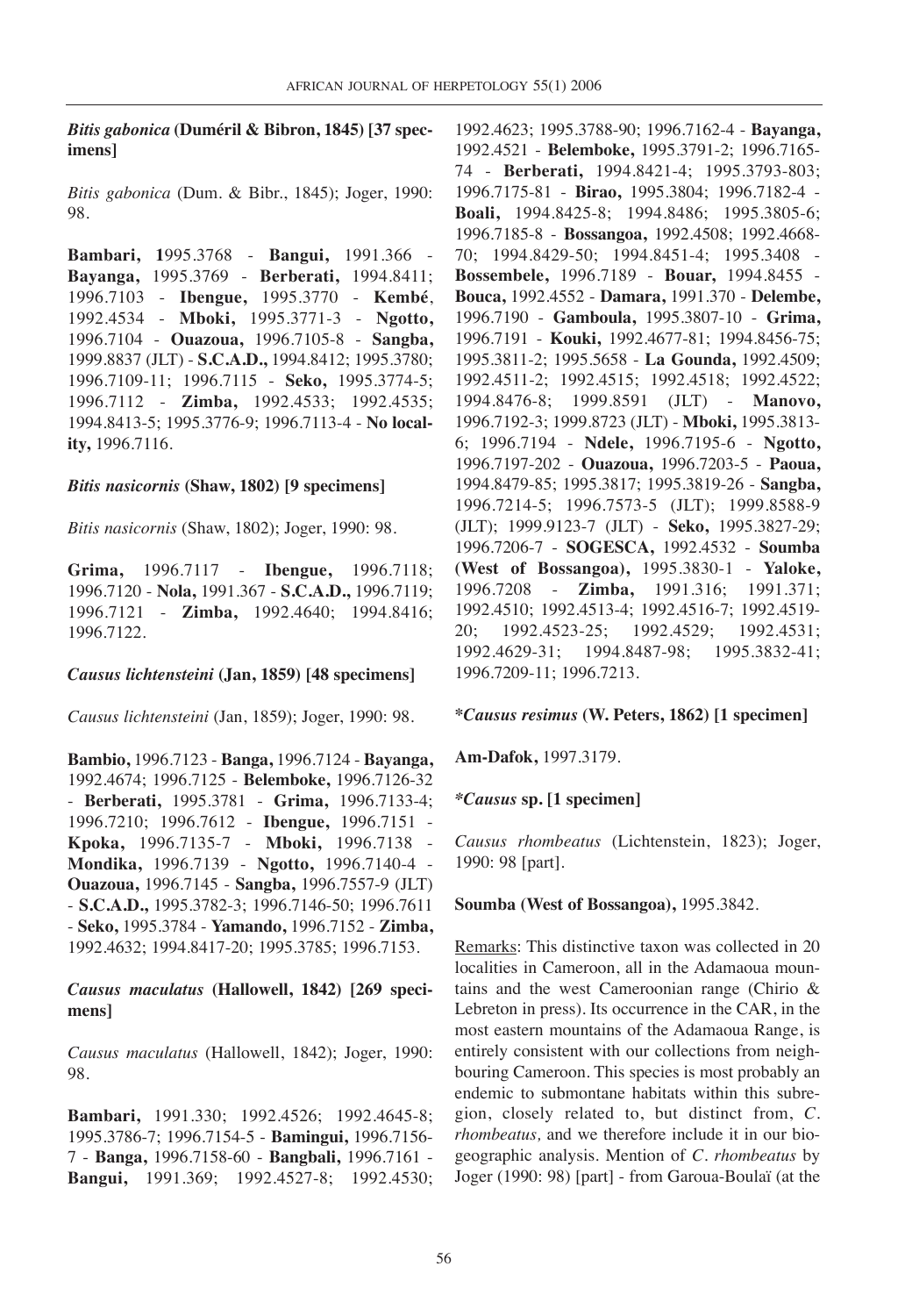Cameroonian border on the eastern slopes of the Adamaoua mountains) could be attributed to the same species but the other, older records, most certainly refer to *C. maculatus,* these two species being very often mixed up in the past.

#### *Echis ocellatus* **(Stemmler, 1970) [4 specimens]**

*Echis* cf. *ocellatus* (Stemmler, 1970); Joger 1990: 98.

**Paoua,** 1994.8499; 1995.3843-3844; 1997.3180.

Remarks: Joger (1990) mentions *E. ocellatus* based on a single specimen from Bangui. This locality seems to us to be very improbable as it does not correspond with suitable habitat for this species. Our specimens are from a Sudano-Saharan woodland savanna in the vicinity of Paoua. These specimens warrant further examination as they exhibit numerous characteristics (e.g. large size, greater numbers of ventral scales; see table below) not found in more westerly populations; they could correspond to an undescribed species.

|               |      |    | SVL TL SEX PRV+V | SC. |
|---------------|------|----|------------------|-----|
| 1994.8499 582 | - 47 | -F | $3+166$          | 21  |
| 1995.3843 495 | - 53 | M  | $1 + 150$        | 27  |
| 1995.3844 515 | - 59 | M  | $3 + 148$        | 26  |
| 1997.3180 645 | - 70 | M  | $2+154$          | 27  |

Table: Size and scalation characteristics of the CAR specimens of *Echis ocellatus*. SVL: snout-vent length (mm); TL: tail length (mm); SEX: F female or M male; PRV+V: preventrals and ventrals; SC: subcaudals.

## **\****Echis pyramidum* **(Geoffroy-Saint-Hilaire, 1827) [4 specimens]**

**Am-Dafok,** 1997.3181-2; 1999.8801-2 (JLT).

#### **ATRACTASPIDIDAE [116 specimens]**

*Amblyodipsas unicolor* **(Reinhardt, 1843) [12 specimens]**

*Amblyodispsas unicolor* (Reinhardt, 1843); Joger 1990: 95.

**Bangui,** 1991.325 - **Kouki,** 1994.7355-8 - **Manovo,** 1999.8716 (JLT) - **Mboki,** 1996.6453-4 - **Ouazoua,** 1996.6455 - **Paoua,** 1992.4613 - **Sangba,** 1996.6456; 1997.3545 (JLT).

*Aparallactus lunulatus* **(W. Peters, 1854) [38 specimens]**

*Aparallactus lunulatus* (Peters, 1854); Joger 1990: 95.

**Bambari,** 1992.4655 - **Bangui,** 1991.305; 1992.4614-7; 1994.3223; 1994.3233; 1994.7359-60; 1996.6457 - **Berberati,** 1994.3224-5; 1996.6458-60 - **Brandja**, 1999.8983 (JLT) - **Damara,** 1996.6461 - **Kouki,** 1994.3226-32; 1994.7361-6 - **La Gounda,** 1994.7367 - **Ngotto,** 1996.6462 - **Seko,** 1994.3234- 5; 1996.6463-5.

Remarks: Joger (1990: 95) assigns the form found in the CAR to the subspecies *A. l*. *nigrocollaris* Chabanaud, 1916.

### *Aparallactus modestus* **(Günther, 1859) [11 specimens]**

*Aparallactus modestus* (Günther, 1859); Joger 1990: 95.

**Berberati**, 1994.3236-40; 1996.6466-71.

*Atractaspis aterrima* **(Günther, 1863) [11 specimens]**

*Atractaspis aterrima* (Günther, 1863); Joger 1990: 95.

**Bangui,** 1991.307; 1992.4624; 1994.3215 - **Berberati**, 1994.3216-8; 1994.7342 - **Kouki,** 1994.3219; 1994.7343-4 - **Sibut,** 1991.306.

#### **\*** *ATRACTASPIS BOULENGERI* **(Mocquard, 1897) [1 specimen]**

**Ibengue,** 1996.6395.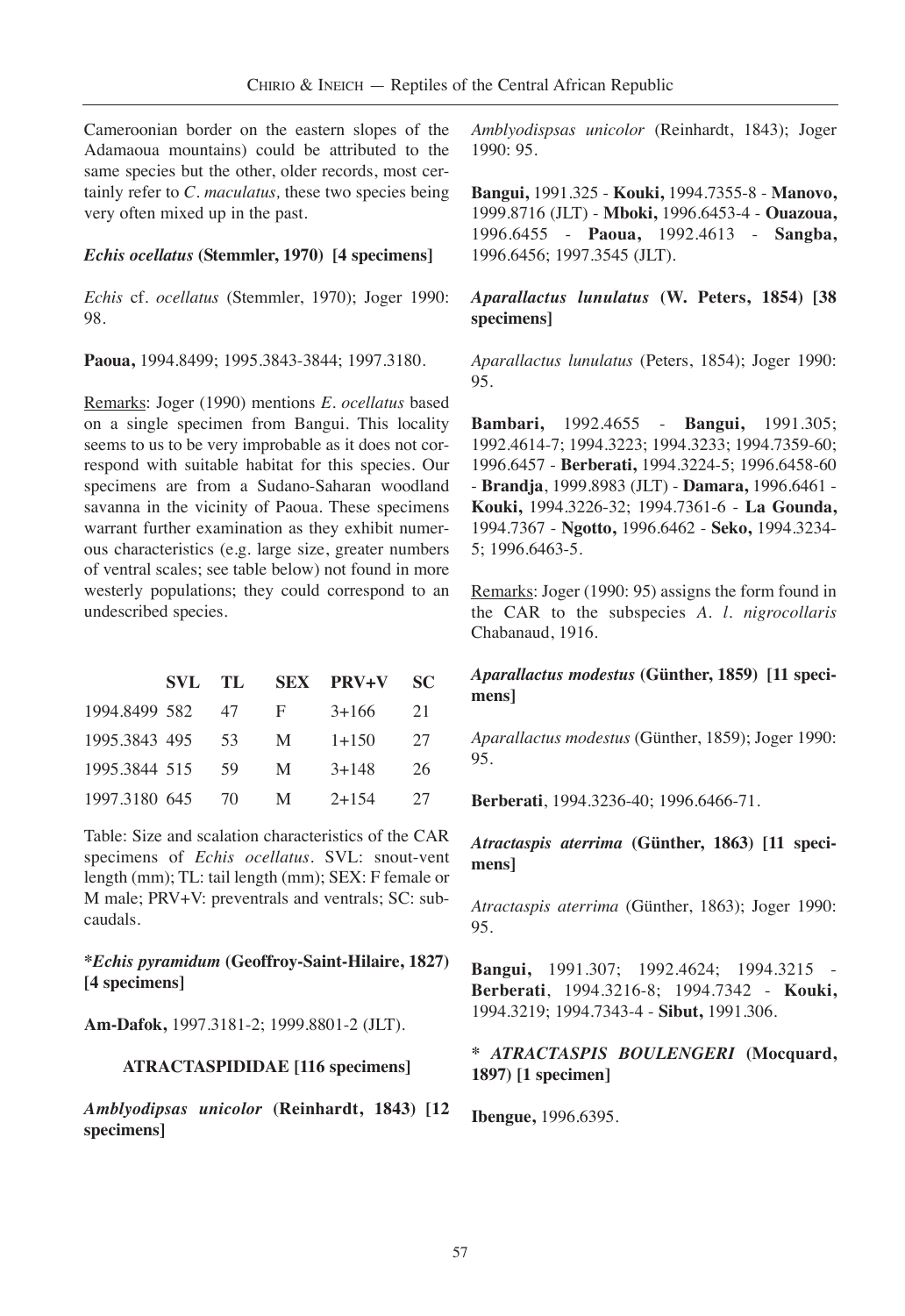**\****Atractaspis corpulenta* **(Hallowell, 1854) [1 specimen]**

**S.C.A.D.,** 1995.9668.

*Atractaspis irregularis* **(Reinhardt, 1843) [21 specimens]**

*Atractaspis irregularis* (Reinhardt, 1843); Joger 1990: 95.

**Bambari,** 1991.353; 1992.4539; 1996.6404 - **Bangui,** 1991.308; 1996.6396-7; 1996.6401 - **Belemboke,** 1994.3220; 1996.6398; 1996.6481 - **Berberati**, 1994.7345; 1996.6399 - **Bohou**, 1999.9129 (JLT) - **Bouar,** 1994.7346-7 - **Gamboula,** 1994.3221 - **Ngotto,** 1996.6400 - **Zimba,** 1992.4538; 1994.7348; 1996.6402-3.

#### *Atractaspis reticulata* **(Sjöstedt, 1896)**

*Atractaspis reticulata* (Sjöstedt, 1896); Joger, 1990: 95.

Remarks: Roux-Estève (1965) mentions the presence of *A. reticulata*, a species that we did not find during our surveys. We examined the two specimens from Boukoko in the CAR on which her claim is based and confirm their identity (1963.899 and 1964.566). We therefore include this species in our biogeographic analysis.

**\****Atractaspis watsoni* **(Boulenger, 1908) [4 specimens]**

**Birao,** 1994.3222; 1996.6405 - **Delembe**, 1999.9131 (JLT) - **Gordil,** 1999.9103 (JLT).

Remarks: Formerly attributed to *Atractaspis microlepidota*, those specimens clearly belong to the recently revalidated taxon *A. watsoni* (see Trape *et al.* in press).

*Polemon christyi* (Boulenger, 1903)

*Miodon christyi* (Boulenger, 1903); Joger, 1990: 96.

Remarks: Joger (1990: 96) mentions this species with some doubts but we did not find it in our substantial collection. It appears to be restricted to eastern Africa (Hughes pers. comm.) and we therefore do not consider it part of the central African herpetofauna.

*Polemon collaris* **(W. Peters, 1881) [5 specimens]**

*Miodon collaris* (Peters, 1881); Joger 1990: 96.

**Belemboke,** 1995.3503 - **Berberati,** 1994.8205 - **Gamboula,** 1995.3501 - **Zimba,** 1995.3502; 1996.6805.

*Polemon gabonensis* **(A. Duméril, 1856) [6 specimens]**

*Miodon gabonensis* (Duméril, 1856); Joger 1990: 96.

**Berberati,** 1996.6806; 1997.3185 - **Ngotto,** 1996.6807 - **S.C.A.D.,** 1996.6808 - **Zimba,** 1997.3503-4.

*Polemon griseiceps* (Laurent, 1947)

*Miodon griseiceps* (Laurent, 1947); Joger, 1990: 96.

Remarks: Joger (1990: 96) cited and accepted Welch's (1982) mention of this species occuring in the CAR, but we did not obtain material. The correct identification of species in this genus is difficult. We do not believe that this species occurs in the CAR.

**\****Polemon notatus* **(W. Peters, 1882) [4 specimens]**

**Berberati,** 1994.8206; 1995.9687-8; 1996.6809.

### **\****Polemon robustus* **(de Witte & Laurent, 1943) [2 specimens]**

**Berberati,** 1995.9689 - **S.C.A.D.,** 1995.9690.